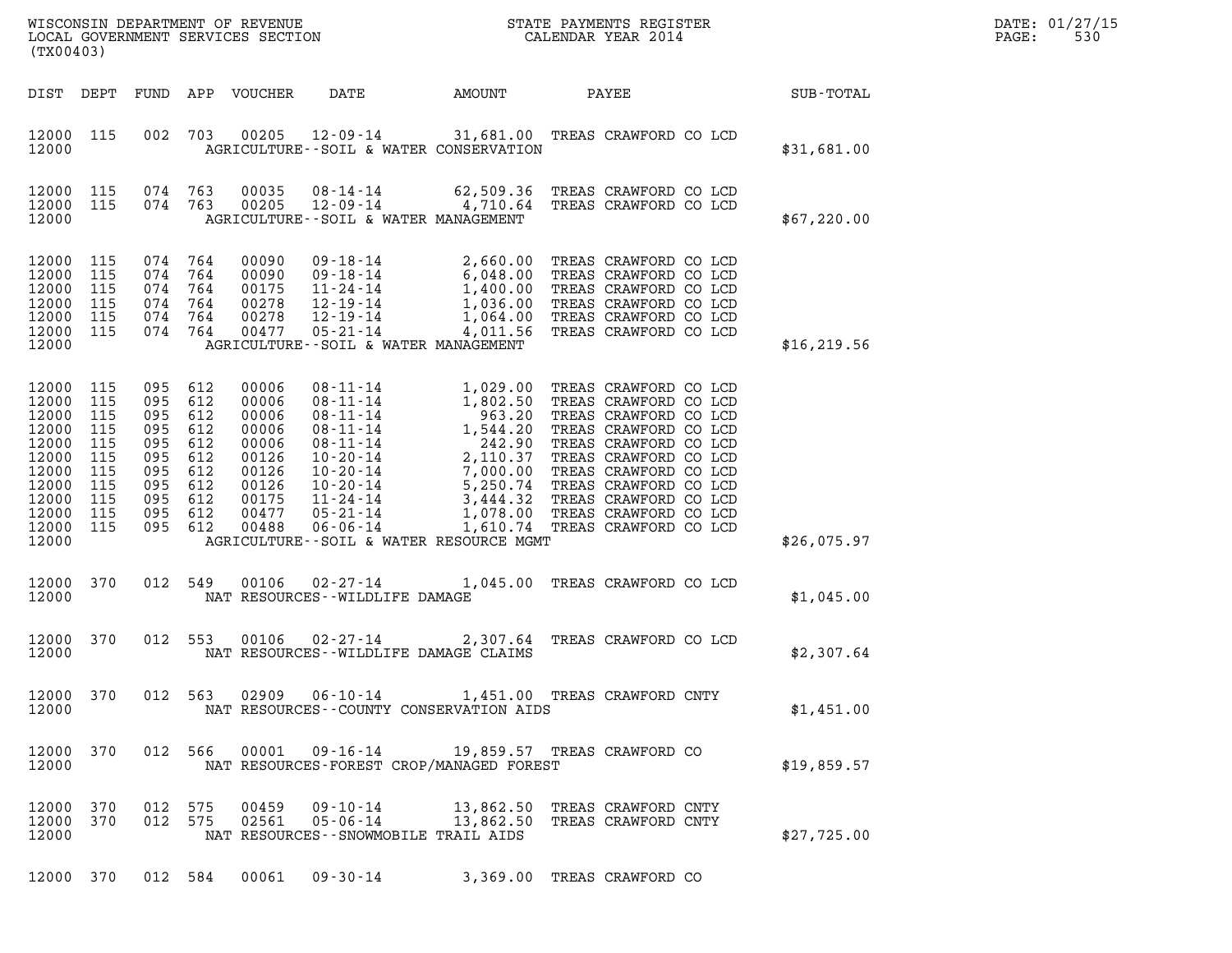| DATE: | 01/27/15 |
|-------|----------|
| PAGE: | 531      |

| $\sum_{i=1}^{n}$<br>WISCONSIN DEPARTMENT OF REVENUE<br>LOCAL GOVERNMENT SERVICES SECTION<br>(TX00403)                                        |                                                                                                              |                                                                                                              |                                                                                                              |                                                                                                                                              |                                                                                                                                                                                                                                                                                        |                                                                                                                                                                                                      | STATE PAYMENTS REGISTER<br>CALENDAR YEAR 2014                                                                                                                                                                                                                    |                | DATE: 01/27/15<br>PAGE:<br>531 |
|----------------------------------------------------------------------------------------------------------------------------------------------|--------------------------------------------------------------------------------------------------------------|--------------------------------------------------------------------------------------------------------------|--------------------------------------------------------------------------------------------------------------|----------------------------------------------------------------------------------------------------------------------------------------------|----------------------------------------------------------------------------------------------------------------------------------------------------------------------------------------------------------------------------------------------------------------------------------------|------------------------------------------------------------------------------------------------------------------------------------------------------------------------------------------------------|------------------------------------------------------------------------------------------------------------------------------------------------------------------------------------------------------------------------------------------------------------------|----------------|--------------------------------|
| DIST DEPT                                                                                                                                    |                                                                                                              | FUND                                                                                                         |                                                                                                              | APP VOUCHER                                                                                                                                  | DATE                                                                                                                                                                                                                                                                                   | AMOUNT                                                                                                                                                                                               | PAYEE                                                                                                                                                                                                                                                            | SUB-TOTAL      |                                |
| 12000                                                                                                                                        |                                                                                                              |                                                                                                              |                                                                                                              |                                                                                                                                              | NAT RESOURCES - PMT IN LIEU OF TAXES                                                                                                                                                                                                                                                   |                                                                                                                                                                                                      |                                                                                                                                                                                                                                                                  | \$3,369.00     |                                |
| 12000<br>12000                                                                                                                               | 395                                                                                                          |                                                                                                              | 011 168                                                                                                      | 14012                                                                                                                                        | $05 - 05 - 14$<br>TRANSPORTATION--ELDERLY & DISABLED                                                                                                                                                                                                                                   |                                                                                                                                                                                                      | 68,117.00 COUNTY OF CRAWFORD                                                                                                                                                                                                                                     | \$68,117.00    |                                |
| 12000<br>12000<br>12000<br>12000                                                                                                             | 395<br>395<br>395                                                                                            |                                                                                                              | 011 190<br>011 190<br>011 190                                                                                | 02012<br>18012<br>28012                                                                                                                      | $01 - 06 - 14$<br>07-07-14<br>$10 - 06 - 14$                                                                                                                                                                                                                                           | TRANSPORTATION - - GENERAL TRANSP AIDS - GTA                                                                                                                                                         | 165,265.49 COUNTY OF CRAWFORD<br>330,530.98 COUNTY OF CRAWFORD<br>165,265.49 COUNTY OF CRAWFORD                                                                                                                                                                  | \$661,061.96   |                                |
| 12000<br>12000<br>12000                                                                                                                      | 395<br>395                                                                                                   | 011 278                                                                                                      | 011 278                                                                                                      | 19242<br>98953                                                                                                                               | $07 - 23 - 14$<br>$01 - 07 - 14$                                                                                                                                                                                                                                                       | 3,411.23<br>3,370.96<br>TRANSPORTATION - - LRIP/TRIP/MSIP GRANTS                                                                                                                                     | TREAS CRAWFORD CO<br>TREAS CRAWFORD CO                                                                                                                                                                                                                           | \$6,782.19     |                                |
| 12000 410<br>12000                                                                                                                           |                                                                                                              |                                                                                                              | 002 116                                                                                                      | 11261                                                                                                                                        | $11 - 05 - 14$<br>CORRECTIONS - - LOCAL AID                                                                                                                                                                                                                                            |                                                                                                                                                                                                      | 15,204.92 TREAS CRAWFORD CO                                                                                                                                                                                                                                      | \$15, 204.92   |                                |
| 12000<br>12000<br>12000<br>12000<br>12000<br>12000<br>12000<br>12000<br>12000<br>12000<br>12000<br>12000<br>12000                            | 435<br>435<br>435<br>435<br>435<br>435<br>435<br>435<br>435<br>435<br>435<br>435                             | 005<br>005<br>005<br>005<br>005<br>005<br>005<br>005<br>005<br>005<br>005<br>005                             | 000<br>000<br>000<br>000<br>000<br>000<br>000<br>000<br>000<br>000<br>000<br>000                             | 90412<br>90415<br>90416<br>90417<br>90419<br>90420<br>90500<br>90502<br>90506<br>90508<br>90509<br>90510                                     | $01 - 01 - 14$<br>$02 - 01 - 14$<br>$03 - 01 - 14$<br>$04 - 01 - 14$<br>$05 - 01 - 14$<br>$06 - 01 - 14$<br>$07 - 01 - 14$<br>$08 - 01 - 14$<br>09-01-14<br>$10 - 01 - 14$<br>$11 - 01 - 14$<br>$12 - 01 - 14$<br>HEALTH SERVICES - - STATE/FED AIDS                                   | 151,375.00<br>61,366.00<br>32,657.00<br>151,494.00<br>52,679.00<br>41,497.00                                                                                                                         | 73,152.00 CRAWFORD CO<br>5,625.00 CRAWFORD CO<br>5,757.00 CRAWFORD CO<br>CRAWFORD CO<br>CRAWFORD CO<br>CRAWFORD CO<br>522,940.00 CRAWFORD CO<br>CRAWFORD CO<br>134,461.00 CRAWFORD CO<br>CRAWFORD CO<br>55,954.00 CRAWFORD CO<br>CRAWFORD CO                     | \$1,288,957.00 |                                |
| 12000<br>12000<br>12000<br>12000<br>12000<br>12000<br>12000<br>12000<br>12000<br>12000<br>12000<br>12000<br>12000<br>12000<br>12000<br>12000 | 437<br>437<br>437<br>437<br>437<br>437<br>437<br>437<br>437<br>437<br>437<br>437<br>437<br>437<br>437<br>437 | 005<br>005<br>005<br>005<br>005<br>005<br>005<br>005<br>005<br>005<br>005<br>005<br>005<br>005<br>005<br>005 | 000<br>000<br>000<br>000<br>000<br>000<br>000<br>000<br>000<br>000<br>000<br>000<br>000<br>000<br>000<br>000 | 00000<br>00000<br>00000<br>00000<br>00000<br>00000<br>00000<br>00000<br>00000<br>00000<br>00000<br>00000<br>00000<br>00000<br>00000<br>00000 | 01-06-14<br>$01 - 30 - 14$<br>$02 - 05 - 14$<br>$03 - 05 - 14$<br>$04 - 07 - 14$<br>$04 - 30 - 14$<br>$05 - 05 - 14$<br>$06 - 05 - 14$<br>$07 - 07 - 14$<br>$07 - 30 - 14$<br>$08 - 05 - 14$<br>$08 - 29 - 14$<br>$09 - 05 - 14$<br>$10 - 06 - 14$<br>$10 - 30 - 14$<br>$11 - 03 - 14$ | 8,270.75 CRAWFORD<br>5,717.09<br>78,960.33<br>51,314.03<br>54,387.73<br>35,575.38<br>10,608.01<br>8,571.55<br>57,692.76<br>8,825.54<br>148,696.00<br>53,415.73<br>50,385.55<br>45,978.99<br>2,207.00 | 51,111.28 CRAWFORD CHILD SUPPORT<br>CRAWFORD<br>CRAWFORD<br>CRAWFORD<br>CRAWFORD CHILD SUPPORT<br>CRAWFORD<br>CRAWFORD<br>CRAWFORD<br>CRAWFORD CHILD SUPPORT<br>CRAWFORD<br>CRAWFORD<br>CRAWFORD<br>CRAWFORD<br>CRAWFORD CHILD SUPPORT<br>CRAWFORD CHILD SUPPORT |                |                                |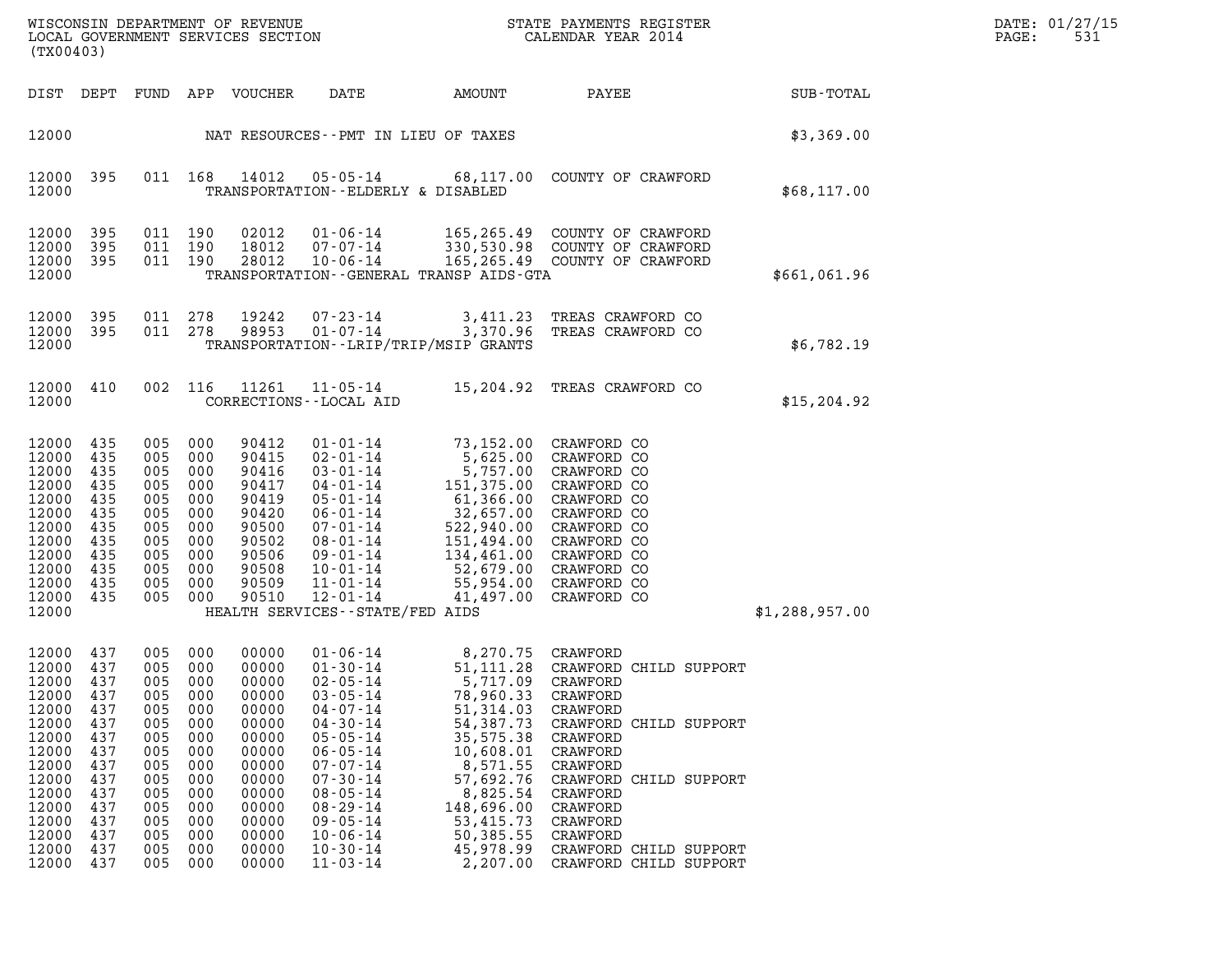| (TX00403)                                                                                                                                                                                                                                                                                                                                                                                                                                                                            | DATE: 01/27/15<br>532<br>$\mathtt{PAGE}$ : |
|--------------------------------------------------------------------------------------------------------------------------------------------------------------------------------------------------------------------------------------------------------------------------------------------------------------------------------------------------------------------------------------------------------------------------------------------------------------------------------------|--------------------------------------------|
| FUND APP VOUCHER<br>DATE<br>AMOUNT<br>DIST DEPT                                                                                                                                                                                                                                                                                                                                                                                                                                      | PAYEE SUB-TOTAL                            |
| 00000  11-04-14  10,205.78  CRAWFORD CHILD SUPPORT<br>00000  11-05-14  52,150.01  CRAWFORD<br>00000  12-05-14  26,073.43  CRAWFORD<br>12000 437<br>005 000<br>12000<br>437<br>005 000<br>12000 437<br>005 000<br>12000<br>CHILDREN & FAMILIES--STATE/FEDERAL AIDS                                                                                                                                                                                                                    | \$760, 146.94                              |
| 12000 455<br>002 221 13<br>07-30-14 180.00 TREAS CRAWFORD CNTY<br>12000<br>JUSTICE -- LAW ENFORCEMENT SERVICES AID                                                                                                                                                                                                                                                                                                                                                                   | \$180.00                                   |
| 12000 455<br>002 231 01314 02-18-14<br>5,280.00 TREAS CRAWFORD CNTY<br>12000<br>JUSTICE - - LAW ENFORCEMENT TRAINING                                                                                                                                                                                                                                                                                                                                                                 | \$5,280.00                                 |
| 12000 455<br>002 532<br>07-22-14 11,338.10 TREAS CRAWFORD CO<br>12000<br>JUSTICE - - VICTIM/WITNESS ASSISTANCE SERV                                                                                                                                                                                                                                                                                                                                                                  | \$11,338.10                                |
| 002 539 008<br>03-10-14 16,209.26 TREAS CRAWFORD CO<br>12000 455<br>12000<br>JUSTICE -- VICTIM/WITNESS SERVICES                                                                                                                                                                                                                                                                                                                                                                      | \$16, 209.26                               |
| 01041  01-17-14  1,282.18 TREAS CRAWFORD CO<br>01397  05-06-14  19,909.30 TREAS CRAWFORD CO<br>12000 465<br>002 305<br>002 305<br>12000<br>465<br>12000 465<br>002 305<br>01450<br>05-23-14 1,998.48 TREAS CRAWFORD CO<br>12000<br>MILITARY AFFAIRS-EMER MGMT-DISASTER RECO                                                                                                                                                                                                          | \$23,189.96                                |
| 002 308 00011 07-17-14 9,266.00 TREAS CRAWFORD CO<br>12000 465<br>12000<br>MILITARY AFFAIRS-EMER MGMT-RESPONSE EOMT                                                                                                                                                                                                                                                                                                                                                                  | \$9,266.00                                 |
| 12000 465<br>002 337<br>00892  03-21-14  3,254.00 TREAS CRAWFORD CO<br>01539  07-09-14  3,529.00 TREAS CRAWFORD CO<br>12000 465<br>002 337<br>12000<br>MILITARY AFFAIRS-EMERGENCY MGMT PLANNING                                                                                                                                                                                                                                                                                      | \$6,783.00                                 |
| 465<br>002 342<br>01041<br>01-17-14 7,693.07 TREAS CRAWFORD CO<br>12000<br>12000 465<br>002 342<br>01195<br>$03 - 05 - 14$<br>13,419.37 TREAS CRAWFORD CO<br>12000<br>465<br>002<br>342<br>01397<br>$05 - 06 - 14$<br>119,455.79 TREAS CRAWFORD CO<br>12000<br>342<br>01450<br>$05 - 23 - 14$<br>465<br>002<br>11,990.91 TREAS CRAWFORD CO<br>12000<br>465<br>002 342<br>01604<br>$07 - 11 - 14$<br>13,860.61 TREAS CRAWFORD CO<br>12000<br>MILITARY AFFAIRS-EMERGENCY MGMT-FED FUND | \$166,419.75                               |
| 06467<br>12000<br>485<br>002 127<br>$06 - 27 - 14$<br>850.00 TREAS CRAWFORD CNTY<br>12000<br>VETERANS AFFAIRS GRANTS                                                                                                                                                                                                                                                                                                                                                                 | \$850.00                                   |
| 06467<br>12000<br>485<br>082 267<br>06-27-14<br>3,825.00 TREAS CRAWFORD CNTY<br>12000<br>VETERANS AFFAIRS - - GRANTS TO COUNTIES                                                                                                                                                                                                                                                                                                                                                     | \$3,825.00                                 |
| 12000 485<br>082 280<br>03402<br>$01 - 30 - 14$<br>1,256.66 TREAS CRAWFORD CO                                                                                                                                                                                                                                                                                                                                                                                                        |                                            |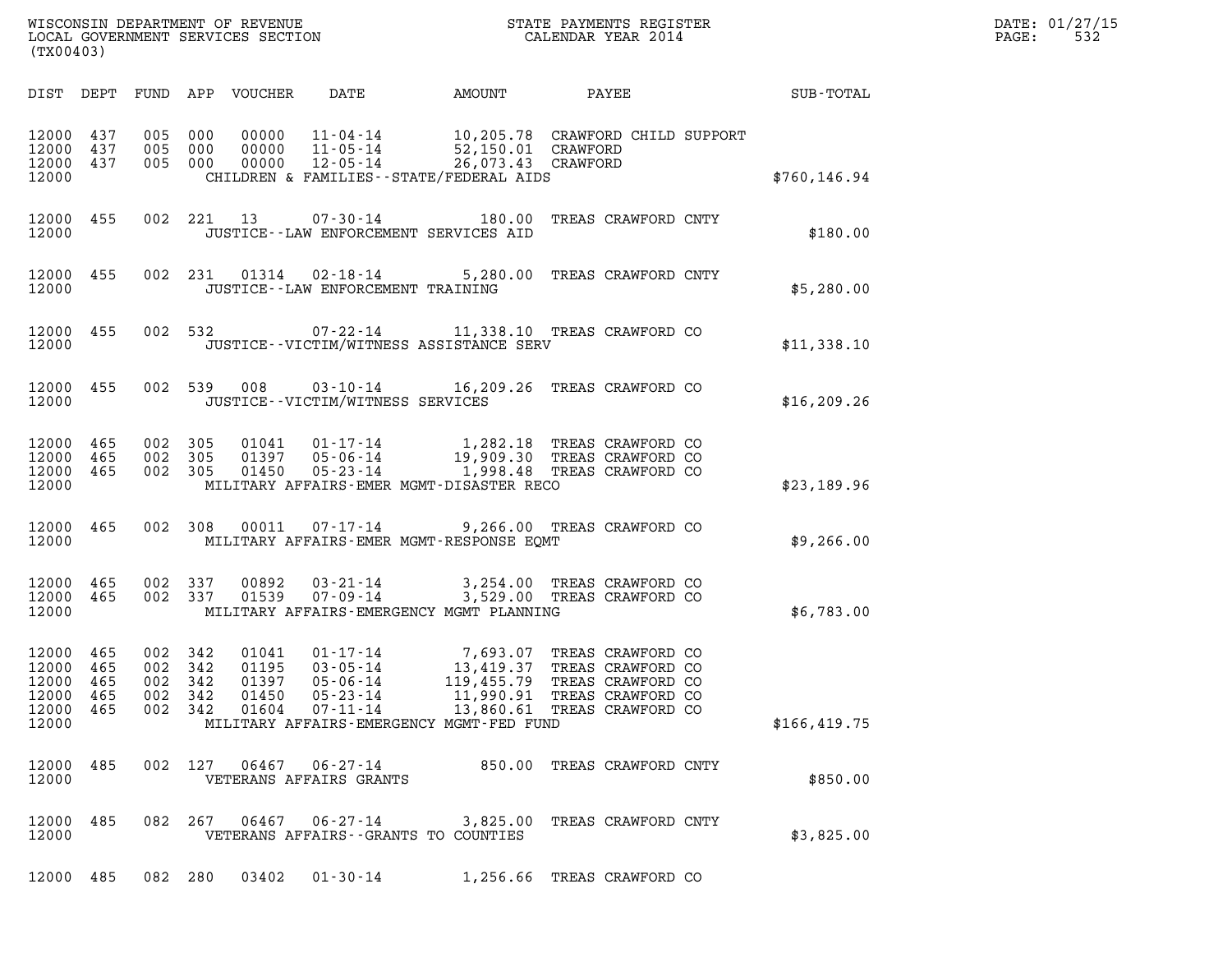| WISCONSIN DEPARTMENT OF REVENUE<br>LOCAL GOVERNMENT SERVICES SECTION<br>(TX00403)                                                   |                                                                                                |                                                                                                    |                                                                                         |                                                                                                                            |                                                                                                                                                                                                                                                                                                  |                                                                                                                                           | STATE PAYMENTS REGISTER<br>CALENDAR YEAR 2014                                                                                                                                                                                                                                                             |                  | DATE: 01/27/15<br>533<br>PAGE: |
|-------------------------------------------------------------------------------------------------------------------------------------|------------------------------------------------------------------------------------------------|----------------------------------------------------------------------------------------------------|-----------------------------------------------------------------------------------------|----------------------------------------------------------------------------------------------------------------------------|--------------------------------------------------------------------------------------------------------------------------------------------------------------------------------------------------------------------------------------------------------------------------------------------------|-------------------------------------------------------------------------------------------------------------------------------------------|-----------------------------------------------------------------------------------------------------------------------------------------------------------------------------------------------------------------------------------------------------------------------------------------------------------|------------------|--------------------------------|
| DIST DEPT                                                                                                                           |                                                                                                |                                                                                                    |                                                                                         | FUND APP VOUCHER                                                                                                           | DATE                                                                                                                                                                                                                                                                                             | AMOUNT                                                                                                                                    | PAYEE                                                                                                                                                                                                                                                                                                     | <b>SUB-TOTAL</b> |                                |
| 12000                                                                                                                               |                                                                                                |                                                                                                    |                                                                                         |                                                                                                                            | VETERANS AFFAIRS--GRANTS                                                                                                                                                                                                                                                                         |                                                                                                                                           |                                                                                                                                                                                                                                                                                                           | \$1,256.66       |                                |
| 12000<br>12000                                                                                                                      | 485                                                                                            | 083 370                                                                                            |                                                                                         | 06467                                                                                                                      | VETERANS AFFAIRS -- GRANTS TO COUNTIES                                                                                                                                                                                                                                                           |                                                                                                                                           | 06-27-14 3,825.00 TREAS CRAWFORD CNTY                                                                                                                                                                                                                                                                     | \$3,825.00       |                                |
| 12000<br>12000<br>12000<br>12000<br>12000                                                                                           | 505<br>505<br>505<br>505                                                                       | 002<br>002 142<br>002<br>002 142                                                                   | 142<br>142                                                                              | 08647<br>08865<br>10243<br>10243                                                                                           | $05 - 23 - 14$<br>$05 - 29 - 14$<br>$07 - 18 - 14$<br>$07 - 18 - 14$<br>DOA--FEDERAL ENERGY GRANTS                                                                                                                                                                                               | 600.00<br>15,000.00<br>527.90                                                                                                             | TREAS CRAWFORD CO<br>TREAS CRAWFORD CNTY<br>TREAS CRAWFORD CNTY<br>4,472.10 TREAS CRAWFORD CNTY                                                                                                                                                                                                           | \$20,600.00      |                                |
| 12000<br>12000<br>12000<br>12000<br>12000<br>12000<br>12000<br>12000<br>12000<br>12000<br>12000<br>12000<br>12000<br>12000<br>12000 | 505<br>505<br>505<br>505<br>505<br>505<br>505<br>505<br>505<br>505<br>505<br>505<br>505<br>505 | 002<br>002<br>002<br>002<br>002<br>002<br>002<br>002<br>002<br>002<br>002<br>002<br>002<br>002 155 | 155<br>155<br>155<br>155<br>155<br>155<br>155<br>155<br>155<br>155<br>155<br>155<br>155 | 60033<br>60190<br>60307<br>60307<br>60365<br>60365<br>60425<br>60425<br>60499<br>60499<br>60611<br>60644<br>60748<br>60785 | $08 - 06 - 14$<br>$11 - 25 - 14$<br>$12 - 11 - 14$<br>$12 - 11 - 14$<br>$01 - 07 - 14$<br>$01 - 07 - 14$<br>$02 - 06 - 14$<br>$02 - 06 - 14$<br>$03 - 11 - 14$<br>$03 - 11 - 14$<br>$04 - 23 - 14$<br>$05 - 07 - 14$<br>$06 - 24 - 14$<br>$07 - 08 - 14$<br>DOA-HOUSING ASSISTANCE-FEDERAL FUNDS | 2,100.00<br>46.48<br>2,823.00<br>244.88<br>4,593.20<br>355.28<br>$3,424.66$<br>1,083.31<br>845.61<br>742.28<br>717.38<br>466.65<br>797.96 | 188.75 TREAS CRAWFORD CO<br>TREAS CRAWFORD CO<br>TREAS CRAWFORD CO<br>TREAS CRAWFORD CO<br>TREAS CRAWFORD CO<br>TREAS CRAWFORD CO<br>TREAS CRAWFORD CO<br>TREAS CRAWFORD CO<br>TREAS CRAWFORD CO<br>TREAS CRAWFORD CO<br>TREAS CRAWFORD CO<br>TREAS CRAWFORD CO<br>TREAS CRAWFORD CO<br>TREAS CRAWFORD CO | \$19,429.44      |                                |
| 12000<br>12000<br>12000<br>12000<br>12000<br>12000                                                                                  | 505<br>505<br>505<br>505<br>505                                                                | 002<br>002<br>002<br>002<br>002                                                                    | 743<br>743<br>743<br>743<br>743                                                         | 04601<br>05871<br>07727<br>08002<br>10095                                                                                  | $01 - 10 - 14$<br>$02 - 18 - 14$<br>$04 - 17 - 14$<br>$04 - 28 - 14$<br>$07 - 17 - 14$<br>DOA--HOUSING ASSISTANCE GRANTS                                                                                                                                                                         | 94,530.00<br>99,746.00                                                                                                                    | TREAS CRAWFORD CO<br>38,900.00 TREAS CRAWFORD CO<br>14,566.00 TREAS CRAWFORD CO<br>53,320.00 TREAS CRAWFORD CO<br>TREAS CRAWFORD CO                                                                                                                                                                       | \$301,062.00     |                                |
| 12000<br>12000<br>12000<br>12000<br>12000<br>12000<br>12000<br>12000<br>12000<br>12000<br>12000<br>12000<br>12000                   | 505<br>505<br>505<br>505<br>505<br>505<br>505<br>505<br>505<br>505<br>505<br>505               | 035<br>035<br>035<br>035<br>035<br>035<br>035<br>035<br>035<br>035<br>035<br>035                   | 371<br>371<br>371<br>371<br>371<br>371<br>371<br>371<br>371<br>371<br>371<br>371        | 60033<br>60190<br>60307<br>60365<br>60365<br>60365<br>60425<br>60425<br>60499<br>60499<br>60611<br>60785                   | $08 - 06 - 14$<br>$11 - 25 - 14$<br>$12 - 11 - 14$<br>$01 - 07 - 14$<br>$01 - 07 - 14$<br>$01 - 07 - 14$<br>$02 - 06 - 14$<br>$02 - 06 - 14$<br>$03 - 11 - 14$<br>$03 - 11 - 14$<br>$04 - 23 - 14$<br>$07 - 08 - 14$<br>DOA--PUBLIC BENEFITS FUND                                                | 179.13<br>4,027.84<br>5,213.00<br>1,779.06<br>1,789.47<br>117.00<br>1,029.85<br>1,038.84<br>201.39<br>613.44<br>173.80<br>566.83          | TREAS CRAWFORD CO<br>TREAS CRAWFORD CO<br>TREAS CRAWFORD CO<br>TREAS CRAWFORD CO<br>TREAS CRAWFORD CO<br>TREAS CRAWFORD CO<br>TREAS CRAWFORD CO<br>TREAS CRAWFORD CO<br>TREAS CRAWFORD CO<br>TREAS CRAWFORD CO<br>TREAS CRAWFORD CO<br>TREAS CRAWFORD CO                                                  | \$16, 729.65     |                                |
| 12000                                                                                                                               | 505                                                                                            | 089                                                                                                | 166                                                                                     | 00150                                                                                                                      | $08 - 11 - 14$                                                                                                                                                                                                                                                                                   | 39,080.00                                                                                                                                 | TREAS CRAWFORD CO                                                                                                                                                                                                                                                                                         |                  |                                |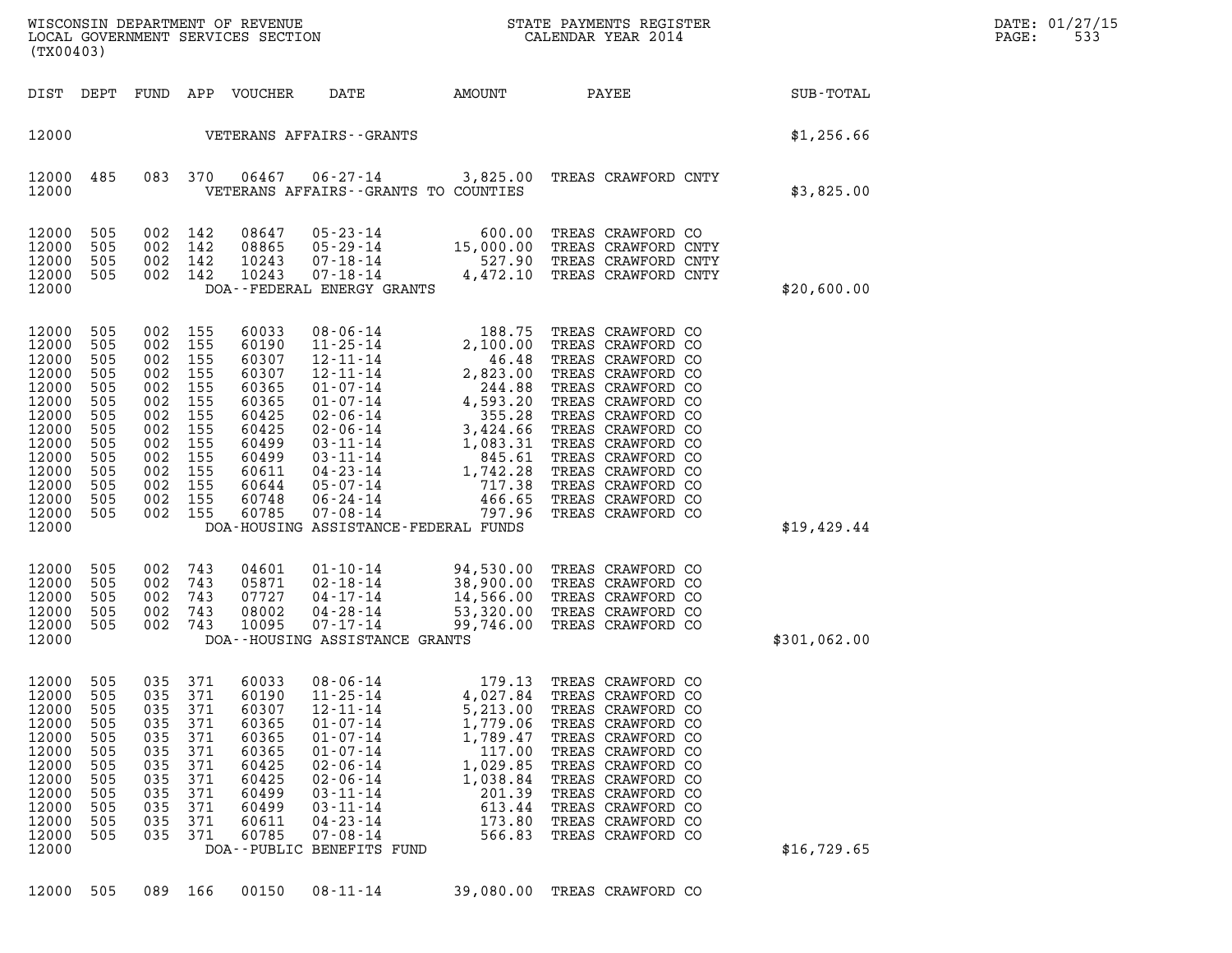| (TX00403)                   |            |                    |         | WISCONSIN DEPARTMENT OF REVENUE<br>LOCAL GOVERNMENT SERVICES SECTION |                                              |                                                                                                                     | STATE PAYMENTS REGISTER<br>CALENDAR YEAR 2014 |  | DATE: 01/27/15<br>PAGE:<br>534 |  |  |
|-----------------------------|------------|--------------------|---------|----------------------------------------------------------------------|----------------------------------------------|---------------------------------------------------------------------------------------------------------------------|-----------------------------------------------|--|--------------------------------|--|--|
|                             |            |                    |         | DIST DEPT FUND APP VOUCHER                                           | DATE                                         | AMOUNT                                                                                                              | PAYEE                                         |  | SUB-TOTAL                      |  |  |
| 12000 505<br>12000          |            | 089 166            |         | 05095                                                                | $01 - 28 - 14$<br>DOA--LAND INFORMATION FUND | 1,000.00 TREAS CRAWFORD CO                                                                                          |                                               |  | \$40,080.00                    |  |  |
| 12000<br>12000              | 507        |                    | 002 130 | PL001                                                                | $07 - 23 - 14$                               | PUBLIC LANDS-FLOOD CONTROL-FEDERAL FUNDS                                                                            | 751.68 TREAS CRAWFORD CO                      |  | \$751.68                       |  |  |
| 12000<br>12000<br>12000     | 835<br>835 | 002<br>002 105     | 105     | 43225<br>80328                                                       | 11-17-14<br>REVENUE--STATE SHARED REVENUES   | 07-28-14 133,549.11 TREAS CRAWFORD CO<br>757,876.84 TREAS CRAWFORD CO                                               |                                               |  | \$891,425.95                   |  |  |
| 12000 835<br>12000          |            | 002 109            |         |                                                                      | REVENUE--EXEMPT COMPUTER AID                 | 01012  07-28-14  19,455.00  TREAS CRAWFORD CO                                                                       |                                               |  | \$19,455.00                    |  |  |
| 12000 835<br>12000<br>12000 | 835        | 002 302<br>002 302 |         | 10020<br>11020                                                       | $07 - 28 - 14$                               | 07-28-14 1,660,947.64 TREAS CRAWFORD CO<br>570,374.29 TREAS CRAWFORD CO<br>REVENUE-FIRST DOLLAR/SCHOOL LEVY CREDITS |                                               |  | \$2,231,321.93                 |  |  |
| 12000<br>12000              | 835        |                    | 021 363 | 37301                                                                | $03 - 24 - 14$<br>REVENUE--LOTTERY CREDIT -  | 539,652.68 TREAS CRAWFORD CO                                                                                        |                                               |  | \$539,652.68                   |  |  |
| 12000                       |            |                    |         |                                                                      | DISTRICT TOTAL APPROPRIATIONS                |                                                                                                                     |                                               |  | \$7,326,154.81                 |  |  |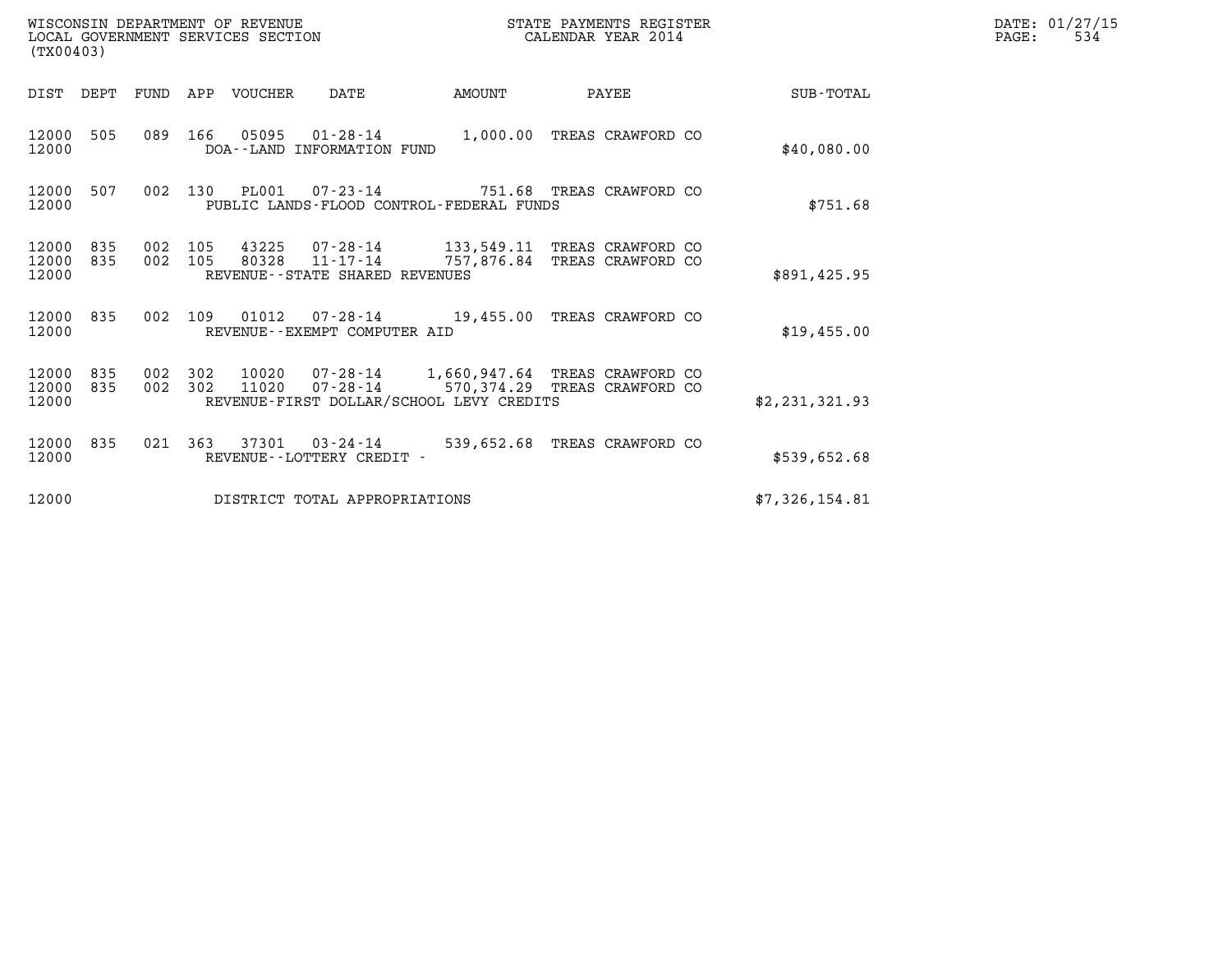| WISCONSIN DEPARTMENT OF REVENUE   | STATE PAYMENTS REGISTER | DATE: 01/27/15           |
|-----------------------------------|-------------------------|--------------------------|
| LOCAL GOVERNMENT SERVICES SECTION | CALENDAR YEAR 2014      | 53 <sup>t</sup><br>PAGE: |

|                                                       | WISCONSIN DEPARTMENT OF REVENUE<br>LOCAL GOVERNMENT SERVICES SECTION<br>CALENDAR YEAR 2014<br>(TX00403) |     |                    |                |                                                         |                                          |                                                                                                                                                                                                                                                                                                                                                               |               | DATE: 01/27/15<br>PAGE: 535 |
|-------------------------------------------------------|---------------------------------------------------------------------------------------------------------|-----|--------------------|----------------|---------------------------------------------------------|------------------------------------------|---------------------------------------------------------------------------------------------------------------------------------------------------------------------------------------------------------------------------------------------------------------------------------------------------------------------------------------------------------------|---------------|-----------------------------|
|                                                       |                                                                                                         |     |                    |                |                                                         |                                          | DIST DEPT FUND APP VOUCHER DATE AMOUNT PAYEE                                                                                                                                                                                                                                                                                                                  | SUB-TOTAL     |                             |
| 12002 165<br>12002                                    |                                                                                                         |     |                    | 002 225 00296  |                                                         | SAFETY/PROF SERV--FIRE INSURANCE DUES    | 06-30-14 4,240.82 TREAS TN BRIDGEPORT                                                                                                                                                                                                                                                                                                                         | \$4,240.82    |                             |
| 12002 370<br>12002 370                                |                                                                                                         |     |                    |                |                                                         |                                          | 002 503 16448 01-30-14 5,378.77 TREAS TN BRIDGEPORT<br>002 503 16448 01-30-14 7,518.47 TREAS TN BRIDGEPORT<br>TOWN SHARE 1067.27                                                                                                                                                                                                                              |               |                             |
| 12002                                                 |                                                                                                         |     |                    |                |                                                         | NAT RESOURCES--AIDS IN LIEU OF TAXES     |                                                                                                                                                                                                                                                                                                                                                               | \$12,897.24   |                             |
| 12002 370<br>12002                                    |                                                                                                         |     |                    |                |                                                         | NAT RESOURCES--FOREST CROP/MFL/CO FOREST | 012 571 37357 06-16-14 106.02 TREAS TN BRIDGEPORT                                                                                                                                                                                                                                                                                                             | \$106.02      |                             |
| 12002 370<br>12002                                    |                                                                                                         |     |                    |                |                                                         | NAT RESOURCES--AIDS IN LIEU OF TAXES     | 012 579 19188 04-16-14 103.18 TREAS TN BRIDGEPORT                                                                                                                                                                                                                                                                                                             | \$103.18      |                             |
| 12002 395<br>12002 395<br>12002<br>12002 395<br>12002 | 395                                                                                                     |     |                    |                |                                                         | TRANSPORTATION--GENERAL TRANSP AIDS-GTA  | $\begin{tabular}{cccc} 011 & 191 & 04294 & 01\text{-}06\text{-}14 & 10,574.41 & TOWN OF BRIDGEPORT \\ 011 & 191 & 10294 & 04\text{-}07\text{-}14 & 10,574.41 & TOWN OF BRIDGEPORT \\ 011 & 191 & 20294 & 07\text{-}07\text{-}14 & 10,574.41 & TOWN OF BRIDGEPORT \\ 011 & 191 & 30294 & 10\text{-}06\text{-}14 & 10,574.43 & TOWN OF BRIDGEPORT \end{tabular$ | \$42, 297.66  |                             |
| 12002 465<br>12002 465<br>12002                       |                                                                                                         |     | 002 305<br>002 305 |                |                                                         | MILITARY AFFAIRS-EMER MGMT-DISASTER RECO | 01388  04-22-14  471.50 TREAS TN BRIDGEPORT<br>01401  05-05-14  7,098.63 TREAS TN BRIDGEPORT                                                                                                                                                                                                                                                                  | \$7,570.13    |                             |
| 12002 465<br>12002 465<br>12002                       |                                                                                                         |     | 002 342<br>002 342 |                |                                                         | MILITARY AFFAIRS-EMERGENCY MGMT-FED FUND | 01388  04-22-14  2,828.99  TREAS TN BRIDGEPORT<br>01401  05-05-14  42,591.72  TREAS TN BRIDGEPORT                                                                                                                                                                                                                                                             | \$45,420.71   |                             |
| 12002 835<br>12002 835<br>12002                       |                                                                                                         |     |                    |                | REVENUE--STATE SHARED REVENUES                          |                                          | 002 105 43204 07-28-14 1,613.81 TREAS TN BRIDGEPORT 002 105 80307 11-17-14 9,144.89 TREAS TN BRIDGEPORT                                                                                                                                                                                                                                                       | \$10,758.70   |                             |
| 12002<br>12002                                        | 835                                                                                                     | 002 | 109                | 02270          | $07 - 28 - 14$<br>REVENUE - - EXEMPT COMPUTER AID       |                                          | 753.00 TREAS TN BRIDGEPORT                                                                                                                                                                                                                                                                                                                                    | \$753.00      |                             |
| 12002<br>12002<br>12002                               | 835<br>835                                                                                              | 021 | 021 363<br>363     | CR037<br>36027 | 04-09-14<br>$03 - 24 - 14$<br>REVENUE--LOTTERY CREDIT - | 1,499.98<br>4,706.48                     | TREAS TN BRIDGEPORT<br>TREAS TN BRIDGEPORT                                                                                                                                                                                                                                                                                                                    | \$6,206.46    |                             |
| 12002                                                 |                                                                                                         |     |                    |                | DISTRICT TOTAL APPROPRIATIONS                           |                                          |                                                                                                                                                                                                                                                                                                                                                               | \$130, 353.92 |                             |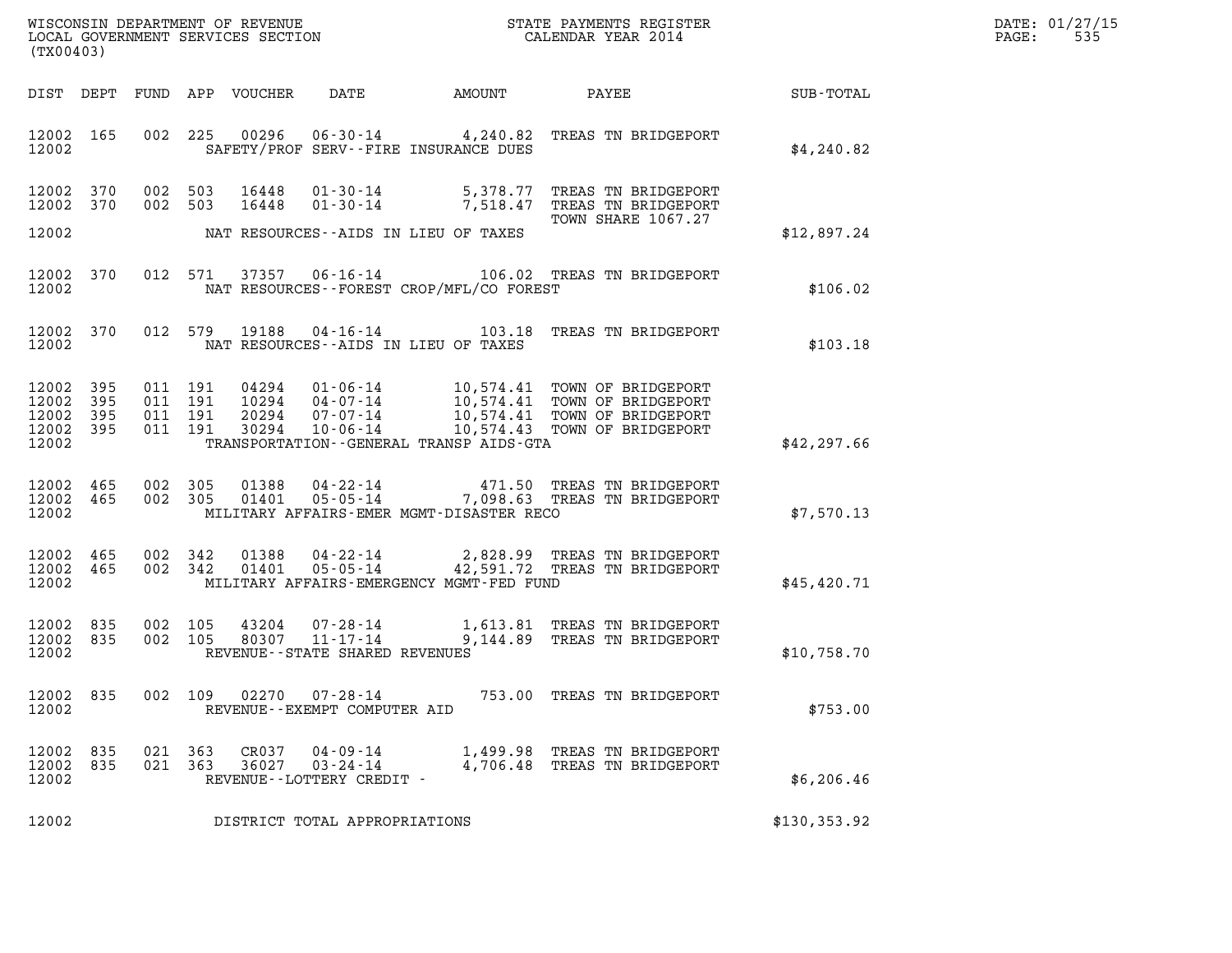| (TX00403)                                     |                               |                    |                    |                         |                                                |                                              |                                                                                                                                                                                                                                                                                                                                                           |                  | DATE: 01/27/15<br>$\mathtt{PAGE:}$<br>536 |
|-----------------------------------------------|-------------------------------|--------------------|--------------------|-------------------------|------------------------------------------------|----------------------------------------------|-----------------------------------------------------------------------------------------------------------------------------------------------------------------------------------------------------------------------------------------------------------------------------------------------------------------------------------------------------------|------------------|-------------------------------------------|
|                                               |                               |                    |                    |                         |                                                | DIST DEPT FUND APP VOUCHER DATE AMOUNT PAYEE |                                                                                                                                                                                                                                                                                                                                                           | <b>SUB-TOTAL</b> |                                           |
| 12004 165<br>12004                            |                               |                    |                    |                         |                                                | SAFETY/PROF SERV--FIRE INSURANCE DUES        | 002 225 00297 06-30-14 2,515.74 TREAS TN CLAYTON                                                                                                                                                                                                                                                                                                          | \$2,515.74       |                                           |
| 12004 370<br>12004                            | 12004 370 000 001             |                    | 000 001            |                         |                                                | NAT RESOURCES-SEVERANCE/YIELD/WITHDRAWAL     | 01DNR  06-19-14  57.89 TREAS TOWN CLAYTON<br>03DNR  11-04-14  386.18 TREAS TOWN CLAYTON                                                                                                                                                                                                                                                                   | \$444.07         |                                           |
|                                               | 12004 370                     |                    |                    |                         |                                                |                                              | 002 503 16449 01-30-14 30.99 TREAS TN CLAYTON<br>TOWN SHARE 9.35                                                                                                                                                                                                                                                                                          |                  |                                           |
| 12004                                         |                               |                    |                    |                         |                                                | NAT RESOURCES--AIDS IN LIEU OF TAXES         |                                                                                                                                                                                                                                                                                                                                                           | \$30.99          |                                           |
| 12004                                         |                               |                    |                    |                         |                                                | NAT RESOURCES--FOREST CROP/MFL/CO FOREST     | 12004 370 012 571 37358 06-16-14 1,845.05 TREAS TN CLAYTON                                                                                                                                                                                                                                                                                                | \$1,845.05       |                                           |
| 12004 395<br>12004<br>12004<br>12004<br>12004 | - 395<br>395<br>395           |                    |                    |                         |                                                | TRANSPORTATION--GENERAL TRANSP AIDS-GTA      | $\begin{array}{cccc} 011 & 191 & 04295 & 01\cdot 06\cdot 14 & 43,478.94 & \text{TOWN OF CLAYTON} \\ 011 & 191 & 10295 & 04\cdot 07\cdot 14 & 43,478.94 & \text{TOWN OF CLAYTON} \\ 011 & 191 & 20295 & 07\cdot 07\cdot 14 & 43,478.94 & \text{TOWN OF CLAYTON} \\ 011 & 191 & 30295 & 10\cdot 06\cdot 14 & 43,478.96 & \text{TOWN OF CLAYTON} \end{array$ | \$173,915.78     |                                           |
| 12004 465<br>12004 465<br>12004 465<br>12004  |                               | 002 305<br>002 305 | 002 305            |                         |                                                | MILITARY AFFAIRS-EMER MGMT-DISASTER RECO     | 00145  12-02-14   1,028.77  TREAS TN CLAYTON<br>01377  04-22-14   1,931.98  TREAS TN CLAYTON<br>01445  05-19-14   11,330.62  TREAS TN CLAYTON                                                                                                                                                                                                             | \$14, 291.37     |                                           |
| 12004 465<br>12004 465<br>12004 465<br>12004  |                               | 002 342<br>002 342 | 002 342            | 00145<br>01377<br>01445 |                                                | MILITARY AFFAIRS-EMERGENCY MGMT-FED FUND     | 12-02-14 6,172.64 TREAS TN CLAYTON<br>04-22-14 11,591.87 TREAS TN CLAYTON<br>05-19-14 67,983.67 TREAS TN CLAYTON                                                                                                                                                                                                                                          | \$85,748.18      |                                           |
| 12004 835<br>12004 835<br>12004               |                               |                    | 002 105<br>002 105 | 43205<br>80308          | 11-17-14<br>REVENUE - - STATE SHARED REVENUES  |                                              | 07-28-14 5,525.92 TREAS TN CLAYTON<br>11-17-14 31,322.58 TREAS TN CLAYTON<br>31,322.58 TREAS TN CLAYTON                                                                                                                                                                                                                                                   | \$36,848.50      |                                           |
| 12004 835<br>12004                            |                               |                    |                    | 002 109 02271           | $07 - 28 - 14$<br>REVENUE--EXEMPT COMPUTER AID |                                              | 8.00 TREAS TN CLAYTON                                                                                                                                                                                                                                                                                                                                     | \$8.00           |                                           |
| 12004                                         | DISTRICT TOTAL APPROPRIATIONS |                    |                    |                         |                                                |                                              |                                                                                                                                                                                                                                                                                                                                                           | \$315,647.68     |                                           |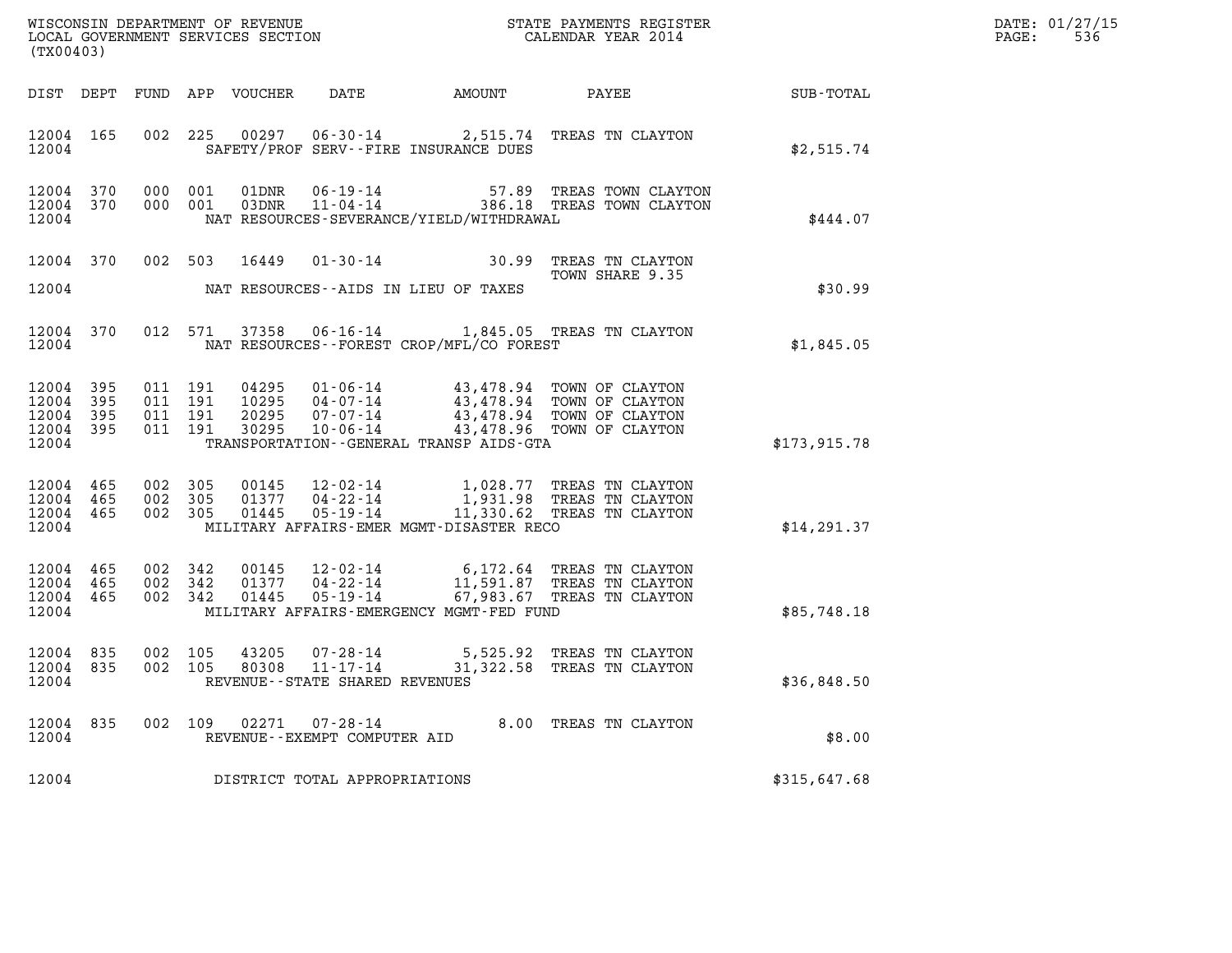| $\mathtt{DATE}$ : | 01/27/15 |
|-------------------|----------|
| PAGE:             | 537      |

| (TX00403)                                             |            |                               |                                                                              |                                                                 |                                             | DATE: 01/27/15<br>$\mathtt{PAGE}$ :<br>537                                                                                                                                                                                                                                                                                  |                  |  |
|-------------------------------------------------------|------------|-------------------------------|------------------------------------------------------------------------------|-----------------------------------------------------------------|---------------------------------------------|-----------------------------------------------------------------------------------------------------------------------------------------------------------------------------------------------------------------------------------------------------------------------------------------------------------------------------|------------------|--|
|                                                       |            |                               | DIST DEPT FUND APP VOUCHER                                                   | DATE                                                            | AMOUNT                                      | PAYEE                                                                                                                                                                                                                                                                                                                       | <b>SUB-TOTAL</b> |  |
| 12006 165<br>12006                                    |            |                               |                                                                              |                                                                 | SAFETY/PROF SERV--FIRE INSURANCE DUES       | 002 225 00298 06-30-14 2,282.13 TREAS TN EASTMAN                                                                                                                                                                                                                                                                            | \$2,282.13       |  |
| 12006 370<br>12006 370                                |            | 002 503                       | 002 503<br>16450<br>16450                                                    |                                                                 |                                             | 01-30-14 12,443.82 TREAS TN EASTMAN<br>01-30-14 4,801.24 TREAS TN EASTMAN                                                                                                                                                                                                                                                   |                  |  |
| 12006                                                 |            |                               | NAT RESOURCES--AIDS IN LIEU OF TAXES                                         |                                                                 |                                             | TOWN SHARE 3003.37                                                                                                                                                                                                                                                                                                          | \$17,245.06      |  |
| 12006                                                 |            |                               |                                                                              |                                                                 | NAT RESOURCES - - FOREST CROP/MFL/CO FOREST | 12006 370 012 571 37359 06-16-14 1,158.79 TREAS TN EASTMAN                                                                                                                                                                                                                                                                  | \$1,158.79       |  |
| 12006 370<br>12006 370<br>12006                       |            | 012 579<br>012 579            | 19189<br>19189                                                               | NAT RESOURCES--AIDS IN LIEU OF TAXES                            |                                             | 04-16-14 28.35 TREAS IN BASILY 20.56 TREAS TO BASTMAN                                                                                                                                                                                                                                                                       | \$48.91          |  |
| 12006 370<br>12006                                    |            |                               |                                                                              | NAT RESOURCES--RU RECYCLING GRANT                               |                                             | 074 670 41359 05-23-14 1,533.95 TREAS TN EASTMAN                                                                                                                                                                                                                                                                            | \$1,533.95       |  |
| 12006 395<br>12006 395<br>12006<br>12006 395<br>12006 | 395        |                               | 011 191<br>04296<br>011 191<br>10296<br>011 191<br>20296<br>011 191<br>30296 |                                                                 | TRANSPORTATION--GENERAL TRANSP AIDS-GTA     | 01-06-14 40,598.76 TOWN OF EASTMAN<br>04-07-14 40,598.76 TOWN OF EASTMAN<br>07-07-14 40,598.76 TOWN OF EASTMAN<br>10-06-14 40,598.79 TOWN OF EASTMAN                                                                                                                                                                        | \$162,395.07     |  |
| 12006 465<br>12006<br>12006<br>12006 465<br>12006     | 465<br>465 | 002 305<br>002 305<br>002 305 | 002 305                                                                      |                                                                 | MILITARY AFFAIRS-EMER MGMT-DISASTER RECO    | $\begin{array}{cccc} 0\,0\,0\,0\,4 & 0\,9\cdot0\,9\cdot14 & 2\,4\,7\,.31 & \textrm{TREAS TN EASTMAN} \\ 0\,1\,0\,3\,2 & 0\,1\cdot1\,7\cdot14 & 3\,,3\,8\,4\,.3\,7 & \textrm{TREAS TN EASTMAN} \\ 0\,1\,1\,6\,8 & 0\,2\cdot2\,6\cdot1\,4 & 1\,,4\,8\,3\,.8\,7 & \textrm{TREAS TN EASTMAN} \\ 0\,1\,3\,7\,6 & 0\,4\cdot2\,2\$ | \$12,145.94      |  |
| 12006 465<br>12006 465<br>12006 465<br>12006<br>12006 | 465        | 002 342<br>002 342<br>002 342 | 00004<br>01032<br>01168<br>002 342<br>01376                                  | 09 - 09 - 14<br>$01 - 17 - 14$<br>$02 - 26 - 14$<br>04-22-14    | MILITARY AFFAIRS-EMERGENCY MGMT-FED FUND    | 1,483.87 TREAS TN EASTMAN<br>20,306.21 TREAS TN EASTMAN<br>8,903.21 TREAS TN EASTMAN<br>42,182.33 TREAS TN EASTMAN                                                                                                                                                                                                          | \$72,875.62      |  |
| 12006 835<br>12006 835<br>12006                       |            |                               | 002 105<br>43206<br>002 105<br>80309                                         | 07-28-14<br>$11 - 17 - 14$<br>REVENUE - - STATE SHARED REVENUES |                                             | 5,561.14 TREAS TN EASTMAN<br>31,527.78 TREAS TN EASTMAN                                                                                                                                                                                                                                                                     | \$37,088.92      |  |
| 12006 835<br>12006                                    |            |                               | 002 109                                                                      | $02272$ $07 - 28 - 14$<br>REVENUE--EXEMPT COMPUTER AID          |                                             | 1.00 TREAS TN EASTMAN                                                                                                                                                                                                                                                                                                       | \$1.00           |  |
| 12006                                                 |            |                               |                                                                              | DISTRICT TOTAL APPROPRIATIONS                                   |                                             |                                                                                                                                                                                                                                                                                                                             | \$306,775.39     |  |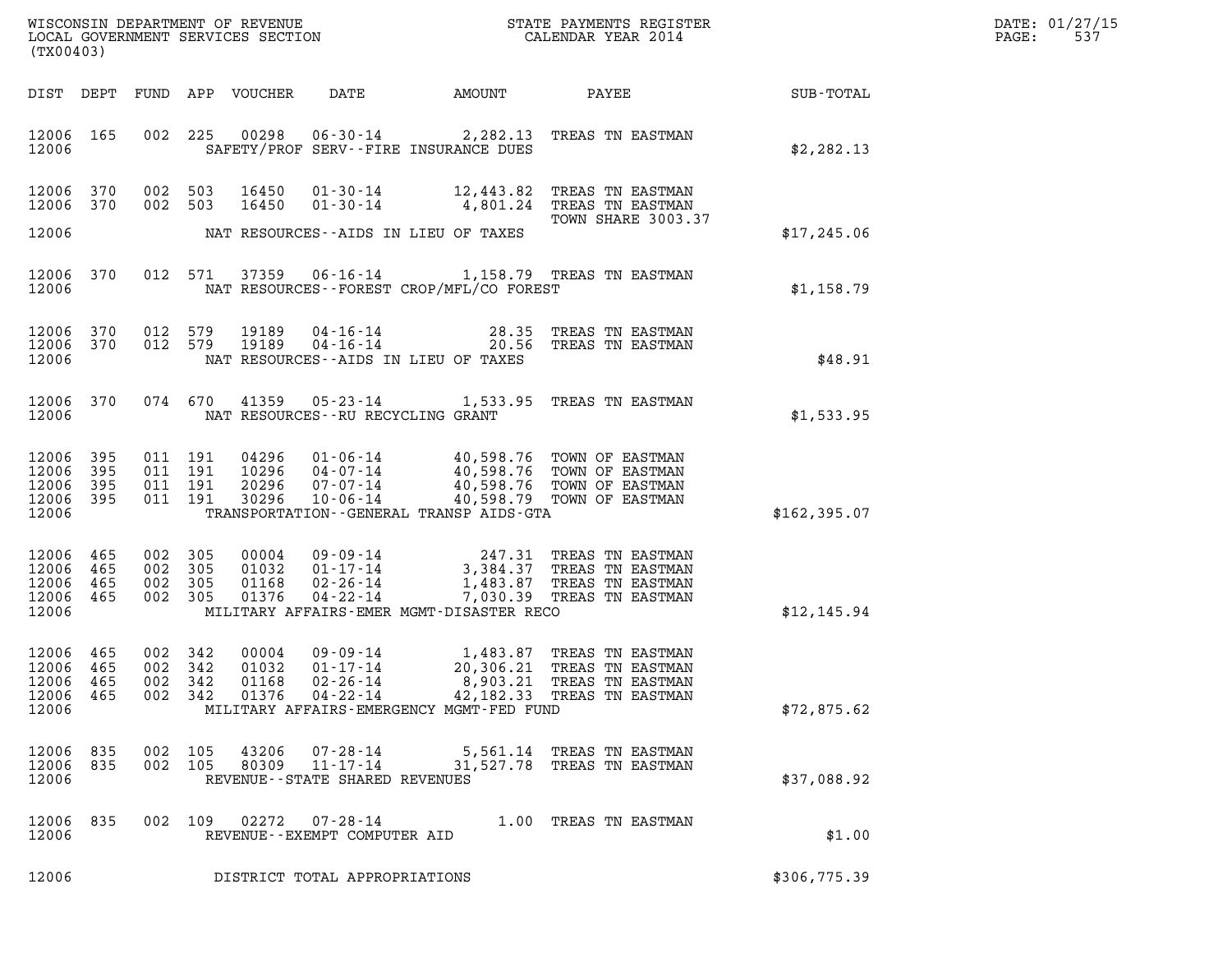| (TX00403)                                         |            |                                          |                            |                                                                                                                                                                                                      |              |                                                                                                                                                                                                              |              | DATE: 01/27/15<br>PAGE:<br>538 |
|---------------------------------------------------|------------|------------------------------------------|----------------------------|------------------------------------------------------------------------------------------------------------------------------------------------------------------------------------------------------|--------------|--------------------------------------------------------------------------------------------------------------------------------------------------------------------------------------------------------------|--------------|--------------------------------|
|                                                   |            |                                          | DIST DEPT FUND APP VOUCHER | DATE                                                                                                                                                                                                 | AMOUNT PAYEE |                                                                                                                                                                                                              | SUB - TOTAL  |                                |
| 12008 165<br>12008                                |            |                                          |                            | SAFETY/PROF SERV--FIRE INSURANCE DUES                                                                                                                                                                |              | 002 225 00299 06-30-14 2,264.16 TREAS TN FREEMAN                                                                                                                                                             | \$2,264.16   |                                |
| 12008 370 000 001<br>12008                        |            |                                          | 02DNR                      | NAT RESOURCES-SEVERANCE/YIELD/WITHDRAWAL                                                                                                                                                             |              | 09-11-14 385.95 TREAS TOWN FREEMAN                                                                                                                                                                           | \$385.95     |                                |
| 12008 370<br>12008<br>12008<br>12008 370          | 370<br>370 | 002 503<br>002 503<br>002 503<br>002 503 |                            |                                                                                                                                                                                                      |              | 16451  01-30-14  17,206.01 TREAS TN FREEMAN<br>16451  01-30-14  3,473.76 TREAS TN FREEMAN<br>16451  01-30-14  65,424.23 TREAS TN FREEMAN<br>16451  01-30-14  2,042.74 TREAS TN FREEMAN<br>TOWN SHARE 8769.95 |              |                                |
| 12008                                             |            |                                          |                            | NAT RESOURCES--AIDS IN LIEU OF TAXES                                                                                                                                                                 |              |                                                                                                                                                                                                              | \$88,146.74  |                                |
| 12008 370<br>12008                                |            |                                          |                            | NAT RESOURCES--FOREST CROP/MFL/CO FOREST                                                                                                                                                             |              | 012 571 37360 06-16-14 1,436.59 TREAS TN FREEMAN                                                                                                                                                             | \$1,436.59   |                                |
| 12008 370<br>12008                                |            |                                          |                            | NAT RESOURCES -- AIDS IN LIEU OF TAXES                                                                                                                                                               |              | 012 579 19190 04-16-14 1,036.95 TREAS TN FREEMAN                                                                                                                                                             | \$1,036.95   |                                |
| 12008 370<br>12008                                |            |                                          |                            | NAT RESOURCES--RU RECYCLING GRANT                                                                                                                                                                    |              | 074 670 41360 05-23-14 895.33 TREAS TN FREEMAN                                                                                                                                                               | \$895.33     |                                |
| 12008 395<br>12008<br>12008<br>12008 395<br>12008 | 395<br>395 | 011 191<br>011 191<br>011 191<br>011 191 | 30297                      | 04297  01-06-14  45,018.00  TOWN OF FREEMAN<br>10297  04-07-14  45,018.00 TOWN OF FREEMAN<br>20297  07-07-14  45,018.00 TOWN OF FREEMAN<br>$10 - 06 - 14$<br>TRANSPORTATION--GENERAL TRANSP AIDS-GTA |              | 45,018.02 TOWN OF FREEMAN                                                                                                                                                                                    | \$180,072.02 |                                |
| 12008 465<br>12008 465<br>12008                   |            | 002 305<br>002 305                       | 01383                      | 04-22-14<br>MILITARY AFFAIRS-EMER MGMT-DISASTER RECO                                                                                                                                                 |              | 01184  02-26-14  7,957.11  TREAS TN FREEMAN<br>12,180.06 TREAS TN FREEMAN                                                                                                                                    | \$20, 137.17 |                                |
| 12008 465<br>12008<br>12008                       | 465        | 002 342<br>002 342                       | 01184<br>01383             | 02-26-14<br>04 - 22 - 14<br>MILITARY AFFAIRS-EMERGENCY MGMT-FED FUND                                                                                                                                 |              | 47,742.67 TREAS TN FREEMAN<br>73,080.38 TREAS TN FREEMAN                                                                                                                                                     | \$120,823.05 |                                |
| 12008 835<br>12008 835<br>12008                   |            | 002 105<br>002 105                       | 43207<br>80310             | 07-28-14<br>11-17-14<br>REVENUE - - STATE SHARED REVENUES                                                                                                                                            |              | 4,405.21 TREAS TN FREEMAN<br>24,962.84 TREAS TN FREEMAN                                                                                                                                                      | \$29,368.05  |                                |
| 12008                                             |            |                                          |                            | DISTRICT TOTAL APPROPRIATIONS                                                                                                                                                                        |              |                                                                                                                                                                                                              | \$444,566.01 |                                |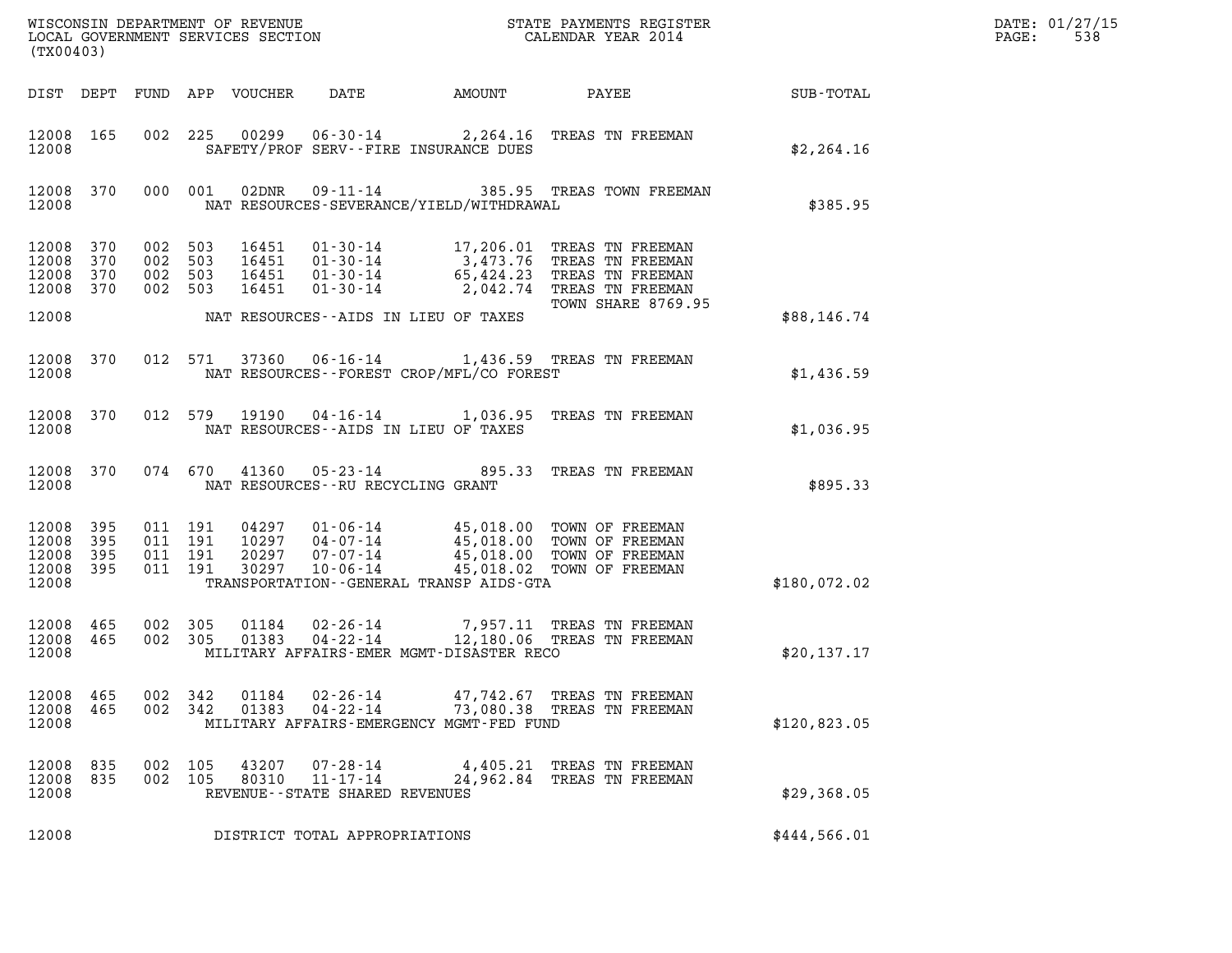| DATE: | 01/27/15 |
|-------|----------|
| PAGE: | 539      |

| (TX00403)                   |                               |                    |                               |                            |                                |                                                                                                                                                                                                                             | WISCONSIN DEPARTMENT OF REVENUE<br>LOCAL GOVERNMENT SERVICES SECTION<br>LOCAL GOVERNMENT SERVICES SECTION<br>CALENDAR YEAR 2014 |              | DATE: 01/27/15<br>PAGE:<br>539 |
|-----------------------------|-------------------------------|--------------------|-------------------------------|----------------------------|--------------------------------|-----------------------------------------------------------------------------------------------------------------------------------------------------------------------------------------------------------------------------|---------------------------------------------------------------------------------------------------------------------------------|--------------|--------------------------------|
|                             |                               |                    |                               | DIST DEPT FUND APP VOUCHER |                                |                                                                                                                                                                                                                             | DATE AMOUNT PAYEE SUB-TOTAL                                                                                                     |              |                                |
| 12010                       | 12010 165                     |                    |                               |                            |                                | SAFETY/PROF SERV--FIRE INSURANCE DUES                                                                                                                                                                                       | 002 225 00300 06-30-14 790.66 TREAS TN HANEY                                                                                    | \$790.66     |                                |
| 12010                       | 12010 370<br>12010 370        |                    | 000 001<br>000 001            | 01DNR                      |                                | NAT RESOURCES-SEVERANCE/YIELD/WITHDRAWAL                                                                                                                                                                                    |                                                                                                                                 | \$2,290.15   |                                |
| 12010                       | 12010 370<br>12010 370        | 002 503<br>002 503 |                               | 16452<br>16452             |                                | 01-30-14 16,559.29 TREAS TN HANEY<br>01-30-14 09,292.76 TREAS TN HANEY<br>NAT RESOURCES--AIDS IN LIEU OF TAXES                                                                                                              | TOWN SHARE 4153.87                                                                                                              | \$24,852.05  |                                |
| 12010                       | 12010 370                     |                    |                               |                            |                                | 012 571 37361 06-16-14 514.32 TREAS TN HANEY<br>NAT RESOURCES--FOREST CROP/MFL/CO FOREST                                                                                                                                    |                                                                                                                                 | \$514.32     |                                |
| 12010 395<br>12010<br>12010 | 395<br>12010 395<br>12010 395 | 011 191            | 011 191<br>011 191<br>011 191 |                            |                                | 04298  01-06-14  21,773.34  TOWN OF HANEY<br>10298  04-07-14  21,773.34  TOWN OF HANEY<br>20298  07-07-14  21,773.34  TOWN OF HANEY<br>30298  10-06-14  21,773.36  TOWN OF HANEY<br>TRANSPORTATION--GENERAL TRANSP AIDS-GTA |                                                                                                                                 | \$87,093.38  |                                |
| 12010 465<br>12010          | 12010 465                     | 002 305<br>002 305 |                               | 01185<br>01351             |                                | 02-26-14 313.89 TREAS TN HANEY<br>03-19-14 1,114.86 TREAS TN HANEY<br>MILITARY AFFAIRS-EMER MGMT-DISASTER RECO                                                                                                              |                                                                                                                                 | \$1,428.75   |                                |
| 12010                       | 12010 465<br>12010 465        | 002 342            | 002 342                       | 01185<br>01351             |                                | 02-26-14 1,883.32 TREAS TN HANEY<br>03-19-14 6,689.14 TREAS TN HANEY<br>MILITARY AFFAIRS-EMERGENCY MGMT-FED FUND                                                                                                            |                                                                                                                                 | \$8,572.46   |                                |
| 12010                       | 12010 835<br>12010 835        | 002 105            | 002 105                       | 43208                      | REVENUE--STATE SHARED REVENUES | $\begin{array}{cccc} 43208 & 07\text{-}28\text{-}14 & 6\text{,}636.44 & \text{TREAS TN HANEY} \\ 80311 & 11\text{-}17\text{-}14 & 37\text{,}612.09 & \text{TREAS TN HANEY} \end{array}$                                     |                                                                                                                                 | \$44, 248.53 |                                |
| 12010                       | 12010 835                     |                    |                               | 002 109 02273              | REVENUE--EXEMPT COMPUTER AID   | $07 - 28 - 14$ 3.00 TREAS TN HANEY                                                                                                                                                                                          |                                                                                                                                 | \$3.00       |                                |
| 12010                       |                               |                    |                               |                            | DISTRICT TOTAL APPROPRIATIONS  |                                                                                                                                                                                                                             |                                                                                                                                 | \$169,793.30 |                                |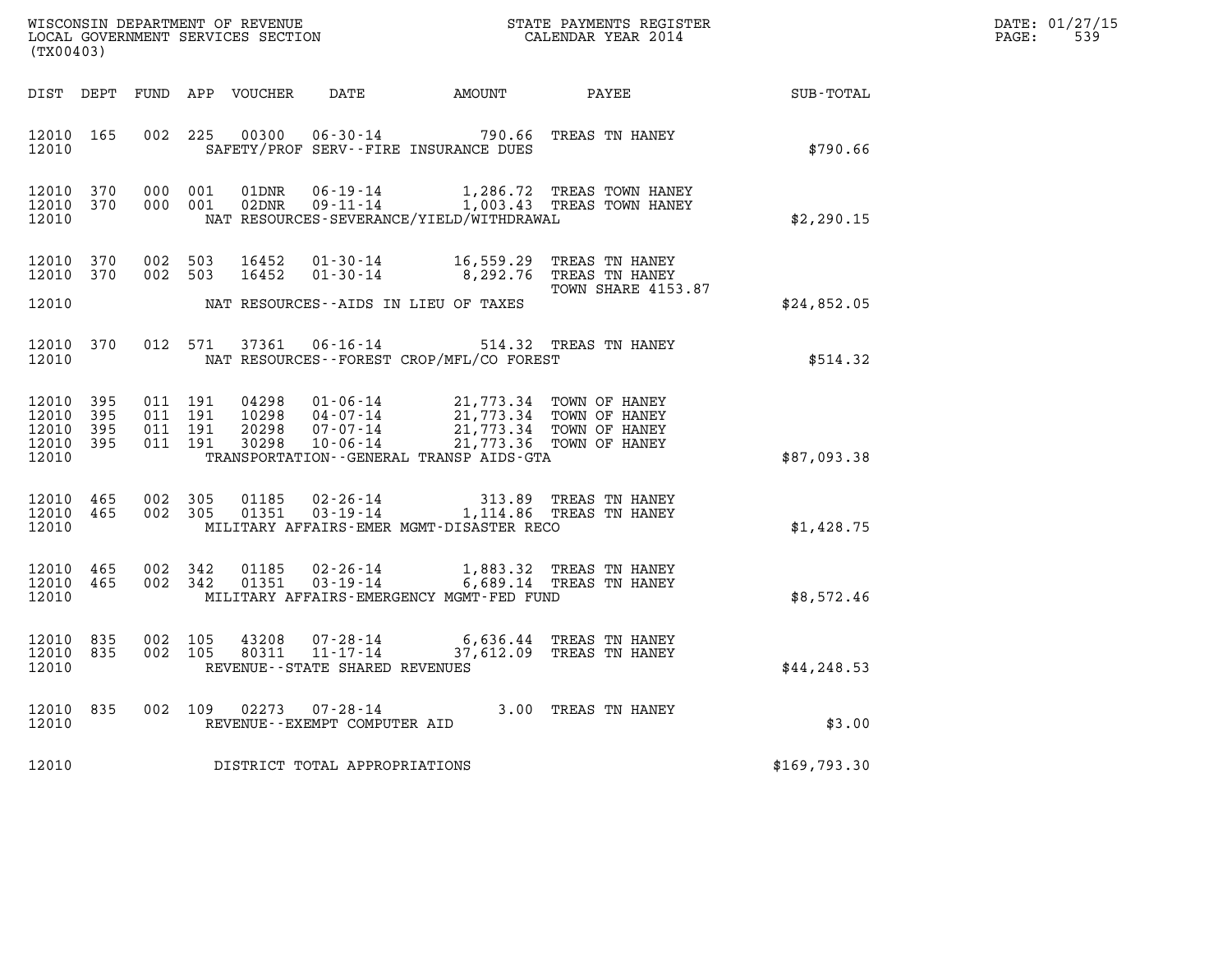| (TX00403)                                             |                               |                               |                                          |                                 |                                                     |                                          |                                                                                                                                                                                              |              | DATE: 01/27/15<br>PAGE:<br>540 |
|-------------------------------------------------------|-------------------------------|-------------------------------|------------------------------------------|---------------------------------|-----------------------------------------------------|------------------------------------------|----------------------------------------------------------------------------------------------------------------------------------------------------------------------------------------------|--------------|--------------------------------|
|                                                       |                               |                               |                                          | DIST DEPT FUND APP VOUCHER DATE |                                                     |                                          | AMOUNT PAYEE SUB-TOTAL                                                                                                                                                                       |              |                                |
| 12012                                                 | 12012 165                     |                               |                                          |                                 |                                                     | SAFETY/PROF SERV--FIRE INSURANCE DUES    | 002 225 00301 06-30-14 1,257.87 TREAS TN MARIETTA                                                                                                                                            | \$1,257.87   |                                |
| 12012                                                 |                               |                               |                                          |                                 |                                                     | NAT RESOURCES-SEVERANCE/YIELD/WITHDRAWAL | 12012 370 000 001 03DNR 11-04-14 500.03 TREAS TOWN MARIETTA                                                                                                                                  | \$500.03     |                                |
| 12012 370                                             |                               | 12012 370 002 503             | 002 503                                  |                                 |                                                     |                                          | 16453  01-30-14   12, 210.10   TREAS TN MARIETTA<br>16453 01-30-14 63,042.98 TREAS TN MARIETTA<br><b>TOWN SHARE 11412.04</b>                                                                 |              |                                |
| 12012                                                 |                               |                               |                                          |                                 |                                                     | NAT RESOURCES--AIDS IN LIEU OF TAXES     |                                                                                                                                                                                              | \$75, 253.08 |                                |
| 12012                                                 |                               |                               |                                          |                                 |                                                     | NAT RESOURCES--FOREST CROP/MFL/CO FOREST | 12012 370 012 571 37362 06-16-14 470.14 TREAS TN MARIETTA                                                                                                                                    | \$470.14     |                                |
| 12012<br>12012 370<br>12012                           | 12012 370<br>370<br>12012 370 | 012 579<br>012 579<br>012 579 | 012 579                                  |                                 |                                                     | NAT RESOURCES--AIDS IN LIEU OF TAXES     | 19191  04-16-14  3.67 TREAS TN MARIETTA<br>19191  04-16-14  35.92 TREAS TN MARIETTA<br>19191  04-16-14  422.80 TREAS TN MARIETTA<br>19191  04-16-14  20.91 TREAS TN MARIETTA                 | \$483.30     |                                |
| 12012                                                 |                               |                               |                                          |                                 | NAT RESOURCES--RU RECYCLING GRANT                   |                                          | 12012 370 074 670 41361 05-23-14 2,322.21 TREAS TN MARIETTA                                                                                                                                  | \$2,322.21   |                                |
| 12012 395<br>12012 395<br>12012<br>12012 395<br>12012 | 395                           |                               | 011 191<br>011 191<br>011 191<br>011 191 | 04299                           |                                                     | TRANSPORTATION--GENERAL TRANSP AIDS-GTA  | 04299  01-06-14  31,728.53  TOWN OF MARIETTA<br>10299  04-07-14  31,728.53  TOWN OF MARIETTA<br>20299  07-07-14  31,728.53  TOWN OF MARIETTA<br>30299  10-06-14  31,728.56  TOWN OF MARIETTA | \$126,914.15 |                                |
| 12012 465<br>12012                                    |                               |                               |                                          |                                 |                                                     | MILITARY AFFAIRS-EMER MGMT-DISASTER RECO | 002 305 01454 05-23-14 9,029.60 TREAS TN MARIETTA                                                                                                                                            | \$9,029.60   |                                |
| 12012                                                 | 12012 465                     |                               |                                          |                                 |                                                     | MILITARY AFFAIRS-EMERGENCY MGMT-FED FUND | 002 342 01454 05-23-14 54,177.62 TREAS TN MARIETTA                                                                                                                                           | \$54,177.62  |                                |
| 12012 835<br>12012 835<br>12012                       |                               |                               | 002 105<br>002 105                       | 80312                           | $11 - 17 - 14$<br>REVENUE - - STATE SHARED REVENUES |                                          | 6,143.37 TREAS TN MARIETTA<br>34,829.23 TREAS TN MARIETTA                                                                                                                                    | \$40,972.60  |                                |
| 12012 835<br>12012                                    |                               |                               |                                          |                                 | REVENUE--EXEMPT COMPUTER AID                        |                                          | 002 109 02274 07-28-14 10.00 TREAS TN MARIETTA                                                                                                                                               | \$10.00      |                                |
| 12012                                                 |                               |                               |                                          |                                 | DISTRICT TOTAL APPROPRIATIONS                       |                                          |                                                                                                                                                                                              | \$311,390.60 |                                |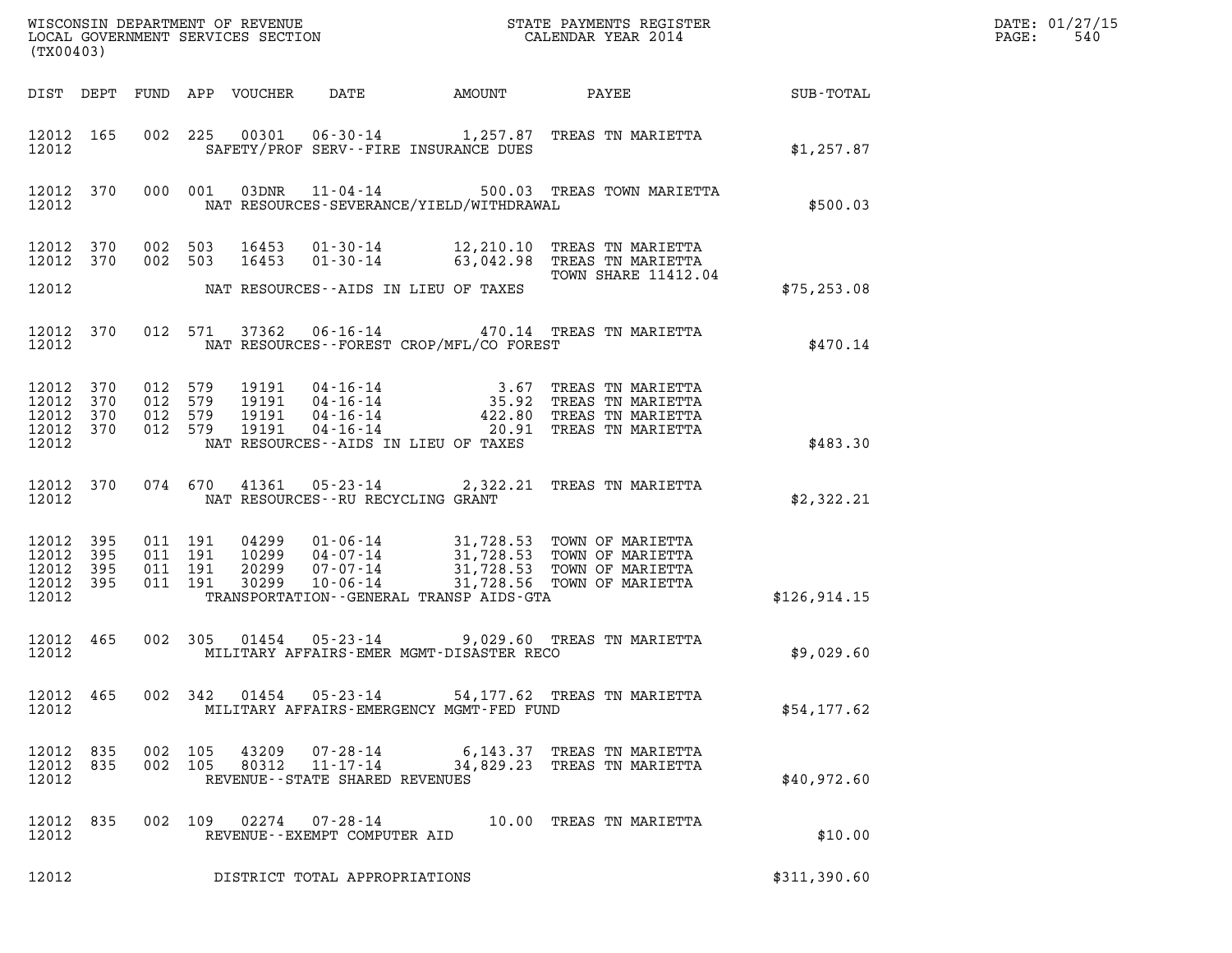| WISCONSIN DEPARTMENT OF REVENUE   | STATE PAYMENTS REGISTER | DATE: 01/27/15 |
|-----------------------------------|-------------------------|----------------|
| LOCAL GOVERNMENT SERVICES SECTION | CALENDAR YEAR 2014      | 541<br>PAGE:   |

| WISCONSIN DEPARTMENT OF REVENUE<br>LOCAL GOVERNMENT SERVICES SECTION<br>(TWOO403)<br>(TX00403)                                                                                                                                                                                                                                                  | DATE: 01/27/15<br>PAGE: 541 |
|-------------------------------------------------------------------------------------------------------------------------------------------------------------------------------------------------------------------------------------------------------------------------------------------------------------------------------------------------|-----------------------------|
| DIST DEPT FUND APP VOUCHER DATE AMOUNT PAYEE PATE SUB-TOTAL                                                                                                                                                                                                                                                                                     |                             |
| 002 225 00302 06-30-14 2,336.04 TREAS TN PRAIRIE DU CHIEN<br>12014 165<br>12014 SAFETY/PROF SERV--FIRE INSURANCE DUES                                                                                                                                                                                                                           | \$2,336.04                  |
| 002 503 16454 01-30-14 12,060.13 TREAS TN PRAIRIE DU CHIEN<br>002 503 16454 01-30-14 7.27 TREAS TN PRAIRIE DU CHIEN<br>TOWN SHARE 1252.57<br>12014 370<br>12014 370<br>TOWN SHARE 1252.57                                                                                                                                                       | \$12,067.40                 |
| 12014 370 012 571 37363 06-16-14 364.87 TREAS TN PRAIRIE DU CHIEN<br>12014 NAT RESOURCES--FOREST CROP/MFL/CO FOREST                                                                                                                                                                                                                             | \$364.87                    |
| 12014 370 012 579 19192 04-16-14 10.14 TREAS TN PRAIRIE DU CHIEN<br>12014 NAT RESOURCES--AIDS IN LIEU OF TAXES                                                                                                                                                                                                                                  | \$10.14                     |
| 011 191 04300 01-06-14 16,580.87 TOWN OF PRAIRIE DU CHIEN<br>011 191 10300 04-07-14 16,580.87 TOWN OF PRAIRIE DU CHIEN<br>011 191 20300 07-07-14 16,580.87 TOWN OF PRAIRIE DU CHIEN<br>011 191 30300 10-06-14 16,580.88 TOWN OF PRAIRIE<br>12014 395<br>12014 395<br>12014 395<br>12014 395<br>12014 TRANSPORTATION - GENERAL TRANSP AIDS - GTA | \$66,323.49                 |
| 12014 465 002 305 01387 04-22-14 5,277.89 TREAS TN PRAIRIE DU CHIEN<br>12014 465 002 305 01400 05-05-14 52,977.19 TREAS TN PRAIRIE DU CHIEN<br>12014 MILITARY AFFAIRS-EMER MGMT-DISASTER RECO \$58,255.08                                                                                                                                       |                             |
| $12014 \t 465 \t 002 \t 342 \t 01387 \t 04-22-14 \t 31,667.34 \t TREAS TN PRAIRE DU CHIEN12014 \t 465 \t 002 \t 342 \t 01400 \t 05-05-14 \t 317,863.15 TREAS TN PRAIRE DU CHIEN$<br>12014 MILITARY AFFAIRS-EMERGENCY MGMT-FED FUND \$349,530.49                                                                                                 |                             |
| 002 105 43210 07-28-14 8,043.31 TREAS TN PRAIRIE DU CHIEN<br>002 105 80313 11-17-14 45,593.86 TREAS TN PRAIRIE DU CHIEN<br>12014 835<br>12014 835<br>12014 REVENUE - - STATE SHARED REVENUES                                                                                                                                                    | \$53,637.17                 |
| 12014 835<br>02275 07-28-14<br>002 109<br>24.00 TREAS TN PRAIRIE DU CHIEN<br>12014<br>REVENUE - - EXEMPT COMPUTER AID                                                                                                                                                                                                                           | \$24.00                     |
| 12014 835<br>021 363<br>36028 03-24-14<br>11,923.00 TREAS TN PRAIRIE DU CHIEN<br>12014<br>REVENUE--LOTTERY CREDIT -                                                                                                                                                                                                                             | \$11,923.00                 |
| 12014<br>DISTRICT TOTAL APPROPRIATIONS                                                                                                                                                                                                                                                                                                          | \$554,471.68                |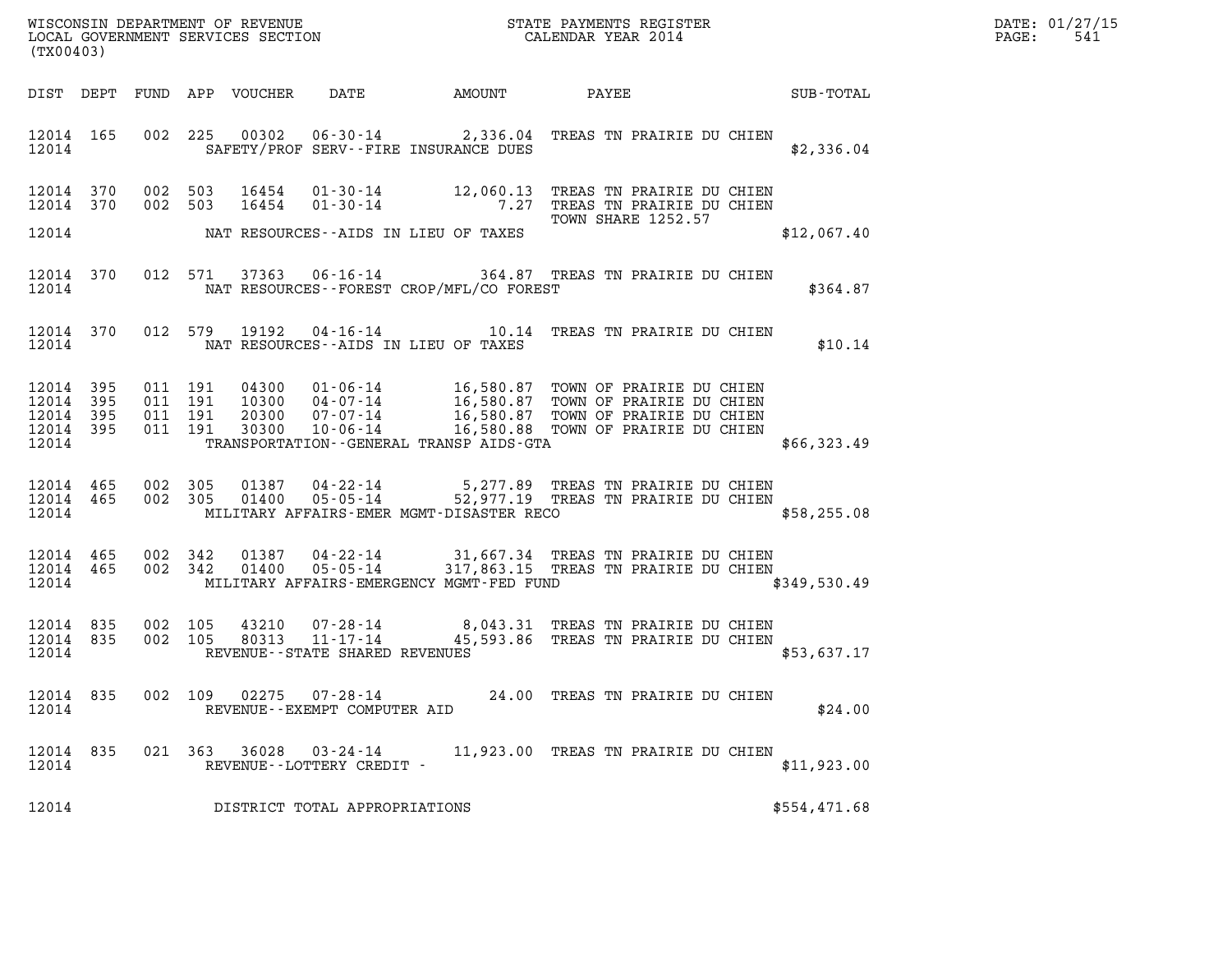|                                               |                     |                               |         | WISCONSIN DEPARTMENT OF REVENUE   |                                                     |                                                                                                                                                                                                                                                                                                                                           | STATE PAYMENTS REGISTER<br>CALENDAR YEAR 2014 |               | DATE: 01/27/15          |
|-----------------------------------------------|---------------------|-------------------------------|---------|-----------------------------------|-----------------------------------------------------|-------------------------------------------------------------------------------------------------------------------------------------------------------------------------------------------------------------------------------------------------------------------------------------------------------------------------------------------|-----------------------------------------------|---------------|-------------------------|
| (TX00403)                                     |                     |                               |         | LOCAL GOVERNMENT SERVICES SECTION |                                                     |                                                                                                                                                                                                                                                                                                                                           |                                               |               | $\mathtt{PAGE:}$<br>542 |
|                                               |                     |                               |         |                                   |                                                     | DIST DEPT FUND APP VOUCHER DATE AMOUNT PAYEE                                                                                                                                                                                                                                                                                              |                                               | SUB-TOTAL     |                         |
| 12016 165<br>12016                            |                     |                               |         |                                   |                                                     | 002 225 00303 06-30-14 1,132.08 TREAS TN SCOTT<br>SAFETY/PROF SERV--FIRE INSURANCE DUES                                                                                                                                                                                                                                                   |                                               | \$1,132.08    |                         |
|                                               | 12016 370           |                               |         |                                   |                                                     | 002 503 16455 01-30-14 2,395.92 TREAS TN SCOTT                                                                                                                                                                                                                                                                                            |                                               |               |                         |
| 12016                                         |                     |                               |         |                                   |                                                     | NAT RESOURCES--AIDS IN LIEU OF TAXES                                                                                                                                                                                                                                                                                                      | TOWN SHARE 408.81                             | \$2,395.92    |                         |
| 12016 370<br>12016                            |                     |                               |         |                                   |                                                     | 012 571 37364 06-16-14 819.19 TREAS TN SCOTT<br>NAT RESOURCES--FOREST CROP/MFL/CO FOREST                                                                                                                                                                                                                                                  |                                               | \$819.19      |                         |
| 12016                                         | 12016 370           |                               |         |                                   | NAT RESOURCES--RU RECYCLING GRANT                   | 074 670 41362 05-23-14 1,239.20 TREAS TN SCOTT                                                                                                                                                                                                                                                                                            |                                               | \$1,239.20    |                         |
| 12016 395<br>12016<br>12016<br>12016<br>12016 | 395<br>395<br>- 395 | 011 191<br>011 191<br>011 191 | 011 191 |                                   |                                                     | $\begin{array}{cccc} 04301 & 01\cdot 06\cdot 14 & 27,161.11 & \text{TOWN OF SCOTT} \\ 10301 & 04\cdot 07\cdot 14 & 27,161.11 & \text{TOWN OF SCOTT} \end{array}$<br>10301 04-07-14 27,161.11 TOWN OF SCOTT<br>20301 07-07-14 27,161.11 TOWN OF SCOTT<br>30301 10-06-14 27,161.11 TOWN OF SCOTT<br>TRANSPORTATION--GENERAL TRANSP AIDS-GTA |                                               | \$108,644.44  |                         |
| 12016 465<br>12016                            |                     |                               |         |                                   |                                                     | 002 305 01202 03-05-14 4,062.92 TREAS TN SCOTT<br>MILITARY AFFAIRS-EMER MGMT-DISASTER RECO                                                                                                                                                                                                                                                |                                               | \$4,062.92    |                         |
| 12016 465<br>12016                            |                     |                               |         |                                   |                                                     | 002 342 01202 03-05-14 24,377.55 TREAS TN SCOTT<br>MILITARY AFFAIRS-EMERGENCY MGMT-FED FUND                                                                                                                                                                                                                                               |                                               | \$24,377.55   |                         |
| 12016 835<br>12016 835<br>12016               |                     | 002 105                       | 002 105 | 43211<br>80314                    | $11 - 17 - 14$<br>REVENUE - - STATE SHARED REVENUES | 07-28-14 5,599.85 TREAS TN SCOTT                                                                                                                                                                                                                                                                                                          | 31,740.99 TREAS TN SCOTT                      | \$37,340.84   |                         |
| 12016 835<br>12016                            |                     |                               |         |                                   | REVENUE--EXEMPT COMPUTER AID                        | 002 109 02276 07-28-14 162.00 TREAS TN SCOTT                                                                                                                                                                                                                                                                                              |                                               | \$162.00      |                         |
| 12016                                         |                     |                               |         |                                   | DISTRICT TOTAL APPROPRIATIONS                       |                                                                                                                                                                                                                                                                                                                                           |                                               | \$180, 174.14 |                         |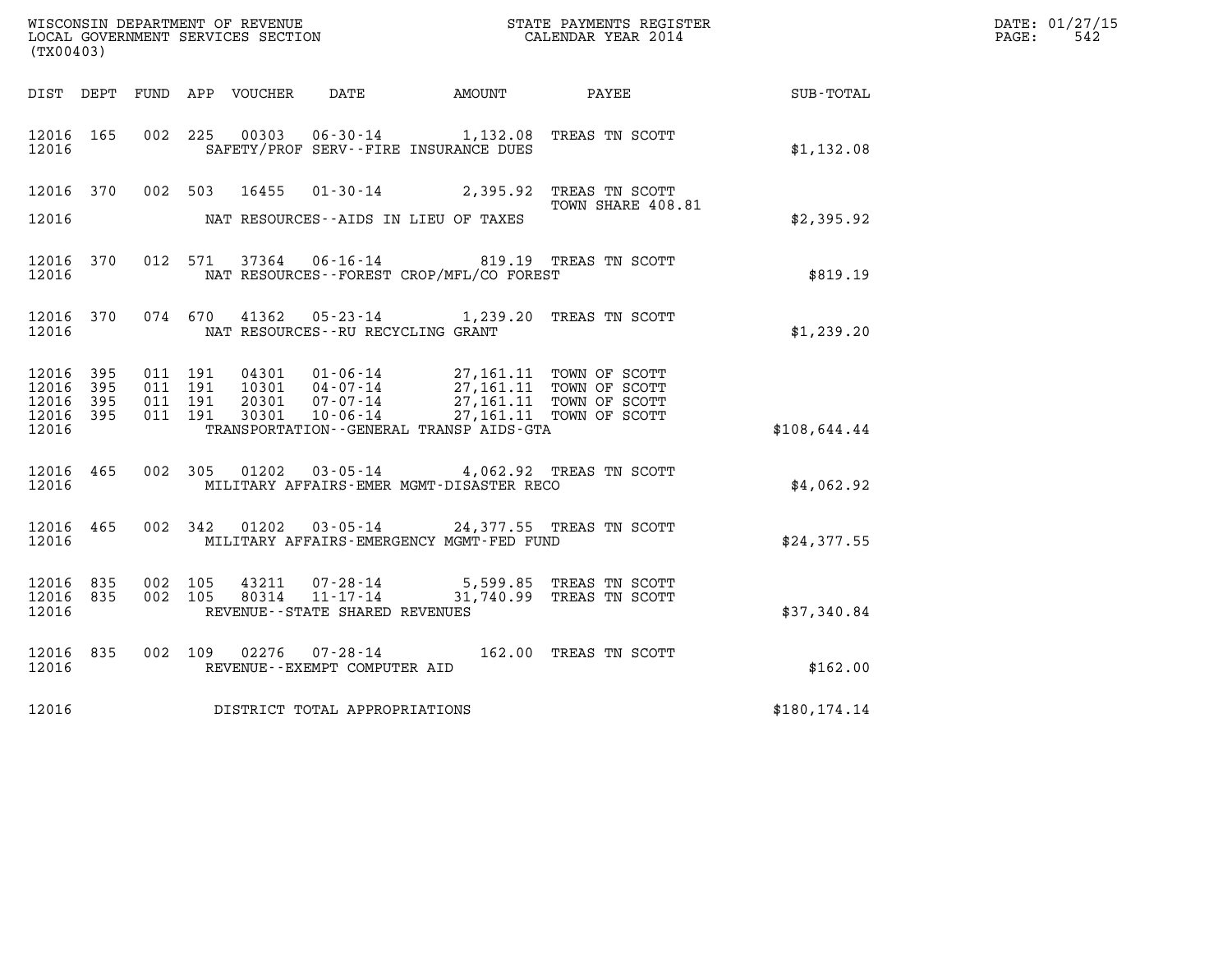| (TX00403)                                         |            |                                          |         | WISCONSIN DEPARTMENT OF REVENUE<br>LOCAL GOVERNMENT SERVICES SECTION |                                      |                                          | STATE PAYMENTS REGISTER<br>CALENDAR YEAR 2014                                                                                                    |               | DATE: 01/27/15<br>$\mathtt{PAGE:}$<br>543 |
|---------------------------------------------------|------------|------------------------------------------|---------|----------------------------------------------------------------------|--------------------------------------|------------------------------------------|--------------------------------------------------------------------------------------------------------------------------------------------------|---------------|-------------------------------------------|
|                                                   |            |                                          |         |                                                                      |                                      |                                          | DIST DEPT FUND APP VOUCHER DATE AMOUNT PAYEE TOTAL                                                                                               |               |                                           |
| 12018 165<br>12018                                |            |                                          |         |                                                                      |                                      | SAFETY/PROF SERV--FIRE INSURANCE DUES    | 002 225 00304 06-30-14 2,659.49 TREAS TN SENECA                                                                                                  | \$2,659.49    |                                           |
|                                                   | 12018 370  |                                          |         |                                                                      |                                      |                                          | 002 503 16456 01-30-14 1,323.05 TREAS TN SENECA<br>TOWN SHARE 208.20                                                                             |               |                                           |
| 12018                                             |            |                                          |         |                                                                      |                                      | NAT RESOURCES--AIDS IN LIEU OF TAXES     |                                                                                                                                                  | \$1,323.05    |                                           |
| 12018 370<br>12018                                |            |                                          |         |                                                                      |                                      | NAT RESOURCES--FOREST CROP/MFL/CO FOREST | 012 571 37365 06-16-14 962.57 TREAS TN SENECA                                                                                                    | \$962.57      |                                           |
| 12018 370<br>12018                                |            |                                          | 074 670 | 41363                                                                | NAT RESOURCES - - RU RECYCLING GRANT |                                          | 05-23-14 1,743.92 TREAS TN SENECA                                                                                                                | \$1,743.92    |                                           |
| 12018 395<br>12018<br>12018<br>12018 395<br>12018 | 395<br>395 | 011 191<br>011 191<br>011 191<br>011 191 |         | 04302<br>10302<br>20302<br>30302                                     |                                      | TRANSPORTATION--GENERAL TRANSP AIDS-GTA  | 01-06-14 35,353.90 TOWN OF SENECA<br>04-07-14 35,353.90 TOWN OF SENECA<br>07-07-14 35,353.90 TOWN OF SENECA<br>10-06-14 35,353.90 TOWN OF SENECA | \$141, 415.60 |                                           |
| 12018 465<br>12018 465<br>12018 465<br>12018      |            | 002 305<br>002 305<br>002 305            |         | 00028<br>01211<br>01453                                              |                                      | MILITARY AFFAIRS-EMER MGMT-DISASTER RECO | 10-07-14 1,177.84 TREAS TN SENECA<br>03-05-14 7,625.02 TREAS TN SENECA<br>05-23-14 3,843.19 TREAS TN SENECA                                      | \$12,646.05   |                                           |
| 12018 465<br>12018 465<br>12018 465<br>12018      |            | 002 342<br>002 342                       | 002 342 | 00028                                                                |                                      | MILITARY AFFAIRS-EMERGENCY MGMT-FED FUND | 10-07-14 7,067.01 TREAS TN SENECA<br>01211  03-05-14  45,750.11  TREAS TN SENECA<br>01453  05-23-14  23,059.12  TREAS TN SENECA                  | \$75,876.24   |                                           |
| 12018 835<br>12018 835<br>12018                   |            | 002 105                                  | 002 105 |                                                                      | REVENUE - - STATE SHARED REVENUES    |                                          | 43212  07-28-14  6,805.61 TREAS TN SENECA<br>80315  11-17-14  38,776.93 TREAS TN SENECA                                                          | \$45,582.54   |                                           |
| 12018                                             | 12018 835  |                                          |         |                                                                      | REVENUE--EXEMPT COMPUTER AID         |                                          | 002 109 02277 07-28-14 64.00 TREAS TN SENECA                                                                                                     | \$64.00       |                                           |
| 12018                                             |            |                                          |         |                                                                      | DISTRICT TOTAL APPROPRIATIONS        |                                          |                                                                                                                                                  | \$282,273.46  |                                           |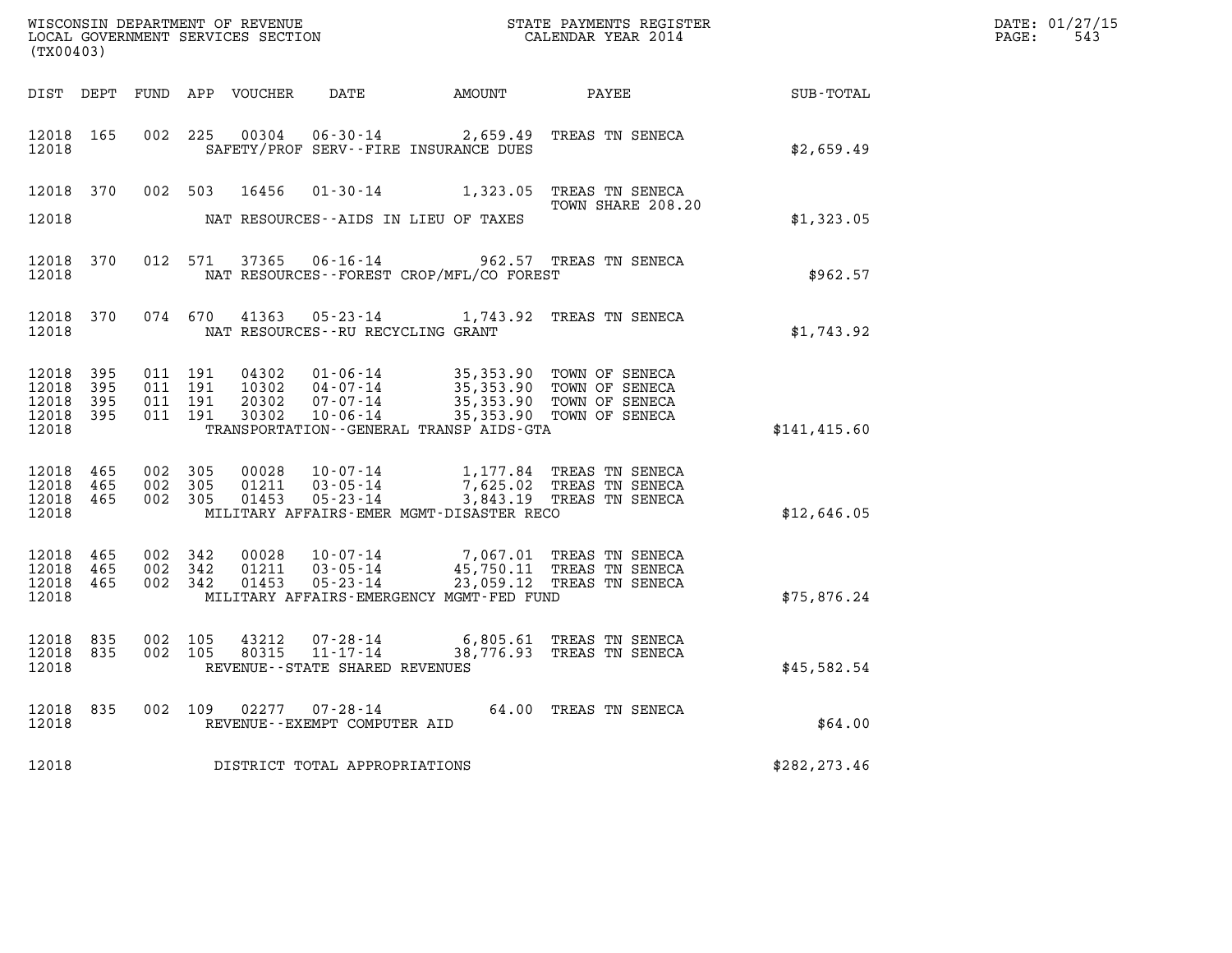| (TX00403)                                         |                    |                               |               |       |                                                     |                                                                                                                                                                                                                      |                                                                                 |              | DATE: 01/27/15<br>$\mathtt{PAGE}$ :<br>544 |
|---------------------------------------------------|--------------------|-------------------------------|---------------|-------|-----------------------------------------------------|----------------------------------------------------------------------------------------------------------------------------------------------------------------------------------------------------------------------|---------------------------------------------------------------------------------|--------------|--------------------------------------------|
|                                                   |                    |                               |               |       |                                                     |                                                                                                                                                                                                                      |                                                                                 |              |                                            |
| 12020 165<br>12020                                |                    |                               |               |       |                                                     | SAFETY/PROF SERV--FIRE INSURANCE DUES                                                                                                                                                                                | 002 225 00305 06-30-14 1,527.41 TREAS TN UTICA                                  | \$1,527.41   |                                            |
| 12020 370<br>12020                                | 12020 370 000 001  |                               | 000 001       |       |                                                     | NAT RESOURCES-SEVERANCE/YIELD/WITHDRAWAL                                                                                                                                                                             | 02DNR 09-11-14  4.50 TREAS TOWN UTICA<br>03DNR 11-04-14  30.00 TREAS TOWN UTICA | \$34.50      |                                            |
|                                                   | 12020 370          |                               |               |       |                                                     |                                                                                                                                                                                                                      | 002 503 16457 01-30-14 456.18 TREAS TN UTICA<br>TOWN SHARE 83.15                |              |                                            |
| 12020                                             |                    |                               |               |       |                                                     | NAT RESOURCES--AIDS IN LIEU OF TAXES                                                                                                                                                                                 |                                                                                 | \$456.18     |                                            |
| 12020                                             | 12020 370          |                               |               |       |                                                     | NAT RESOURCES - - FOREST CROP/MFL/CO FOREST                                                                                                                                                                          | 012 571 37366 06-16-14 829.26 TREAS TN UTICA                                    | \$829.26     |                                            |
| 12020                                             |                    |                               |               |       | NAT RESOURCES--RU RECYCLING GRANT                   |                                                                                                                                                                                                                      | 12020 370 074 670 41364 05-23-14 611.68 TREAS TN UTICA                          | \$611.68     |                                            |
| 12020 395<br>12020<br>12020<br>12020 395<br>12020 | 395<br>395         | 011 191<br>011 191<br>011 191 | 011 191       |       |                                                     | 04303 01-06-14 40,932.19 TOWN OF UTICA<br>10303 04-07-14 40,932.19 TOWN OF UTICA<br>20303 07-07-14 40,932.19 TOWN OF UTICA<br>30303 10-06-14 40,932.21 TOWN OF UTICA<br>TRANSPORTATION - - GENERAL TRANSP AIDS - GTA |                                                                                 | \$163,728.78 |                                            |
|                                                   | 12020 465<br>12020 |                               |               |       |                                                     | MILITARY AFFAIRS-EMER MGMT-DISASTER RECO                                                                                                                                                                             | 002 305 01375 04-22-14 15,438.46 TREAS TN UTICA                                 | \$15,438.46  |                                            |
|                                                   | 12020 465<br>12020 |                               |               |       |                                                     | MILITARY AFFAIRS-EMERGENCY MGMT-FED FUND                                                                                                                                                                             | 002 342 01375 04-22-14 92,630.75 TREAS TN UTICA                                 | \$92,630.75  |                                            |
| 12020 835<br>12020 835<br>12020                   |                    | 002 105<br>002 105            |               | 80316 | $11 - 17 - 14$<br>REVENUE - - STATE SHARED REVENUES |                                                                                                                                                                                                                      | 43213  07-28-14  10,114.62  TREAS TN UTICA<br>57,374.31 TREAS TN UTICA          | \$67,488.93  |                                            |
| 12020 835<br>12020                                |                    |                               | 002 109 02278 |       | $07 - 28 - 14$<br>REVENUE--EXEMPT COMPUTER AID      |                                                                                                                                                                                                                      | 1.00 TREAS TN UTICA                                                             | \$1.00       |                                            |
| 12020                                             |                    |                               |               |       | DISTRICT TOTAL APPROPRIATIONS                       |                                                                                                                                                                                                                      |                                                                                 | \$342,746.95 |                                            |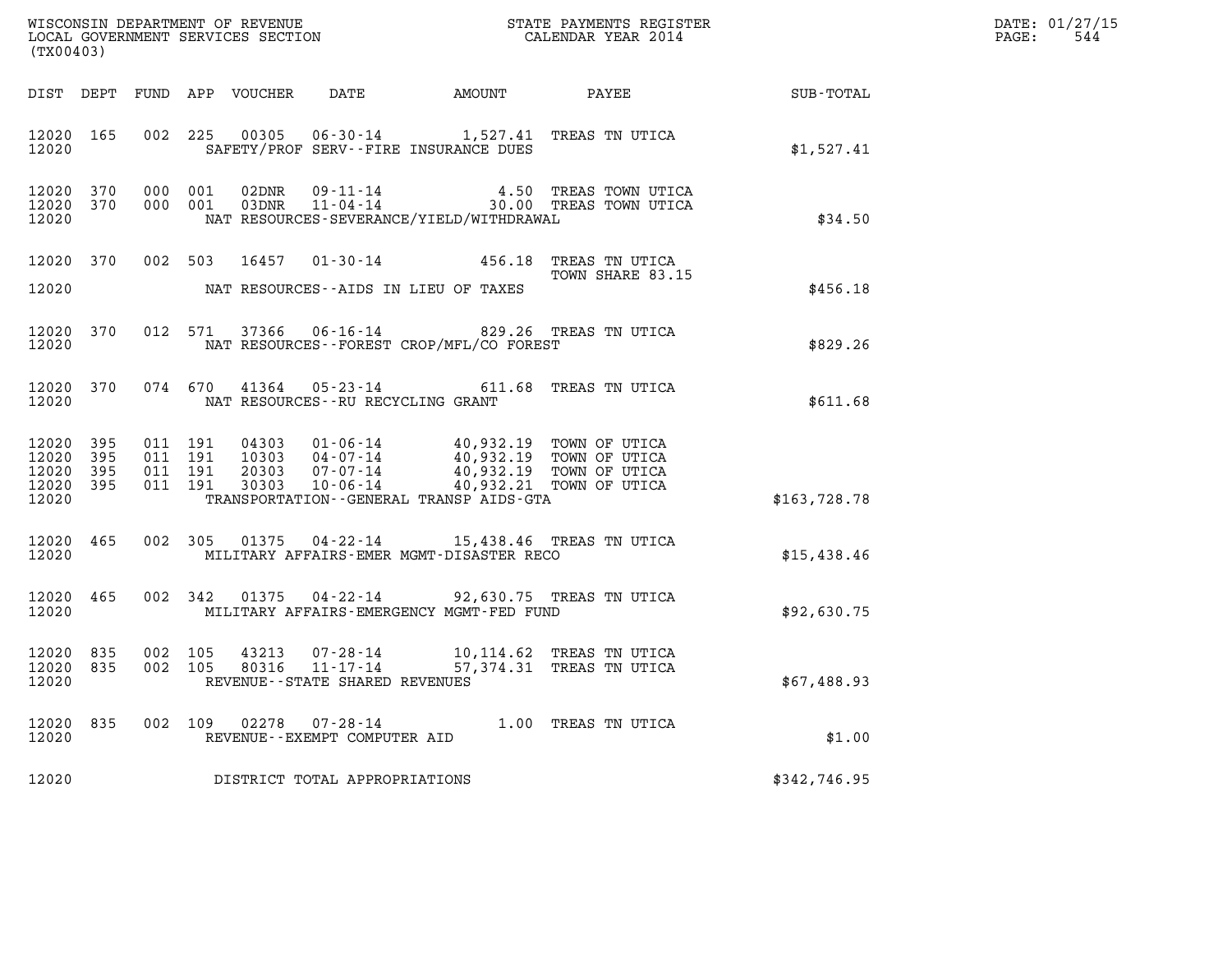| DATE: | 01/27/15 |
|-------|----------|
| PAGE: | 545      |

| (TX00403)                                                 |                                                                                                                                                                                                                                                                                                                                          | R                                                                      | DATE: 01/27/15<br>$\mathtt{PAGE:}$<br>545 |
|-----------------------------------------------------------|------------------------------------------------------------------------------------------------------------------------------------------------------------------------------------------------------------------------------------------------------------------------------------------------------------------------------------------|------------------------------------------------------------------------|-------------------------------------------|
|                                                           |                                                                                                                                                                                                                                                                                                                                          | DIST DEPT FUND APP VOUCHER DATE AMOUNT PAYEE SUB-TOTAL                 |                                           |
| 12022 2020                                                | 12022 165 002 225 00306 06-30-14 898.48 TREAS TN WAUZEKA<br>SAFETY/PROF SERV--FIRE INSURANCE DUES                                                                                                                                                                                                                                        | \$898.48                                                               |                                           |
| 12022 370<br>12022 370                                    | 002 503 16458 01-30-14 1,356.61 TREAS TN WAUZEKA<br>002 503 16458 01-30-14 14,363.18 TREAS TN WAUZEKA                                                                                                                                                                                                                                    | TOWN SHARE 3019.11                                                     |                                           |
|                                                           | 12022 NAT RESOURCES--AIDS IN LIEU OF TAXES                                                                                                                                                                                                                                                                                               | \$15,719.79                                                            |                                           |
| 12022 2020                                                | 12022 370 012 571 37367 06-16-14 512.08 TREAS TN WAUZEKA<br>12022 1203 NAT RESOURCES--FOREST CROP/MFL/CO FOREST                                                                                                                                                                                                                          | \$512.08                                                               |                                           |
|                                                           | 12022 370 012 579 19193 04-16-14 2,475.90 TREAS TN WAUZEKA<br>12022 NAT RESOURCES--AIDS IN LIEU OF TAXES                                                                                                                                                                                                                                 | \$2,475.90                                                             |                                           |
|                                                           | 12022 370 074 670 41365 05-23-14 309.80 TREAS TN WAUZEKA<br>12022 NAT RESOURCES--RU RECYCLING GRANT                                                                                                                                                                                                                                      | \$309.80                                                               |                                           |
| 12022 395<br>12022 395<br>12022 395<br>12022 395<br>12022 | $\begin{tabular}{cccc} 011 & 191 & 04304 & 01-06-14 & 25,351.07 & TOWN OF WAUZERA \\ 011 & 191 & 10304 & 04-07-14 & 25,351.07 & TOWN OF WAUZERA \\ 011 & 191 & 20304 & 07-07-14 & 25,351.07 & TOWN OF WAUZERA \\ 011 & 191 & 30304 & 10-06-14 & 25,351.09 & TOWN OF WAUZERA \end{tabular}$<br>TRANSPORTATION - - GENERAL TRANSP AIDS-GTA | \$101, 404.30                                                          |                                           |
|                                                           | $\begin{array}{cccccccc} 12022& 465& 002& 305& 00144& 12\cdot 02\cdot 14& 1\,,068.33 & \text{TREAS TN WAUZEKA} \\ 12022& 465& 002& 305& 01366& 04\cdot 02\cdot 14& 8\,,073.96 & \text{TREAS TN WAUZEKA} \end{array}$<br>12022 MILITARY AFFAIRS-EMER MGMT-DISASTER RECO                                                                   | \$9,142.29                                                             |                                           |
| 12022 465<br>12022 465<br>12022                           | 002 342 00144 12-02-14 6,409.94 TREAS TN WAUZEKA<br>002 342 01366 04-02-14 48,443.70 TREAS TN WAUZEKA<br>MILITARY AFFAIRS-EMERGENCY MGMT-FED FUND                                                                                                                                                                                        | \$54,853.64                                                            |                                           |
| 12022 835<br>12022 835<br>12022                           | 002 105<br>43214<br>$07 - 28 - 14$<br>002 105<br>80317<br>$11 - 17 - 14$<br>REVENUE - - STATE SHARED REVENUES                                                                                                                                                                                                                            | 6,603.88 TREAS TN WAUZEKA<br>44,372.73 TREAS TN WAUZEKA<br>\$50,976.61 |                                           |
| 12022 835<br>12022                                        | 002 109 02279<br>07-28-14<br>REVENUE--EXEMPT COMPUTER AID                                                                                                                                                                                                                                                                                | 2.00 TREAS TN WAUZEKA<br>\$2.00                                        |                                           |
| 12022                                                     | DISTRICT TOTAL APPROPRIATIONS                                                                                                                                                                                                                                                                                                            | \$236,294.89                                                           |                                           |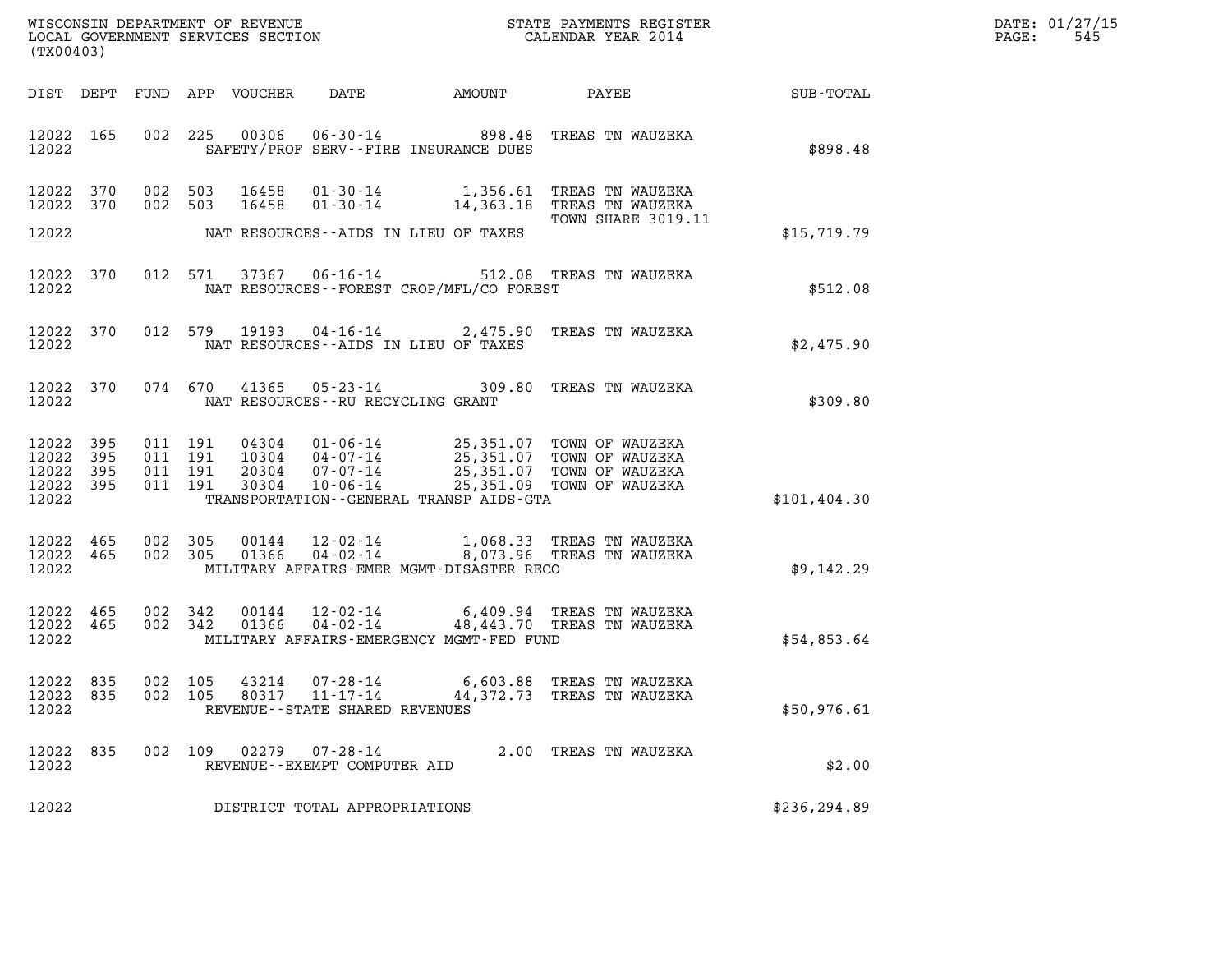| DATE: | 01/27/15 |
|-------|----------|
| PAGE: | 546      |

| (TX00403)                       |                                              |                              |                    |                |                                            |                                                | WISCONSIN DEPARTMENT OF REVENUE<br>LOCAL GOVERNMENT SERVICES SECTION<br>CALENDAR YEAR 2014                                           |             | DATE: 01/27/15<br>$\mathtt{PAGE:}$<br>546 |
|---------------------------------|----------------------------------------------|------------------------------|--------------------|----------------|--------------------------------------------|------------------------------------------------|--------------------------------------------------------------------------------------------------------------------------------------|-------------|-------------------------------------------|
|                                 |                                              |                              |                    |                |                                            |                                                | DIST DEPT FUND APP VOUCHER DATE AMOUNT PAYEE SUB-TOTAL                                                                               |             |                                           |
|                                 |                                              | 12106                        |                    |                |                                            | SAFETY/PROF SERV--FIRE INSURANCE DUES          | 12106 165 002 225 00307 06-30-14 215.63 TREAS VIL BELL CENTER                                                                        | \$215.63    |                                           |
|                                 |                                              |                              |                    |                |                                            |                                                | 12106 370 000 001 01DNR 06-19-14 577.93 TREAS VILL BELL CENTER<br>12106 NAT RESOURCES-SEVERANCE/YIELD/WITHDRAWAL                     | \$577.93    |                                           |
|                                 |                                              |                              |                    |                |                                            |                                                | 12106 370 002 503 16459 01-30-14 9,722.60 TREAS VIL BELL CENTER<br>VILL SHARE 100.96                                                 |             |                                           |
|                                 |                                              |                              |                    |                |                                            | 12106 NAT RESOURCES--AIDS IN LIEU OF TAXES     |                                                                                                                                      | \$9,722.60  |                                           |
|                                 |                                              |                              |                    |                |                                            |                                                | 12106 370 012 571 37368 06-16-14 116.70 TREAS VIL BELL CENTER<br>12106 NAT RESOURCES--FOREST CROP/MFL/CO FOREST                      | \$116.70    |                                           |
|                                 |                                              |                              |                    |                |                                            | 12106 MAT RESOURCES - RU RECYCLING GRANT       | 12106 370 074 670 41366 05-23-14 76.66 TREAS VIL BELL CENTER                                                                         | \$76.66     |                                           |
| 12106 395                       | 12106 395<br>12106 395<br>12106 395<br>12106 | 011 191                      |                    |                |                                            | TRANSPORTATION--GENERAL TRANSP AIDS-GTA        |                                                                                                                                      | \$22,691.03 |                                           |
|                                 |                                              |                              |                    |                |                                            | 12106 TRANSPORTATION - - LRIP/TRIP/MSIP GRANTS | 12106 395 011 278 32387 11-26-14 18,155.51 TREAS VIL BELL CENTER<br>12106 395 011 278 32910 12-03-14 24,633.56 TREAS VIL BELL CENTER | \$42,789.07 |                                           |
|                                 |                                              |                              |                    |                |                                            |                                                | 12106 465 002 305 01058 01-30-14 592.27 TREAS VIL BELL CENTER<br>12106 MILITARY AFFAIRS-EMER MGMT-DISASTER RECO                      | \$592.27    |                                           |
| 12106 465<br>12106              |                                              | 12106 465 002 342<br>002 342 |                    |                |                                            | MILITARY AFFAIRS-EMERGENCY MGMT-FED FUND       | 00151  12-02-14  406.25 TREAS VIL BELL CENTER<br>01058  01-30-14  3,553.64 TREAS VIL BELL CENTER                                     | \$3,959.89  |                                           |
| 12106 835<br>12106 835<br>12106 |                                              |                              | 002 105<br>002 105 | 43215<br>80318 | 07-28-14<br>REVENUE--STATE SHARED REVENUES |                                                | 5,385.64 TREAS VIL BELL CENTER<br>11-17-14 30,936.76 TREAS VIL BELL CENTER                                                           | \$36,322.40 |                                           |
| 12106                           | DISTRICT TOTAL APPROPRIATIONS                |                              |                    |                |                                            |                                                |                                                                                                                                      |             |                                           |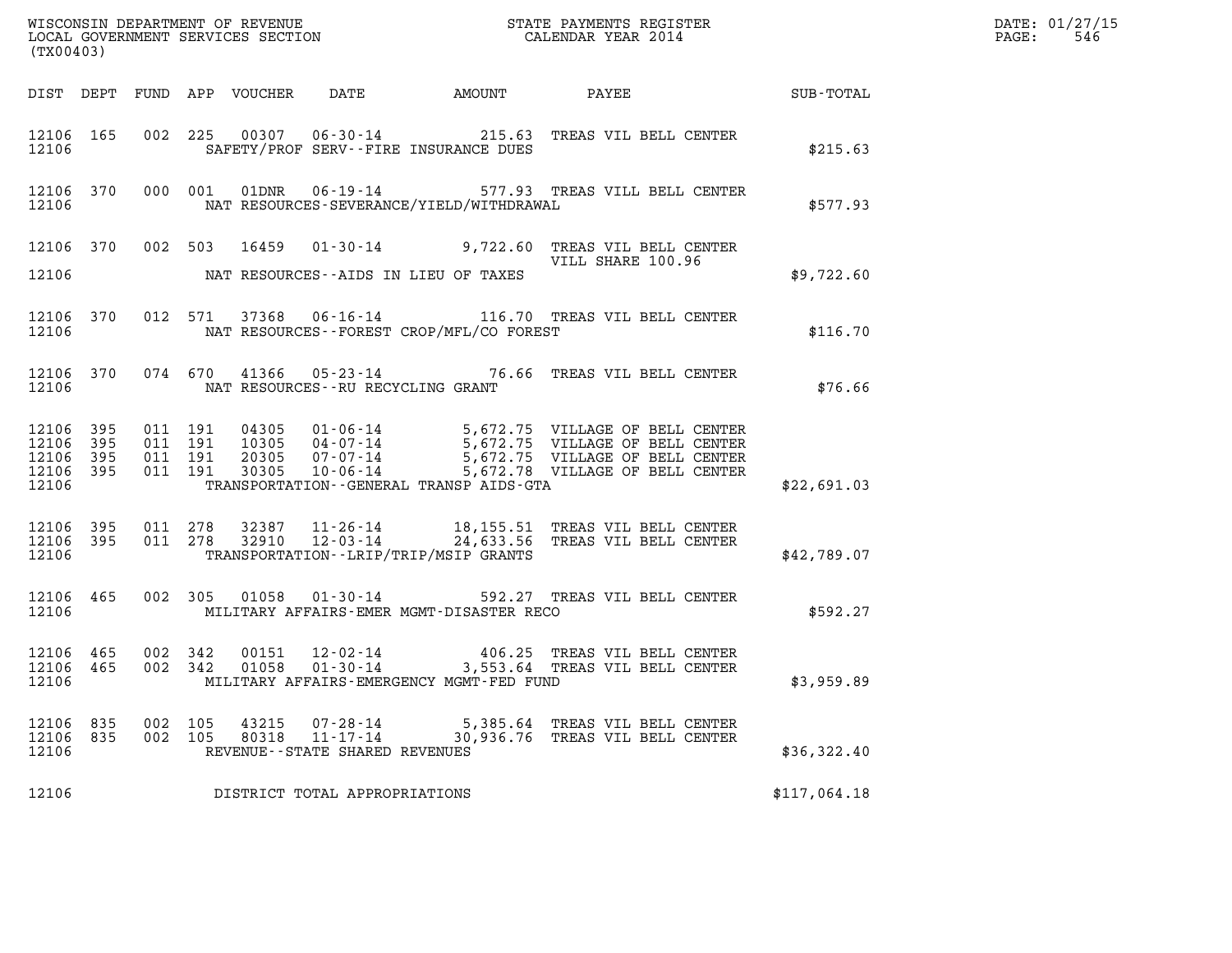| (TX00403)                                     |                   |                                          |  | WISCONSIN DEPARTMENT OF REVENUE<br>LOCAL GOVERNMENT SERVICES SECTION |                                          | STATE PAYMENTS REGISTER<br>CALENDAR YEAR 2014                                                                                                                                                    |              | DATE: 01/27/15<br>$\mathtt{PAGE}$ :<br>547 |
|-----------------------------------------------|-------------------|------------------------------------------|--|----------------------------------------------------------------------|------------------------------------------|--------------------------------------------------------------------------------------------------------------------------------------------------------------------------------------------------|--------------|--------------------------------------------|
|                                               |                   |                                          |  |                                                                      |                                          | DIST DEPT FUND APP VOUCHER DATE AMOUNT PAYEE TOTAL                                                                                                                                               |              |                                            |
| 12121                                         | 12121 165         |                                          |  |                                                                      | SAFETY/PROF SERV--FIRE INSURANCE DUES    | 002 225 00308 06-30-14 700.81 TREAS VIL EASTMAN                                                                                                                                                  | \$700.81     |                                            |
| 12121                                         | 12121 370         |                                          |  |                                                                      | NAT RESOURCES--FOREST CROP/MFL/CO FOREST | 012 571 37370 06-16-14 2.80 TREAS VIL EASTMAN                                                                                                                                                    | \$2.80       |                                            |
| 12121                                         |                   |                                          |  | NAT RESOURCES--RU RECYCLING GRANT                                    |                                          | 12121 370 074 670 41367 05-23-14 1,232.07 TREAS VIL EASTMAN                                                                                                                                      | \$1,232.07   |                                            |
| 12121<br>12121<br>12121<br>12121 395<br>12121 | 395<br>395<br>395 | 011 191<br>011 191<br>011 191<br>011 191 |  |                                                                      | TRANSPORTATION--GENERAL TRANSP AIDS-GTA  | 04306  01-06-14  4,054.97  VILLAGE OF EASTMAN<br>10306  04-07-14  4,054.97  VILLAGE OF EASTMAN<br>20306  07-07-14  4,054.97  VILLAGE OF EASTMAN<br>30306  10-06-14  4,054.99  VILLAGE OF EASTMAN | \$16, 219.90 |                                            |
| 12121 835<br>12121                            | 12121 835         | 002 105                                  |  | REVENUE--STATE SHARED REVENUES                                       |                                          | 002 105 43216 07-28-14 11,116.06 TREAS VIL EASTMAN<br>002 105 80319 11-17-14 59,713.19 TREAS VIL EASTMAN                                                                                         | \$70,829.25  |                                            |
| 12121                                         | 12121 835         |                                          |  | REVENUE--EXEMPT COMPUTER AID                                         |                                          | 002 109 02281 07-28-14 20.00 TREAS VIL EASTMAN                                                                                                                                                   | \$20.00      |                                            |
| 12121                                         |                   |                                          |  | DISTRICT TOTAL APPROPRIATIONS                                        |                                          |                                                                                                                                                                                                  | \$89,004.83  |                                            |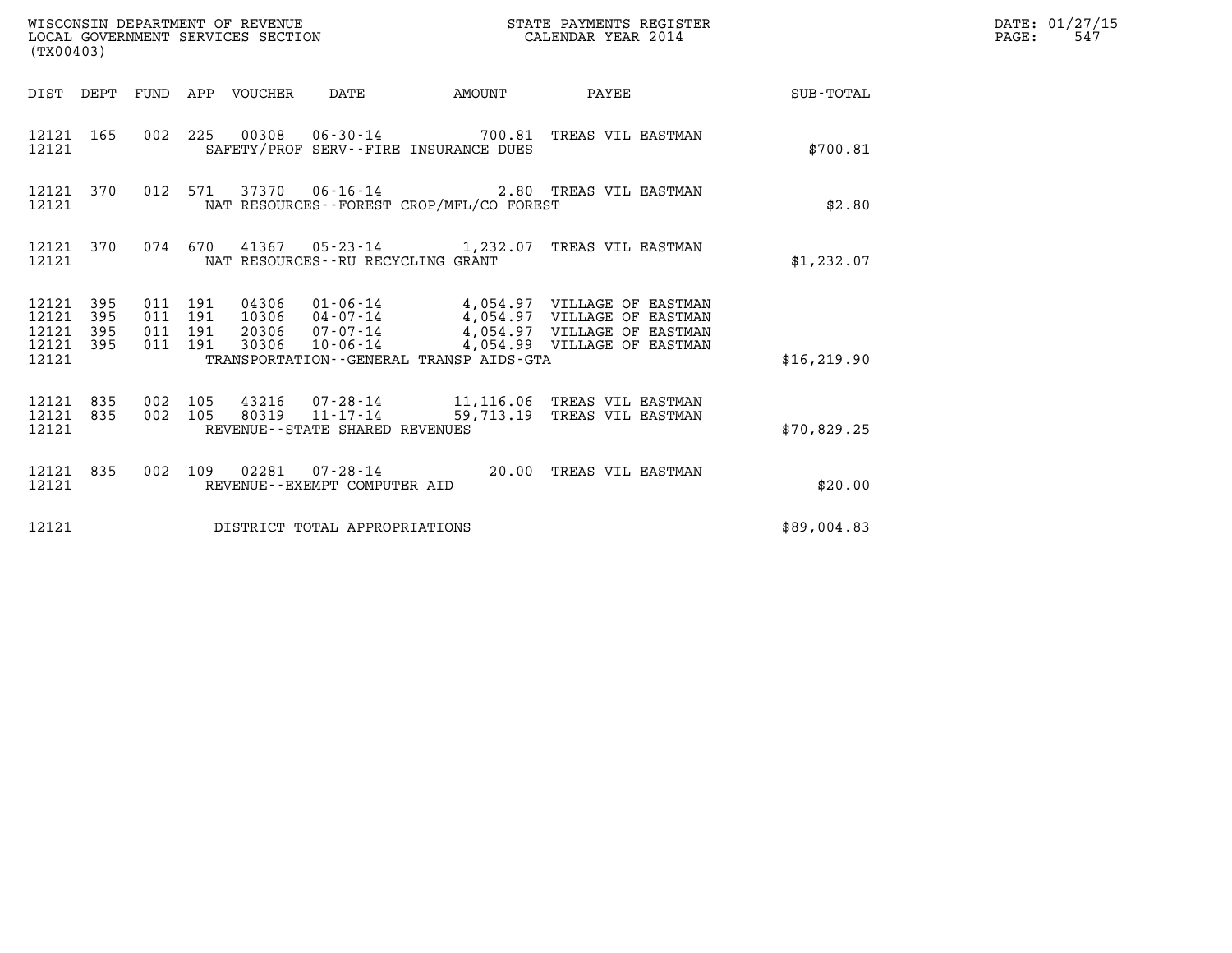| (TX00403)                                |                        |                              |                    |                                         |                                                |                                                                                                                                                                                                                                       |             | DATE: 01/27/15<br>PAGE: 548 |
|------------------------------------------|------------------------|------------------------------|--------------------|-----------------------------------------|------------------------------------------------|---------------------------------------------------------------------------------------------------------------------------------------------------------------------------------------------------------------------------------------|-------------|-----------------------------|
|                                          |                        |                              |                    |                                         |                                                | DIST DEPT FUND APP VOUCHER DATE AMOUNT PAYEE SUB-TOTAL                                                                                                                                                                                |             |                             |
|                                          | 12126 165              |                              |                    |                                         | 12126 SAFETY/PROF SERV--FIRE INSURANCE DUES    | 002  225  00309  06-30-14  754.72  TREAS VIL FERRYVILLE                                                                                                                                                                               | \$754.72    |                             |
|                                          |                        |                              |                    |                                         | 12126 MAT RESOURCES--FOREST CROP/MFL/CO FOREST | 12126 370 012 571 37371 06-16-14 20.55 TREAS VIL FERRYVILLE                                                                                                                                                                           | \$20.55     |                             |
|                                          |                        |                              |                    | 12126 NAT RESOURCES--RU RECYCLING GRANT |                                                | 12126 370 074 670 41368 05-23-14 307.42 TREAS VIL FERRYVILLE                                                                                                                                                                          | \$307.42    |                             |
| 12126 395<br>12126<br>12126 395<br>12126 | 395<br>12126 395       | 011 191<br>011 191           | 011 191<br>011 191 |                                         | TRANSPORTATION - - GENERAL TRANSP AIDS - GTA   | 04307 01-06-14 3,868.19 VILLAGE OF FERRYVILLE<br>10307 04-07-14 3,868.19 VILLAGE OF FERRYVILLE<br>20307 07-07-14 3,868.19 VILLAGE OF FERRYVILLE<br>30307 10-06-14 3,868.20 VILLAGE OF FERRYVILLE                                      | \$15,472.77 |                             |
| 12126                                    | 12126 465              | 12126 465 002 305<br>002 305 |                    |                                         | MILITARY AFFAIRS-EMER MGMT-DISASTER RECO       |                                                                                                                                                                                                                                       | \$5,336.54  |                             |
| 12126                                    |                        |                              |                    |                                         | MILITARY AFFAIRS-EMERGENCY MGMT-FED FUND       | $12126 \quad 465 \quad 002 \quad 342 \quad 01393 \quad 05-05-14 \quad 27,445.04 \quad \text{TREAS VII FERRYUILLE} \\ 12126 \quad 465 \quad 002 \quad 342 \quad 01410 \quad 07-29-14 \quad 4,574.18 \quad \text{TREAS VII FERRYYILLE}$ | \$32,019.22 |                             |
| 12126                                    | 12126 835<br>12126 835 |                              |                    | REVENUE - - STATE SHARED REVENUES       |                                                | 002  105  43217  07-28-14  6,483.89  TREAS VIL FERRYVILLE<br>002  105  80320  11-17-14  36,742.03  TREAS VIL FERRYVILLE                                                                                                               | \$43,225.92 |                             |
| 12126 835<br>12126                       | 12126 835              |                              |                    | REVENUE--EXEMPT COMPUTER AID            |                                                | 002 109 02282 07-28-14 58.00 TREAS VIL FERRYVILLE<br>002 109 05060 07-28-14 259.00 TREAS VIL FERRYVILLE                                                                                                                               | \$317.00    |                             |
| 12126                                    |                        |                              |                    | DISTRICT TOTAL APPROPRIATIONS           |                                                |                                                                                                                                                                                                                                       | \$97,454.14 |                             |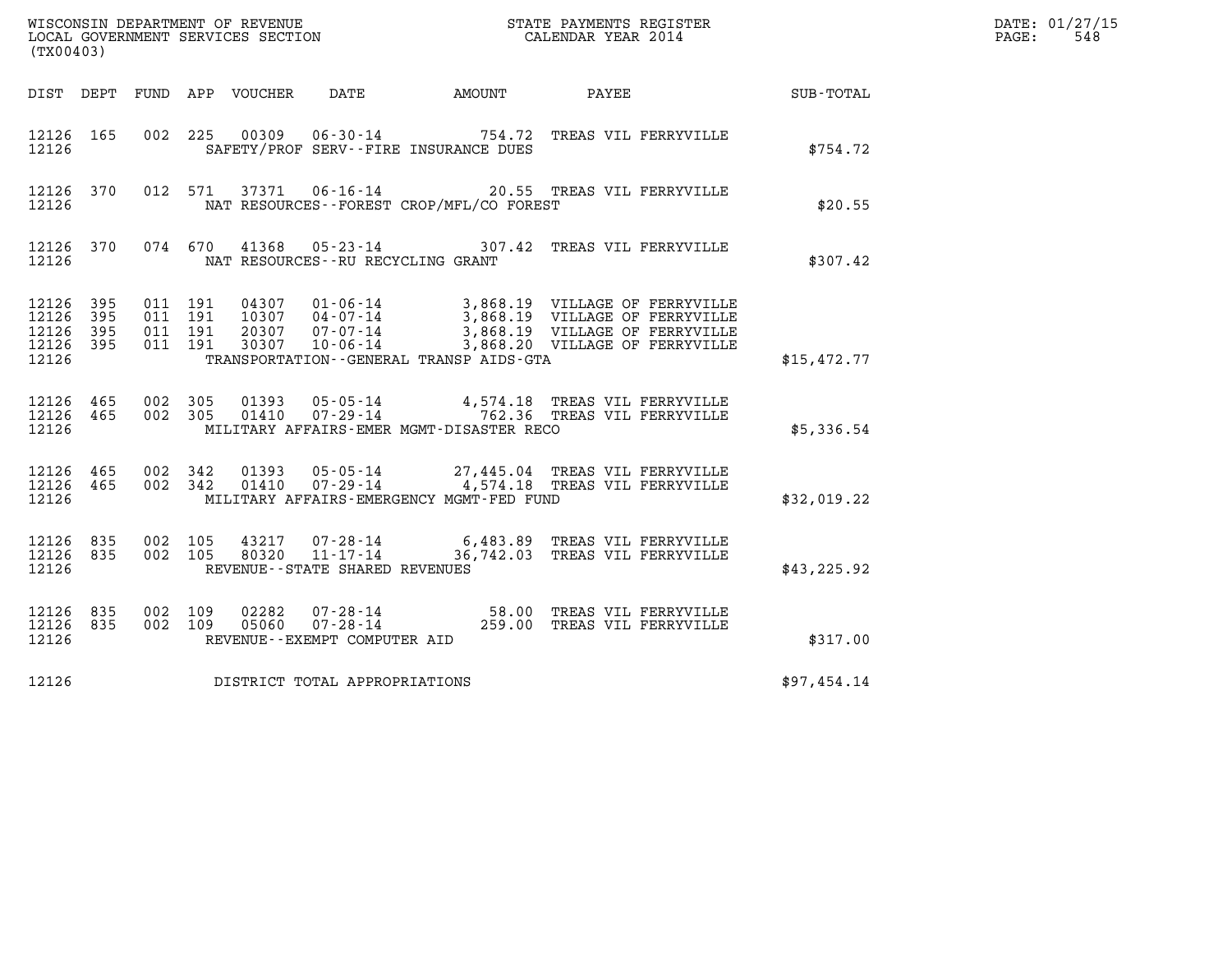| $\mathtt{DATE}$ : | 01/27/15 |
|-------------------|----------|
| PAGE:             | 549      |

| (TX00403)                                                                                                                                            |                                                                                                |                                                                                                                      |                                                                                                |                                                                                                                            |                                                                                                                                                                                                                                                          |                                                                                                                                                                       |                                                                                                                                                                                                                                                                                                                                              |             | DATE: 01/27/15<br>$\mathtt{PAGE}$ :<br>549 |
|------------------------------------------------------------------------------------------------------------------------------------------------------|------------------------------------------------------------------------------------------------|----------------------------------------------------------------------------------------------------------------------|------------------------------------------------------------------------------------------------|----------------------------------------------------------------------------------------------------------------------------|----------------------------------------------------------------------------------------------------------------------------------------------------------------------------------------------------------------------------------------------------------|-----------------------------------------------------------------------------------------------------------------------------------------------------------------------|----------------------------------------------------------------------------------------------------------------------------------------------------------------------------------------------------------------------------------------------------------------------------------------------------------------------------------------------|-------------|--------------------------------------------|
|                                                                                                                                                      |                                                                                                |                                                                                                                      |                                                                                                |                                                                                                                            |                                                                                                                                                                                                                                                          |                                                                                                                                                                       |                                                                                                                                                                                                                                                                                                                                              |             |                                            |
|                                                                                                                                                      | 12131                                                                                          |                                                                                                                      |                                                                                                |                                                                                                                            | SAFETY/PROF SERV--FIRE INSURANCE DUES                                                                                                                                                                                                                    |                                                                                                                                                                       | 12131 165 002 225 00310 06-30-14 934.42 TREAS VIL GAYS MILLS                                                                                                                                                                                                                                                                                 | \$934.42    |                                            |
|                                                                                                                                                      | 12131                                                                                          |                                                                                                                      |                                                                                                |                                                                                                                            |                                                                                                                                                                                                                                                          |                                                                                                                                                                       | 12131 370 000 001 01DNR 06-19-14 1,576.69 TREAS VILL GAYS MILLS<br>NAT RESOURCES-SEVERANCE/YIELD/WITHDRAWAL                                                                                                                                                                                                                                  | \$1,576.69  |                                            |
|                                                                                                                                                      | 12131                                                                                          |                                                                                                                      |                                                                                                |                                                                                                                            | NAT RESOURCES--FOREST CROP/MFL/CO FOREST                                                                                                                                                                                                                 |                                                                                                                                                                       | 12131 370 012 571 37372 06-16-14 79.79 TREAS VIL GAYS MILLS                                                                                                                                                                                                                                                                                  | \$79.79     |                                            |
|                                                                                                                                                      | 12131                                                                                          |                                                                                                                      |                                                                                                |                                                                                                                            | NAT RESOURCES--URBAN FORESTRY GRANTS                                                                                                                                                                                                                     |                                                                                                                                                                       | 12131 370 012 587 00646 09-23-14 5,000.00 TREAS VIL GAYS MILLS                                                                                                                                                                                                                                                                               | \$5,000.00  |                                            |
|                                                                                                                                                      |                                                                                                |                                                                                                                      |                                                                                                |                                                                                                                            | 12131 NAT RESOURCES--RU RECYCLING GRANT                                                                                                                                                                                                                  |                                                                                                                                                                       | 12131 370 074 670 41369 05-23-14 2,132.16 TREAS VIL GAYS MILLS                                                                                                                                                                                                                                                                               | \$2,132.16  |                                            |
| 12131 395                                                                                                                                            | 12131 395<br>12131 395<br>12131 395<br>12131                                                   |                                                                                                                      |                                                                                                |                                                                                                                            | TRANSPORTATION - GENERAL TRANSP AIDS-GTA                                                                                                                                                                                                                 |                                                                                                                                                                       | 011 191 04308 01-06-14 14,290.49 VILLAGE OF GAYS MILLS<br>011 191 10308 04-07-14 14,290.49 VILLAGE OF GAYS MILLS<br>011 191 20308 07-07-14 14,290.49 VILLAGE OF GAYS MILLS<br>011 191 30308 10-06-14 14,290.50 VILLAGE OF GAYS MILLS                                                                                                         | \$57,161.97 |                                            |
|                                                                                                                                                      | 12131                                                                                          |                                                                                                                      |                                                                                                |                                                                                                                            | MILITARY AFFAIRS-EMER MGMT-DISASTER RECO                                                                                                                                                                                                                 |                                                                                                                                                                       | $\begin{array}{cccccccc} 12131 & 465 & 002 & 305 & 01324 & 07\cdot 07\cdot 14 & & & & & 592.41 & \text{TREAS VII GAYS MILLS} \\ 12131 & 465 & 002 & 305 & 01392 & 05\cdot 05\cdot 14 & & & & 902.95 & \text{TREAS VII GAYS MILLS} \end{array}$                                                                                               | \$1,495.36  |                                            |
|                                                                                                                                                      |                                                                                                |                                                                                                                      |                                                                                                |                                                                                                                            | 12131 MILITARY AFFAIRS-EMERGENCY MGMT-FED FUND                                                                                                                                                                                                           |                                                                                                                                                                       | $\begin{array}{cccc} 12131 & 465 & 002 & 342 & 01324 & 07\cdot 07\cdot 14 & 3,554.43 & \text{TREAS VIL GAYS MILLS} \\ 12131 & 465 & 002 & 342 & 01392 & 05\cdot 05\cdot 14 & 5,417.67 & \text{TREAS VIL GAYS MILLS} \end{array}$                                                                                                             | \$8,972.10  |                                            |
| 12131 505<br>12131 505<br>12131<br>12131<br>12131<br>12131<br>12131<br>12131<br>12131<br>12131<br>12131<br>12131<br>12131<br>12131<br>12131<br>12131 | 505<br>505<br>505<br>505<br>505<br>505<br>505<br>505<br>505<br>505<br>505<br>505<br>505<br>505 | 002 745<br>002 745<br>002<br>002<br>002<br>002<br>002<br>002<br>002<br>002<br>002<br>002<br>002<br>002<br>002<br>002 | 745<br>745<br>745<br>745<br>745<br>745<br>745<br>745<br>745<br>745<br>745<br>745<br>745<br>745 | 04840<br>04840<br>04840<br>04840<br>04840<br>04840<br>04840<br>04840<br>04840<br>04840<br>06569<br>06569<br>07802<br>07802 | $01 - 07 - 14$<br>$01 - 07 - 14$<br>$01 - 07 - 14$<br>$01 - 07 - 14$<br>$01 - 07 - 14$<br>$01 - 07 - 14$<br>$01 - 07 - 14$<br>$01 - 07 - 14$<br>$01 - 07 - 14$<br>$01 - 07 - 14$<br>$03 - 10 - 14$<br>$03 - 10 - 14$<br>$04 - 21 - 14$<br>$04 - 21 - 14$ | 240.00<br>9,425.00<br>73,200.00<br>57,032.00<br>3,625.00<br>3,450.00<br>20,330.00<br>12,186.00<br>5,000.00<br>48,700.00<br>2,645.00<br>3,400.00<br>150.00<br>3,662.00 | TREAS VIL GAYS MILLS<br>TREAS VIL GAYS MILLS<br>TREAS VIL GAYS MILLS<br>TREAS VIL GAYS MILLS<br>TREAS VIL GAYS MILLS<br>TREAS VIL GAYS MILLS<br>TREAS VIL GAYS MILLS<br>TREAS VIL GAYS MILLS<br>TREAS VIL GAYS MILLS<br>TREAS VIL GAYS MILLS<br>TREAS VIL GAYS MILLS<br>TREAS VIL GAYS MILLS<br>TREAS VIL GAYS MILLS<br>TREAS VIL GAYS MILLS |             |                                            |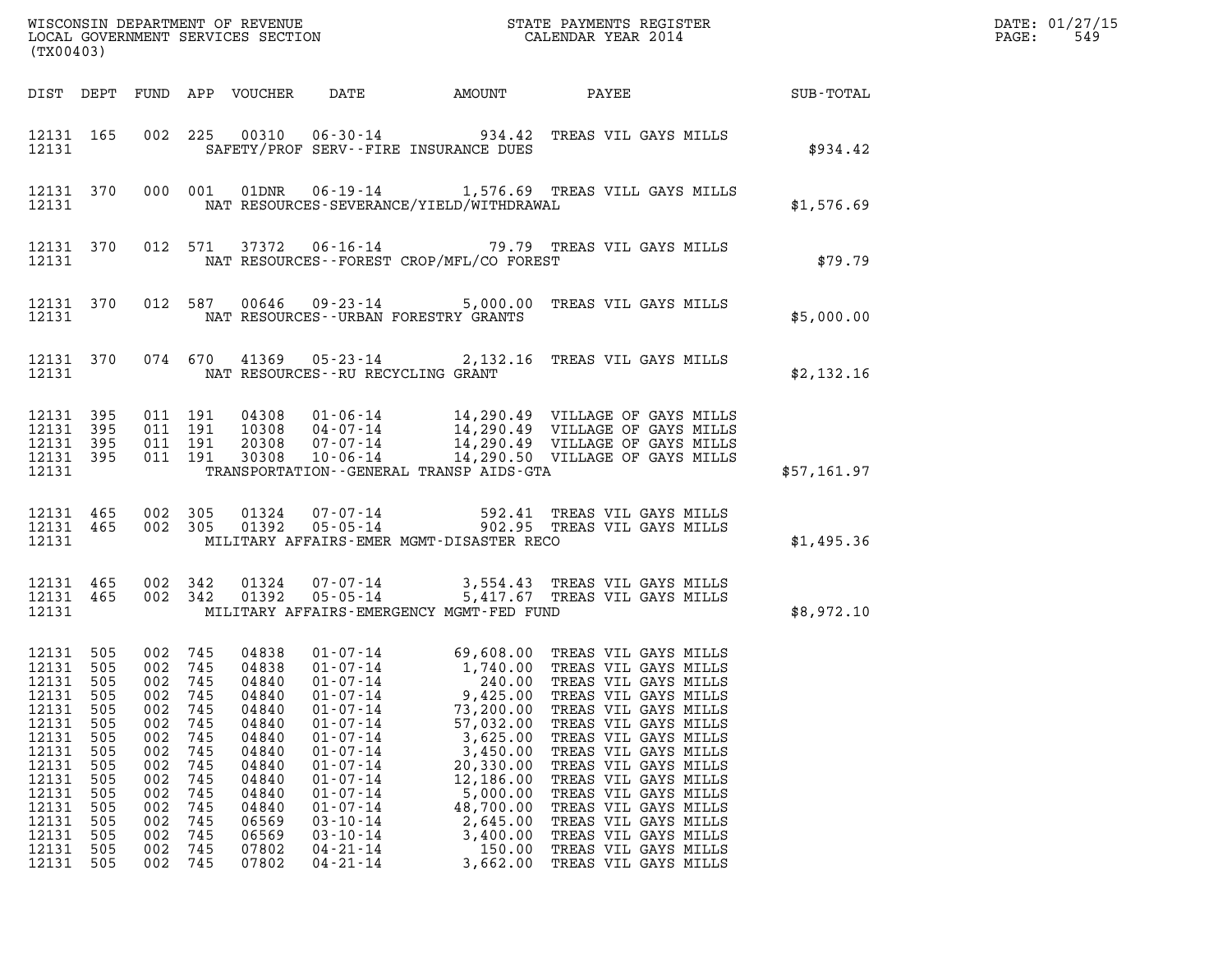| (TX00403)               |            |            |            | WISCONSIN DEPARTMENT OF REVENUE<br>LOCAL GOVERNMENT SERVICES SECTION |                                                               |                    | STATE PAYMENTS REGISTER<br>CALENDAR YEAR 2014                   |  | DATE: 01/27/15<br>PAGE:<br>550 |  |
|-------------------------|------------|------------|------------|----------------------------------------------------------------------|---------------------------------------------------------------|--------------------|-----------------------------------------------------------------|--|--------------------------------|--|
| DIST                    | DEPT       | FUND       | APP        | VOUCHER                                                              | DATE                                                          | AMOUNT             | PAYEE                                                           |  | SUB-TOTAL                      |  |
| 12131 505<br>12131      |            | 002        | 745        | 07802                                                                | DOA--HOUSING ASSISTANCE GRANTS                                |                    | 04-21-14 4,250.00 TREAS VIL GAYS MILLS                          |  | \$318,643.00                   |  |
| 12131<br>12131<br>12131 | 835<br>835 | 002<br>002 | 105<br>105 | 43218<br>80321                                                       | 11-17-14<br>REVENUE - - STATE SHARED REVENUES                 | 186,655.33         | 07-28-14 34,636.56 TREAS VIL GAYS MILLS<br>TREAS VIL GAYS MILLS |  | \$221, 291.89                  |  |
| 12131<br>12131<br>12131 | 835<br>835 | 002<br>002 | 109<br>109 | 02283<br>05061                                                       | 07-28-14<br>$07 - 28 - 14$<br>REVENUE - - EXEMPT COMPUTER AID | 176.00<br>2,873.00 | TREAS VIL GAYS MILLS<br>TREAS VIL GAYS MILLS                    |  | \$3,049.00                     |  |
| 12131 835<br>12131      |            | 021        | 363        | 36030                                                                | $03 - 24 - 14$<br>REVENUE - - LOTTERY CREDIT -                | 837.13             | TREAS VIL GAYS MILLS                                            |  | \$837.13                       |  |
| 12131                   |            |            |            |                                                                      | DISTRICT TOTAL APPROPRIATIONS                                 |                    |                                                                 |  | \$621, 173.51                  |  |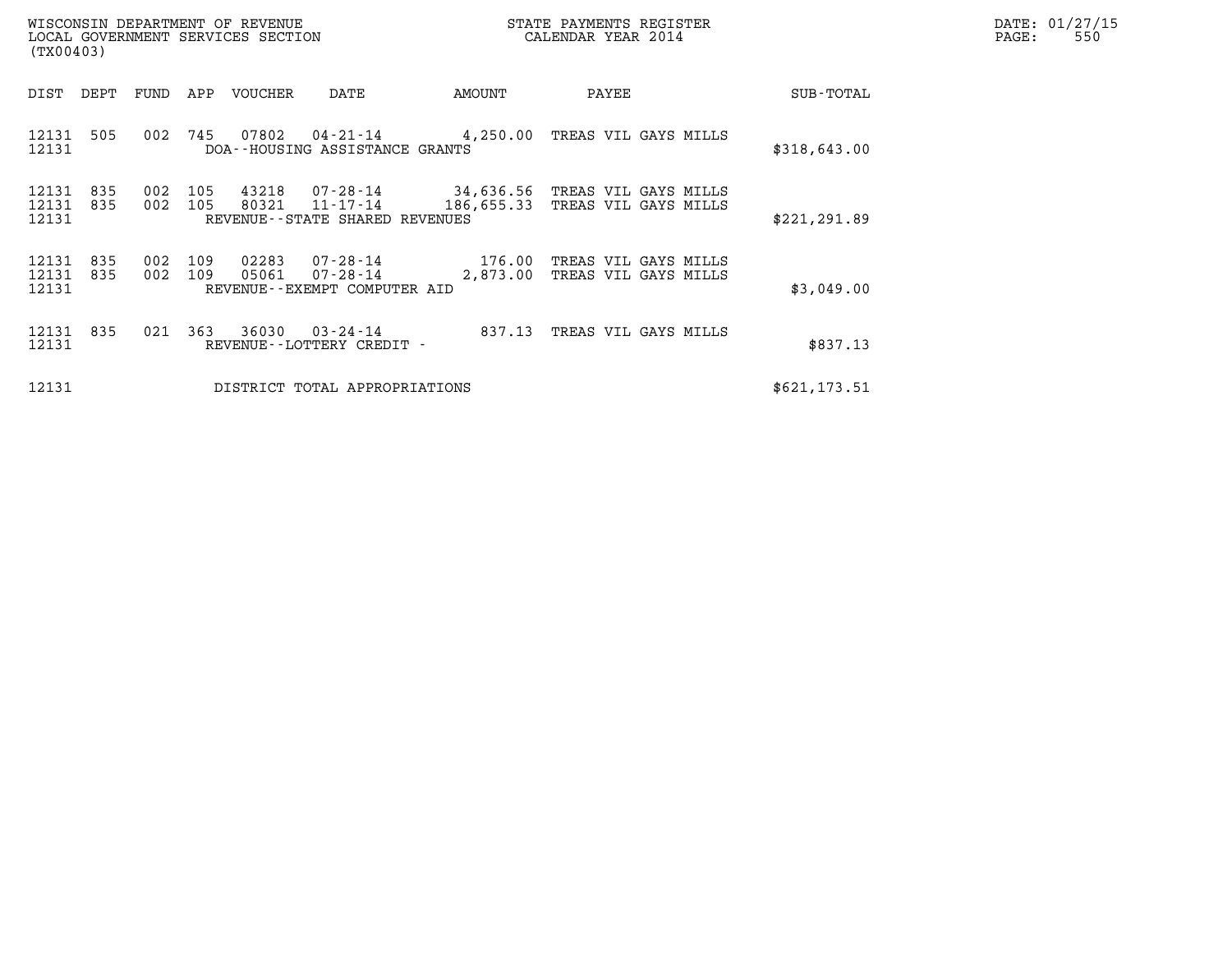| WISCONSIN DEPARTMENT OF REVENUE<br>LOCAL GOVERNMENT SERVICES SECTION<br>$(mv \wedge \wedge \wedge \wedge \wedge)$ | STATE PAYMENTS REGISTER<br>CALENDAR YEAR 2014 | DATE: 01/27/15<br>551<br>PAGE: |
|-------------------------------------------------------------------------------------------------------------------|-----------------------------------------------|--------------------------------|

| (TX00403)                                                                                         | STATE PAYMENTS REGISTER<br>WISCONSIN DEPARTMENT OF REVENUE<br>LOCAL GOVERNMENT SERVICES SECTION<br>CALENDAR YEAR 2014                                                                                         |                                                                                                               |  |  |  |  |  |  |  |
|---------------------------------------------------------------------------------------------------|---------------------------------------------------------------------------------------------------------------------------------------------------------------------------------------------------------------|---------------------------------------------------------------------------------------------------------------|--|--|--|--|--|--|--|
| DIST<br>DEPT<br>FUND                                                                              | APP<br>VOUCHER<br>DATE<br><b>EXAMPLE THE AMOUNT</b>                                                                                                                                                           | PAYEE<br><b>SUB-TOTAL</b>                                                                                     |  |  |  |  |  |  |  |
| 165<br>002<br>12146<br>12146                                                                      | 225<br>00311  06-30-14  377.36  TREAS VIL LYNXVILLE<br>SAFETY/PROF SERV--FIRE INSURANCE DUES                                                                                                                  | \$377.36                                                                                                      |  |  |  |  |  |  |  |
| 012<br>12146<br>370<br>12146                                                                      | 571<br>37373   06-16-14   8.06   TREAS VIL LYNXVILLE<br>NAT RESOURCES - - FOREST CROP/MFL/CO FOREST                                                                                                           | \$8.06                                                                                                        |  |  |  |  |  |  |  |
| 370<br>074<br>12146<br>12146                                                                      | 670<br>41370<br>$05 - 23 - 14$ 620.39<br>NAT RESOURCES - - RU RECYCLING GRANT                                                                                                                                 | TREAS VIL LYNXVILLE<br>\$620.39                                                                               |  |  |  |  |  |  |  |
| 395<br>011<br>12146<br>12146<br>395<br>011<br>12146<br>395<br>011<br>12146<br>395<br>011<br>12146 | 191<br>04309<br>$01 - 06 - 14$ 2,021.73 VILLAGE OF LYNXVILLE<br>$04 - 07 - 14$<br>191<br>10309<br>$07 - 07 - 14$<br>191<br>20309<br>30309<br>$10 - 06 - 14$<br>191<br>TRANSPORTATION--GENERAL TRANSP AIDS-GTA | 2,021.73 VILLAGE OF LYNXVILLE<br>2,021.73 VILLAGE OF LYNXVILLE<br>2,021.75 VILLAGE OF LYNXVILLE<br>\$8,086.94 |  |  |  |  |  |  |  |
| 835<br>002<br>12146<br>002<br>12146<br>835<br>12146                                               | 105<br>43219  07-28-14  5,491.07  TREAS VIL LYNXVILLE<br>105<br>80322<br>$11 - 17 - 14$ 31, 116.06<br>REVENUE--STATE SHARED REVENUES                                                                          | TREAS VIL LYNXVILLE<br>\$36,607.13                                                                            |  |  |  |  |  |  |  |
| 835<br>002<br>12146<br>12146                                                                      | 109<br>$07 - 28 - 14$<br>02284<br>1.00<br>REVENUE - - EXEMPT COMPUTER AID                                                                                                                                     | TREAS VIL LYNXVILLE<br>\$1.00                                                                                 |  |  |  |  |  |  |  |
| 12146                                                                                             | DISTRICT TOTAL APPROPRIATIONS                                                                                                                                                                                 | \$45,700.88                                                                                                   |  |  |  |  |  |  |  |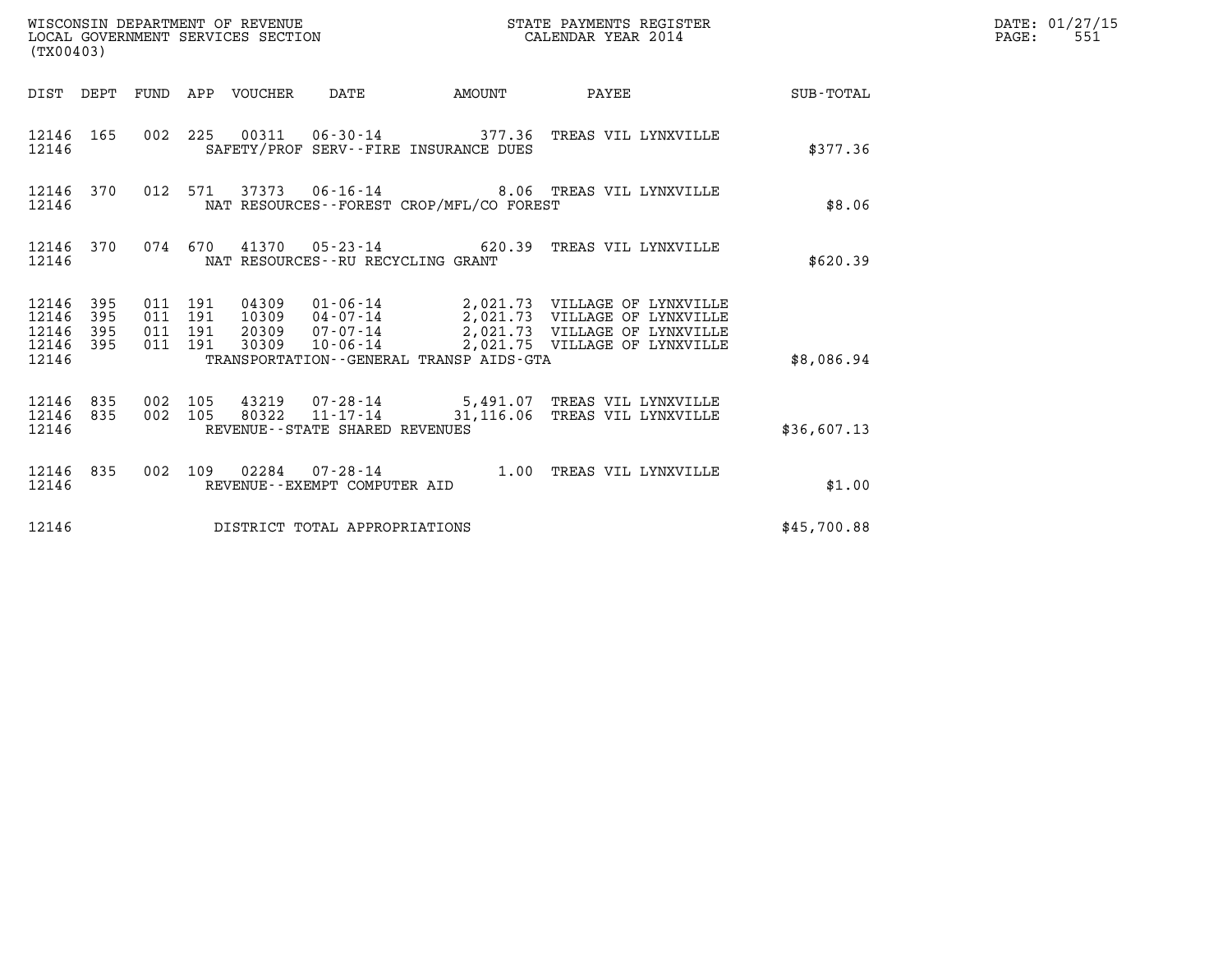| DATE: | 01/27/15 |
|-------|----------|
| PAGE: | 552      |

| (TX00403)                        |                          |                              |                   | WISCONSIN DEPARTMENT OF REVENUE<br>LOCAL GOVERNMENT SERVICES SECTION |                                            |                                              | STATE PAYMENTS REGISTER<br>CALENDAR YEAR 2014                                              |              | DATE: 01/27/15<br>PAGE:<br>552 |
|----------------------------------|--------------------------|------------------------------|-------------------|----------------------------------------------------------------------|--------------------------------------------|----------------------------------------------|--------------------------------------------------------------------------------------------|--------------|--------------------------------|
| DIST                             | DEPT                     | FUND                         | APP               | VOUCHER                                                              | DATE                                       | AMOUNT                                       | PAYEE                                                                                      | SUB-TOTAL    |                                |
| 12151 165<br>12151               |                          | 002                          | 225               |                                                                      |                                            | SAFETY/PROF SERV--FIRE INSURANCE DUES        | 00312  06-30-14  269.54  TREAS VIL MT STERLING                                             | \$269.54     |                                |
| 12151                            | 12151 370                | 074                          | 670               |                                                                      | NAT RESOURCES--RU RECYCLING GRANT          |                                              | 41371  05-23-14  536.41  TREAS VIL MT STERLING                                             | \$536.41     |                                |
| 12151<br>12151<br>12151<br>12151 | 395<br>395<br>395<br>395 | 011<br>011<br>011<br>011 191 | 191<br>191<br>191 | 04310<br>10310<br>20310                                              | 01-06-14<br>04-07-14<br>$07 - 07 - 14$     | 830.92<br>830.92                             | VILLAGE OF MOUNT STERLING<br>VILLAGE OF MOUNT STERLING<br>830.92 VILLAGE OF MOUNT STERLING |              |                                |
| 12151                            |                          |                              |                   | 30310                                                                | $10 - 06 - 14$                             | TRANSPORTATION - - GENERAL TRANSP AIDS - GTA | 830.93 VILLAGE OF MOUNT STERLING                                                           | \$3,323.69   |                                |
| 12151<br>12151<br>12151          | 835<br>835               | 002<br>002                   | 105<br>105        | 43220<br>80323                                                       | 11-17-14<br>REVENUE--STATE SHARED REVENUES | 39,445.72                                    | 07-28-14 6,961.01 TREAS VIL MT STERLING<br>TREAS VIL MT STERLING                           | \$46, 406.73 |                                |
| 12151                            |                          |                              |                   |                                                                      | DISTRICT TOTAL APPROPRIATIONS              |                                              |                                                                                            | \$50,536.37  |                                |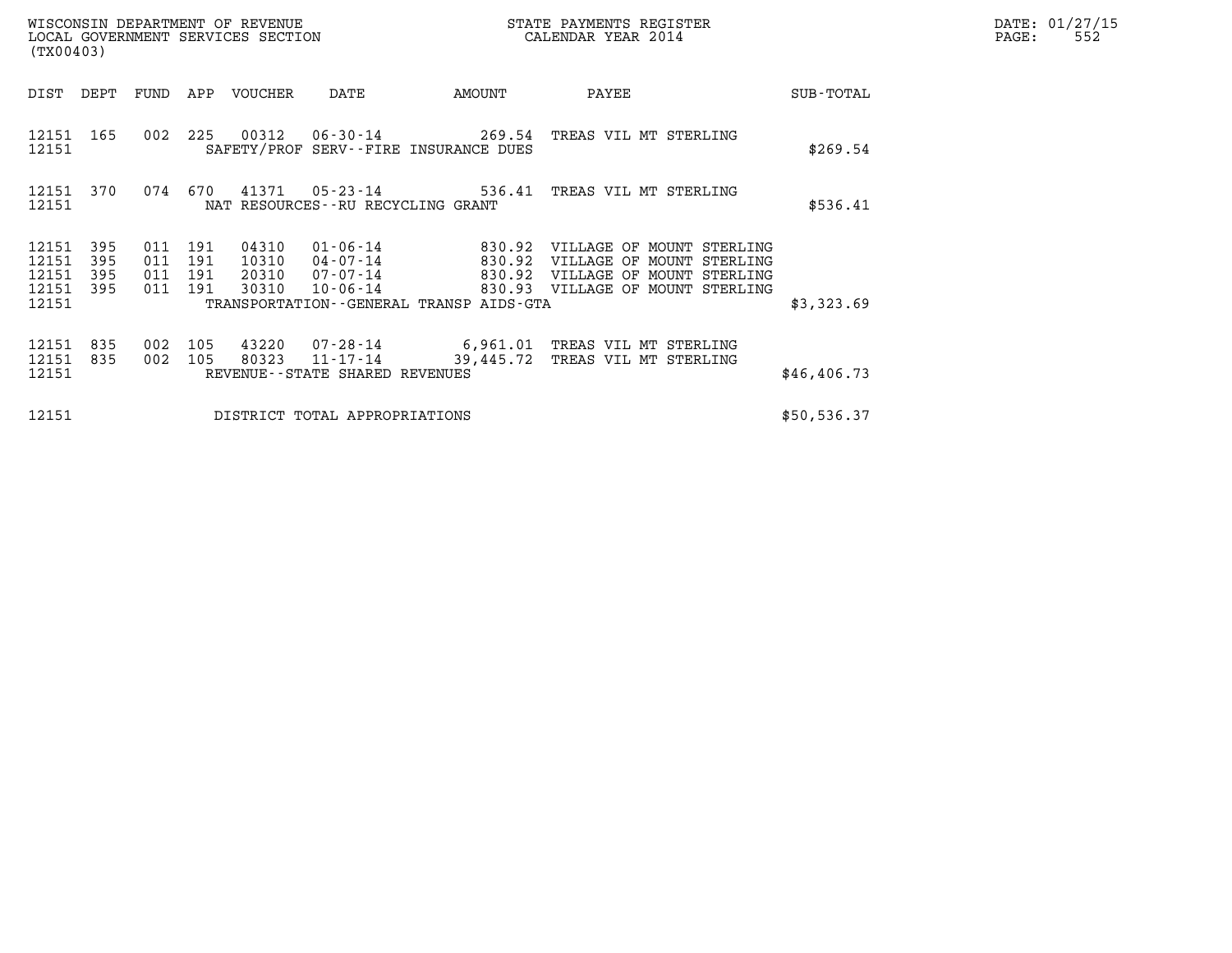| (TX00403)                                        |           |       |                                          |                                   | WISCONSIN DEPARTMENT OF REVENUE<br>LOCAL GOVERNMENT SERVICES SECTION<br>CALENDAR YEAR 2014                                                                                                                                                                                                 |  |               | DATE: 01/27/15<br>$\mathtt{PAGE:}$<br>553 |
|--------------------------------------------------|-----------|-------|------------------------------------------|-----------------------------------|--------------------------------------------------------------------------------------------------------------------------------------------------------------------------------------------------------------------------------------------------------------------------------------------|--|---------------|-------------------------------------------|
|                                                  |           |       |                                          |                                   |                                                                                                                                                                                                                                                                                            |  |               |                                           |
|                                                  |           | 12181 |                                          |                                   | 12181 165 002 225 00313 06-30-14 898.48 TREAS VIL SOLDIERS GROVE<br>SAFETY/PROF SERV--FIRE INSURANCE DUES                                                                                                                                                                                  |  | \$898.48      |                                           |
|                                                  |           | 12181 |                                          |                                   | 12181 370 000 001 02DNR 09-11-14 197.68 TREAS VILL SOLDIER GROVE<br>NAT RESOURCES-SEVERANCE/YIELD/WITHDRAWAL                                                                                                                                                                               |  | \$197.68      |                                           |
|                                                  |           | 12181 |                                          |                                   | 12181 370 012 571 37374 06-16-14 68.33 TREAS VIL SOLDIERS GROVE<br>NAT RESOURCES--FOREST CROP/MFL/CO FOREST                                                                                                                                                                                |  | \$68.33       |                                           |
|                                                  |           | 12181 |                                          |                                   | 12181 370 074 670 41372 05-23-14 835.91 TREAS VIL SOLDIERS GROVE<br>NAT RESOURCES--RU RECYCLING GRANT                                                                                                                                                                                      |  | \$835.91      |                                           |
| 12181 395<br>12181 395<br>12181 395<br>12181 395 |           |       | 011 191<br>011 191<br>011 191<br>011 191 |                                   | 04311  01-06-14  5,334.84  VILLAGE OF SOLDIERS GROVE<br>10311  04-07-14  5,334.84  VILLAGE OF SOLDIERS GROVE<br>20311  07-07-14  5,334.84  VILLAGE OF SOLDIERS GROVE<br>30311  10-06-14  5,334.84  VILLAGE OF SOLDIERS GROVE<br>12181 TRANSPORTATION - GENERAL TRANSP AIDS - GTA           |  | \$21,339.36   |                                           |
|                                                  |           | 12181 |                                          |                                   | $\begin{array}{cccccccc} 12181 & 465 & 002 & 305 & 01201 & 03\cdot 05\cdot 14 & & 1,663.16 & \text{TREAS VIL SOLDIERS GROVE} \\ 12181 & 465 & 002 & 305 & 01365 & 04\cdot 02\cdot 14 & & 212.95 & \text{TREAS VIL SOLDIERS GROVE} \end{array}$<br>MILITARY AFFAIRS-EMER MGMT-DISASTER RECO |  | \$1,876.11    |                                           |
|                                                  |           |       |                                          |                                   | 12181  465  002  342  01201  03-05-14  9,978.92  TREAS VIL SOLDIERS GROVE 12181  465  002  342  01365  04-02-14   1,277.67  TREAS VIL SOLDIERS GROVE<br>12181 MILITARY AFFAIRS-EMERGENCY MGMT-FED FUND                                                                                     |  | \$11, 256.59  |                                           |
|                                                  |           |       |                                          |                                   | $12181 505 002 743 06581 03-12-14 18,600.00  TREAS VIL SOLDIERS GROVE12181 505 002 743 06581 03-12-14 13,000.00  TREAS VIL SOLDIERS GROVE$<br>12181 DOA--HOUSING ASSISTANCE GRANTS                                                                                                         |  | \$31,600.00   |                                           |
| 12181                                            | 12181 835 |       |                                          | REVENUE - - STATE SHARED REVENUES | 12181 835 002 105 43221 07-28-14 34,575.54 TREAS VIL SOLDIERS GROVE<br>002 105 80324 11-17-14 195,928.05 TREAS VIL SOLDIERS GROVE                                                                                                                                                          |  | \$230,503.59  |                                           |
| 12181 835<br>12181                               |           |       |                                          | REVENUE--EXEMPT COMPUTER AID      | 002 109 02285 07-28-14 4.00 TREAS VIL SOLDIERS GROVE                                                                                                                                                                                                                                       |  | \$4.00        |                                           |
| 12181 835<br>12181                               |           |       |                                          | REVENUE--LOTTERY CREDIT -         | 021 363 36031 03-24-14 843.92 TREAS VIL SOLDIERS GROVE                                                                                                                                                                                                                                     |  | \$843.92      |                                           |
| 12181                                            |           |       |                                          | DISTRICT TOTAL APPROPRIATIONS     |                                                                                                                                                                                                                                                                                            |  | \$299, 423.97 |                                           |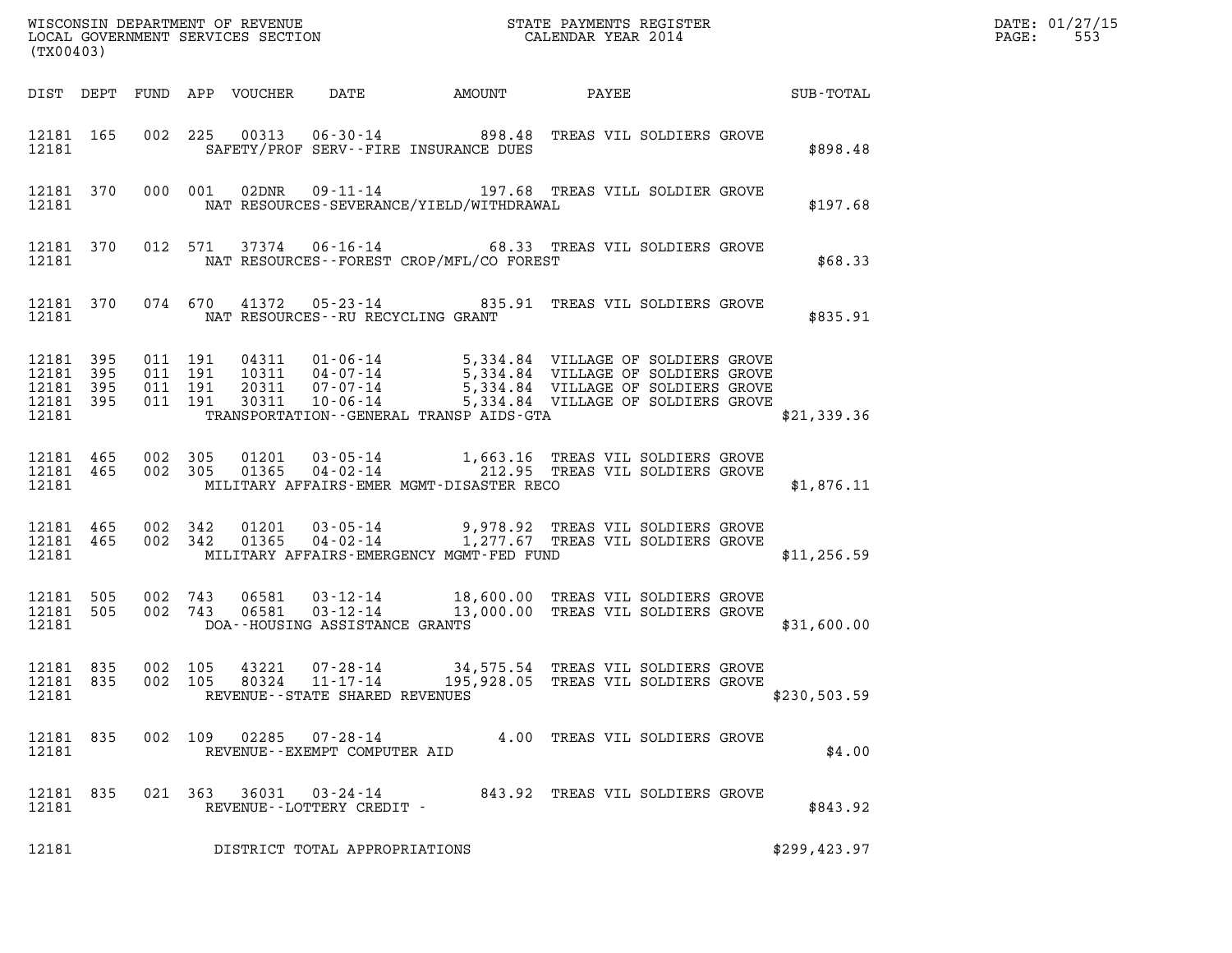| (TX00403)                                    |                        |                                          |                                         |                                                | ${\tt WISCOONSIM} \begin{tabular}{lcccc} {\tt WISCO} & {\tt NEVENUE} & {\tt STATE} & {\tt PAYMENTS} \begin{tabular}{l} {\tt REGISTER} \\ {\tt LOCALENDAR} & {\tt SFATE} & {\tt PAYMENTS} \end{tabular} \end{tabular}$ |             | DATE: 01/27/15<br>$\mathtt{PAGE:}$<br>554 |
|----------------------------------------------|------------------------|------------------------------------------|-----------------------------------------|------------------------------------------------|-----------------------------------------------------------------------------------------------------------------------------------------------------------------------------------------------------------------------|-------------|-------------------------------------------|
|                                              |                        |                                          |                                         |                                                | DIST DEPT FUND APP VOUCHER DATE AMOUNT PAYEE TOTAL                                                                                                                                                                    |             |                                           |
| 12182                                        | 12182 165              |                                          |                                         | SAFETY/PROF SERV--FIRE INSURANCE DUES          | 002 225 00314 06-30-14 179.70 TREAS VIL STEUBEN                                                                                                                                                                       | \$179.70    |                                           |
| 12182                                        | 12182 370              |                                          |                                         | NAT RESOURCES-SEVERANCE/YIELD/WITHDRAWAL       | 000 001 01DNR 06-19-14 3,391.56 TREAS VILL STEUBEN                                                                                                                                                                    | \$3,391.56  |                                           |
|                                              |                        |                                          |                                         |                                                | 12182 370 002 503 16460 01-30-14 8,378.56 TREAS VIL STEUBEN<br>VIL SHARE 2570.46                                                                                                                                      |             |                                           |
| 12182                                        |                        |                                          |                                         | NAT RESOURCES--AIDS IN LIEU OF TAXES           |                                                                                                                                                                                                                       | \$8,378.56  |                                           |
| 12182                                        | 12182 370              |                                          |                                         | NAT RESOURCES--FOREST CROP/MFL/CO FOREST       | 012 571 37375 06-16-14 183.32 TREAS VIL STEUBEN                                                                                                                                                                       | \$183.32    |                                           |
|                                              |                        |                                          | 12182 NAT RESOURCES--RU RECYCLING GRANT |                                                | 12182 370 074 670 41373 05-23-14 646.06 TREAS VIL STEUBEN                                                                                                                                                             | \$646.06    |                                           |
| 12182 395<br>12182 395<br>12182 395<br>12182 | 12182 395              | 011 191<br>011 191<br>011 191<br>011 191 |                                         | TRANSPORTATION - - GENERAL TRANSP AIDS-GTA     | 04312  01-06-14  4,620.35  VILLAGE OF STEUBEN<br>10312  04-07-14  4,620.35  VILLAGE OF STEUBEN<br>20312  07-07-14  4,620.35  VILLAGE OF STEUBEN<br>30312  10-06-14  4,620.36  VILLAGE OF STEUBEN                      | \$18,481.41 |                                           |
| 12182                                        | 12182 465              |                                          |                                         | MILITARY AFFAIRS-EMER MGMT-DISASTER RECO       | 002 305 01444 05-19-14 3,326.19 TREAS VIL STEUBEN                                                                                                                                                                     | \$3,326.19  |                                           |
|                                              | 12182 465              |                                          |                                         | 12182 MILITARY AFFAIRS-EMERGENCY MGMT-FED FUND | 002 342 01444 05-19-14 19,957.15 TREAS VIL STEUBEN                                                                                                                                                                    | \$19,957.15 |                                           |
| 12182                                        | 12182 835<br>12182 835 |                                          | REVENUE--STATE SHARED REVENUES          |                                                | 002 105 43222 07-28-14 5,349.82 TREAS VIL STEUBEN<br>002 105 80325 11-17-14 30,315.64 TREAS VIL STEUBEN                                                                                                               | \$35,665.46 |                                           |
| 12182                                        |                        |                                          | REVENUE--EXEMPT COMPUTER AID            |                                                | 12182 835 002 109 02286 07-28-14 2.00 TREAS VIL STEUBEN                                                                                                                                                               | \$2.00      |                                           |
| 12182                                        |                        |                                          | DISTRICT TOTAL APPROPRIATIONS           |                                                |                                                                                                                                                                                                                       | \$90,211.41 |                                           |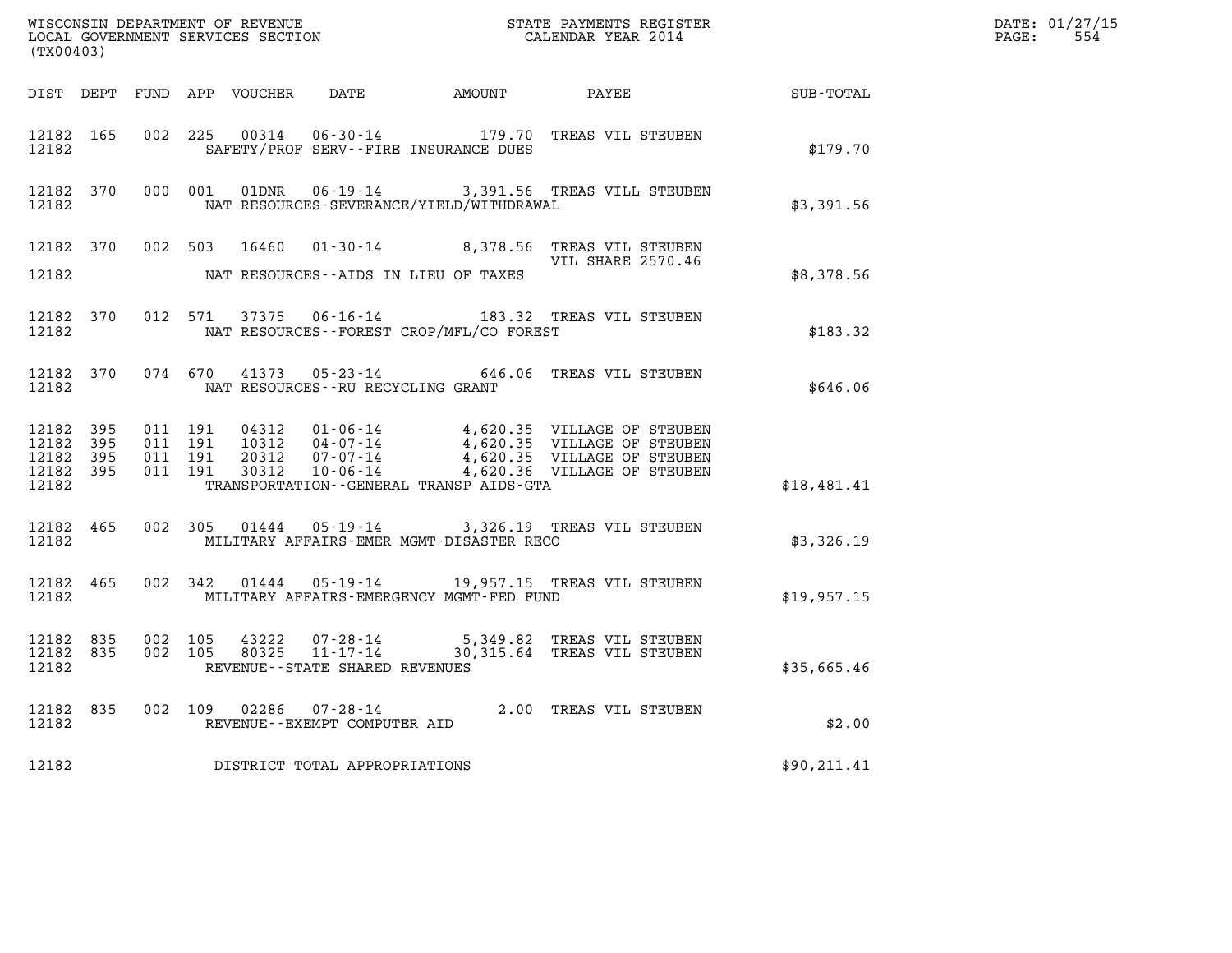| WISCONSIN DEPARTMENT OF REVENUE<br>LOCAL GOVERNMENT SERVICES SECTION | STATE PAYMENTS REGISTER<br>CALENDAR YEAR 2014 | DATE: 01/27/15<br>555<br>PAGE: |
|----------------------------------------------------------------------|-----------------------------------------------|--------------------------------|

| WISCONSIN DEPARTMENT OF REVENUE<br>LOCAL GOVERNMENT SERVICES SECTION FOR THE SERVICES OF CALENDAR YEAR 2014<br>(TX00403) |  |  |  |  |                                                                                                               |                                                |                                                                                                                                                                                                                                                                                                                                            |               | DATE: 01/27/15<br>$\mathtt{PAGE:}$<br>555 |
|--------------------------------------------------------------------------------------------------------------------------|--|--|--|--|---------------------------------------------------------------------------------------------------------------|------------------------------------------------|--------------------------------------------------------------------------------------------------------------------------------------------------------------------------------------------------------------------------------------------------------------------------------------------------------------------------------------------|---------------|-------------------------------------------|
|                                                                                                                          |  |  |  |  |                                                                                                               |                                                |                                                                                                                                                                                                                                                                                                                                            |               |                                           |
| 12191 165<br>12191                                                                                                       |  |  |  |  |                                                                                                               | SAFETY/PROF SERV--FIRE INSURANCE DUES          | 002 225 00315 06-30-14 844.57 TREAS VIL WAUZEKA                                                                                                                                                                                                                                                                                            | \$844.57      |                                           |
|                                                                                                                          |  |  |  |  |                                                                                                               |                                                | 12191 370 002 503 16461 01-30-14 11,305.30 TREAS VIL WAUZEKA<br>VILL SHARE 2954.24                                                                                                                                                                                                                                                         |               |                                           |
|                                                                                                                          |  |  |  |  |                                                                                                               | 12191 MAT RESOURCES--AIDS IN LIEU OF TAXES     |                                                                                                                                                                                                                                                                                                                                            | \$11,305.30   |                                           |
|                                                                                                                          |  |  |  |  | 12191 NAT RESOURCES--RU RECYCLING GRANT                                                                       |                                                | 12191 370 074 670 41374 05-23-14 2,427.56 TREAS VIL WAUZEKA                                                                                                                                                                                                                                                                                | \$2,427.56    |                                           |
| 12191 395<br>12191 395<br>12191 395<br>12191 395<br>12191                                                                |  |  |  |  |                                                                                                               | TRANSPORTATION - GENERAL TRANSP AIDS GTA       | $\begin{array}{cccc} 011 & 191 & 04313 & 01\cdot 06\cdot 14 & 7,753.40 & \text{VILLAGE OF WAUZERA} \\ 011 & 191 & 10313 & 04\cdot 07\cdot 14 & 7,753.40 & \text{VILLAGE OF WAUZERA} \\ 011 & 191 & 20313 & 07\cdot 07\cdot 14 & 7,753.40 & \text{VILLAGE OF WAUZERA} \\ 011 & 191 & 30313 & 10\cdot 06\cdot 14 & 7,753.42 & \text{VILLAGE$ | \$31,013.62   |                                           |
|                                                                                                                          |  |  |  |  | 12191 465 002 305 01446 05-19-14 1,014.78 TREAS VIL WAUZEKA<br>12191 MILITARY AFFAIRS-EMER MGMT-DISASTER RECO | \$1,014.78                                     |                                                                                                                                                                                                                                                                                                                                            |               |                                           |
|                                                                                                                          |  |  |  |  |                                                                                                               | 12191 MILITARY AFFAIRS-EMERGENCY MGMT-FED FUND | 12191 465 002 342 01446 05-19-14 6,088.62 TREAS VIL WAUZEKA                                                                                                                                                                                                                                                                                | \$6,088.62    |                                           |
| 12191                                                                                                                    |  |  |  |  | REVENUE - - STATE SHARED REVENUES                                                                             |                                                | $\begin{array}{cccc} 12191 & 835 & 002 & 105 & 43223 & 07\text{-}28\text{-}14 & 16,644.60 & \text{TREAS VIL WAUZERA} \\ 12191 & 835 & 002 & 105 & 80326 & 11\text{-}17\text{-}14 & 133,632.37 & \text{TREAS VIL WAUZERA} \end{array}$                                                                                                      | \$150, 276.97 |                                           |
| 12191 835<br>12191 835<br>12191                                                                                          |  |  |  |  |                                                                                                               |                                                | 002 109 02287 07-28-14 16.00 TREAS VIL WAUZEKA<br>002 109 05062 07-28-14 6.00 TREAS VIL WAUZEKA<br>REVENUE--EXEMPT COMPUTER AID                                                                                                                                                                                                            | \$22.00       |                                           |
| 12191 835<br>12191                                                                                                       |  |  |  |  | REVENUE--LOTTERY CREDIT -                                                                                     |                                                | 021 363 36032 03-24-14 1,393.30 TREAS VIL WAUZEKA                                                                                                                                                                                                                                                                                          | \$1,393.30    |                                           |
|                                                                                                                          |  |  |  |  |                                                                                                               | 12191 DISTRICT TOTAL APPROPRIATIONS            |                                                                                                                                                                                                                                                                                                                                            | \$204,386.72  |                                           |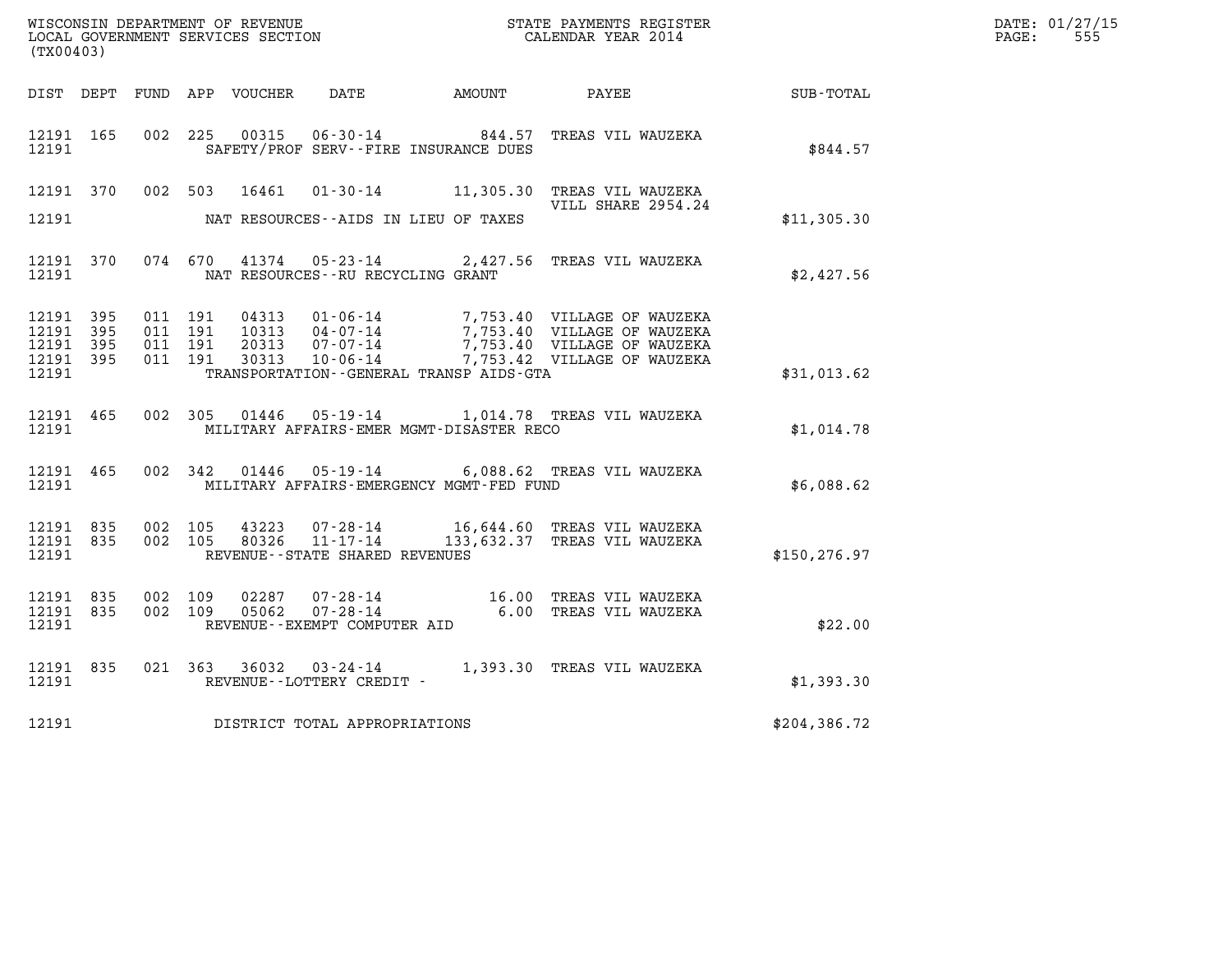| DATE: | 01/27/15 |
|-------|----------|
| PAGE: | 556      |

| (TX00403)                                                            |                                                       |                                                          |                                               |                                                                      |                                                                                                                                              |                                                                                                       |                                                                                                                                                                                                                                      |              | DATE: 01/27/15<br>$\mathtt{PAGE}$ :<br>556 |
|----------------------------------------------------------------------|-------------------------------------------------------|----------------------------------------------------------|-----------------------------------------------|----------------------------------------------------------------------|----------------------------------------------------------------------------------------------------------------------------------------------|-------------------------------------------------------------------------------------------------------|--------------------------------------------------------------------------------------------------------------------------------------------------------------------------------------------------------------------------------------|--------------|--------------------------------------------|
|                                                                      |                                                       |                                                          |                                               | DIST DEPT FUND APP VOUCHER                                           | DATE                                                                                                                                         | <b>AMOUNT</b>                                                                                         | PAYEE<br><b>SUB-TOTAL</b>                                                                                                                                                                                                            |              |                                            |
| 12271 165<br>12271                                                   |                                                       |                                                          |                                               |                                                                      | SAFETY/PROF SERV--FIRE INSURANCE DUES                                                                                                        |                                                                                                       | 002 225 00316 06-30-14 13,926.41 TREAS CITY PRAIRIE DU CHI                                                                                                                                                                           | \$13,926.41  |                                            |
| 12271 370                                                            |                                                       |                                                          |                                               | 002 503 16462                                                        |                                                                                                                                              |                                                                                                       | 01-30-14 1,618.20 TREAS CITY PRAIRIE DU CHI<br>CITY SHARE 479.93                                                                                                                                                                     |              |                                            |
| 12271                                                                |                                                       |                                                          |                                               |                                                                      | NAT RESOURCES--AIDS IN LIEU OF TAXES                                                                                                         |                                                                                                       |                                                                                                                                                                                                                                      | \$1,618.20   |                                            |
| 12271 370<br>12271 370<br>12271                                      |                                                       | 074 658<br>074 658                                       |                                               | 00868<br>01812                                                       | NAT RESOURCES - - URBAN NON-POINT GRANTS                                                                                                     |                                                                                                       | 10-10-14 4,200.00 TREAS CITY PRAIRIE DU CHI<br>03-06-14 1,400.00 TREAS CITY PRAIRIE DU CHI                                                                                                                                           | \$5,600.00   |                                            |
| 12271 370<br>12271                                                   |                                                       |                                                          |                                               |                                                                      | NAT RESOURCES--RU RECYCLING GRANT                                                                                                            |                                                                                                       | 074 670 41375 05-23-14 18,429.58 TREAS CITY PRAIRIE DU CHI                                                                                                                                                                           | \$18,429.58  |                                            |
| 12271 370<br>12271 370<br>12271 370<br>12271                         |                                                       | 095 512<br>095 512<br>095 512                            |                                               | 01256<br>01389<br>01489                                              | $12 - 11 - 14$<br>12-26-14<br>01-31-14<br>NAT RESOURCES - - STEWARDSHIP 2000                                                                 |                                                                                                       | 20,513.37 TREAS CITY PRAIRIE DU CHI<br>30,013.00 TREAS CITY PRAIRIE DU CHI<br>41,924.25 TREAS CITY PRAIRIE DU CHI                                                                                                                    | \$92,450.62  |                                            |
| 12271 370<br>12271<br>12271 370<br>12271 370<br>12271                | 370                                                   | 095 519<br>095 519<br>095 519<br>095 519                 |                                               | 00868<br>01812<br>01910<br>02802                                     | 05-28-14<br>NAT RESOURCES - - URBAN NON-POINT GRANTS                                                                                         |                                                                                                       | 10-10-14 14,680.42 TREAS CITY PRAIRIE DU CHI<br>03-06-14 69,399.00 TREAS CITY PRAIRIE DU CHI<br>03-11-14 30,197.82 TREAS CITY PRAIRIE DU CHT<br>22,418.52 TREAS CITY PRAIRIE DU CHI                                                  | \$136,695.76 |                                            |
| 12271 395<br>12271 395<br>12271 395<br>12271 395<br>12271            |                                                       | 011 162<br>011 162<br>011 162<br>011 162                 |                                               | 06014<br>12014<br>22014<br>32014                                     | $07 - 07 - 14$<br>10-06-14<br>TRANSPORTATION--CONNECTING HIGHWAY AIDS                                                                        |                                                                                                       | 14,744.24 CITY OF PRAIRIE DU CHIEN<br>14,744.25 CITY OF PRAIRIE DU CHIEN                                                                                                                                                             | \$58,976.97  |                                            |
| 12271 395<br>12271<br>12271<br>12271<br>12271                        | 395<br>395<br>395                                     | 011<br>011<br>011 177                                    | 011 177<br>177<br>177                         | 16006<br>24006<br>26006<br>42006                                     | 06-04-14<br>$07 - 07 - 14$<br>$09 - 30 - 14$<br>$12 - 30 - 14$<br>TRANSPORTATION - - TRANSIT AID                                             | 17,757.00<br>17,757.00                                                                                | 17,758.00 CITY OF PRAIRIE DU CHIEN<br>CITY OF PRAIRIE DU CHIEN<br>CITY OF PRAIRIE DU CHIEN<br>10,654.00 CITY OF PRAIRIE DU CHIEN                                                                                                     | \$63,926.00  |                                            |
| 12271<br>12271<br>12271<br>12271<br>12271<br>12271<br>12271<br>12271 | 395<br>395<br>395<br>395<br>395<br>395<br>395<br>-395 | 011 182<br>011<br>011<br>011<br>011<br>011<br>011<br>011 | 182<br>182<br>182<br>182<br>182<br>182<br>182 | 02676<br>02812<br>13810<br>26767<br>26768<br>31111<br>32980<br>33999 | $02 - 04 - 14$<br>$02 - 05 - 14$<br>$06 - 04 - 14$<br>$10 - 09 - 14$<br>$10 - 09 - 14$<br>$11 - 17 - 14$<br>$12 - 08 - 14$<br>$12 - 16 - 14$ | 22,989.00<br>84,900.00<br>77,445.00<br>23,449.00<br>25,851.00<br>24,517.00<br>145,886.00<br>25,747.80 | TREAS CITY PRAIRIE DU CHI<br>TREAS CITY PRAIRIE DU CHI<br>TREAS CITY PRAIRIE DU CHI<br>TREAS CITY PRAIRIE DU CHI<br>TREAS CITY PRAIRIE DU CHI<br>TREAS CITY PRAIRIE DU CHI<br>TREAS CITY PRAIRIE DU CHI<br>TREAS CITY PRAIRIE DU CHI |              |                                            |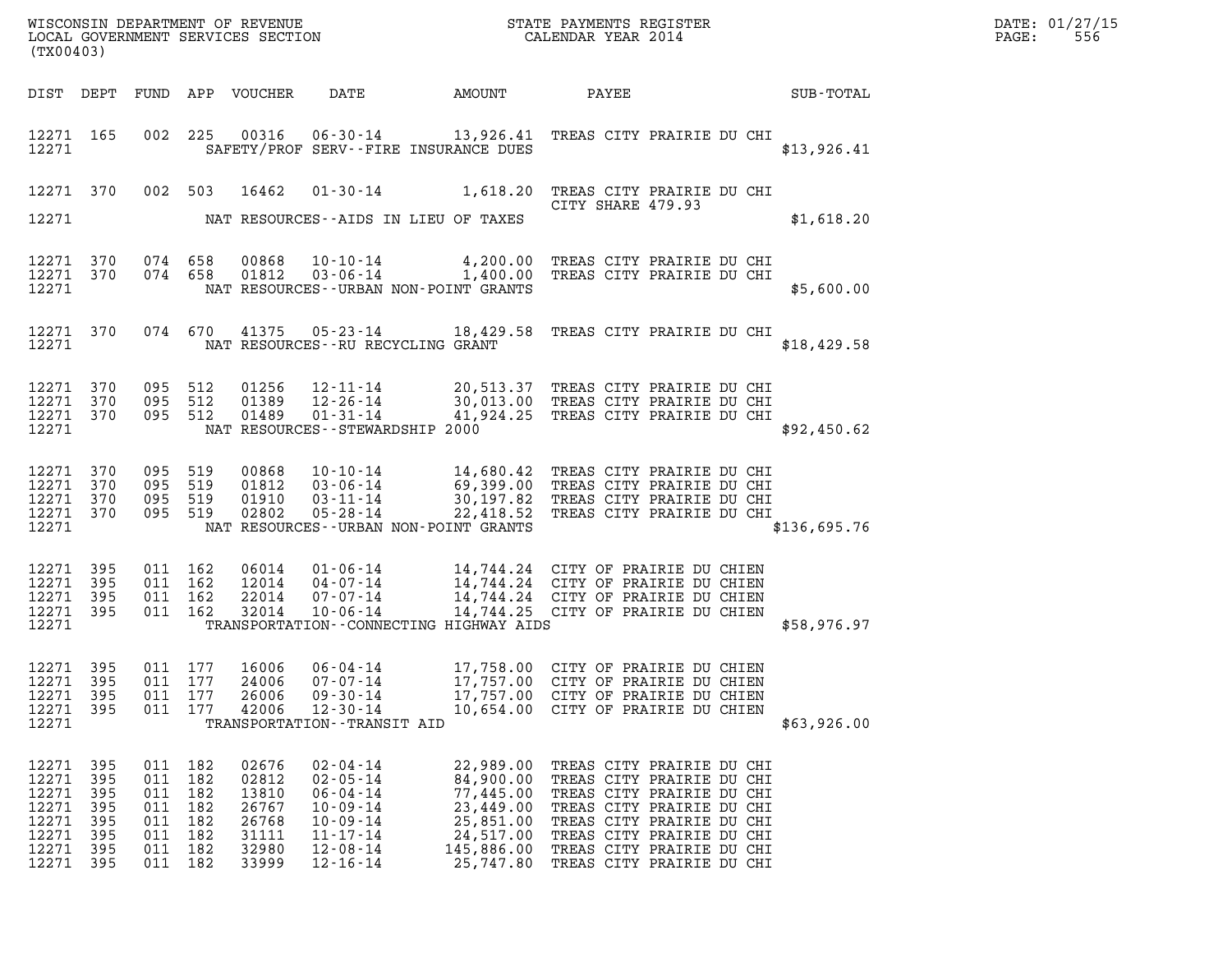| (TX00403)                                                                                                                                       |                                                                           |                                                                                                                                                        |     |                                                                                                                            |                                                                                        |                                                                |                                                                                                                                                                                                                                          | DATE: 01/27/15<br>$\mathtt{PAGE}$ :<br>557 |  |
|-------------------------------------------------------------------------------------------------------------------------------------------------|---------------------------------------------------------------------------|--------------------------------------------------------------------------------------------------------------------------------------------------------|-----|----------------------------------------------------------------------------------------------------------------------------|----------------------------------------------------------------------------------------|----------------------------------------------------------------|------------------------------------------------------------------------------------------------------------------------------------------------------------------------------------------------------------------------------------------|--------------------------------------------|--|
|                                                                                                                                                 |                                                                           |                                                                                                                                                        |     | DIST DEPT FUND APP VOUCHER                                                                                                 |                                                                                        | DATE AMOUNT                                                    | PAYEE                                                                                                                                                                                                                                    | <b>SUB-TOTAL</b>                           |  |
| 12271 395<br>12271                                                                                                                              |                                                                           |                                                                                                                                                        |     |                                                                                                                            |                                                                                        | TRANSPORTATION - - TRANSIT AIDS - FEDERAL                      | 011 182 34000 12-16-14 25,747.80 TREAS CITY PRAIRIE DU CHI                                                                                                                                                                               | \$456,532.60                               |  |
| 12271 395<br>12271<br>12271<br>12271<br>12271<br>12271<br>12271<br>12271<br>12271<br>12271<br>12271<br>12271<br>12271 395<br>12271 395<br>12271 | 395<br>395<br>395<br>395<br>395<br>395<br>395<br>395<br>395<br>395<br>395 | 011 185<br>011 185<br>011 185<br>011 185<br>011 185<br>011 185<br>011 185<br>011 185<br>011 185<br>011 185<br>011 185<br>011 185<br>011 185<br>011 185 |     | 09313<br>09313<br>13617<br>16818<br>16818<br>16818<br>20725<br>21515<br>22660<br>26658<br>27397<br>28615<br>29865<br>31456 |                                                                                        | TRANSPORTATION - - HIGHWAY SAFETY - FEDERAL                    | 04-14-14 398.96 TREAS CITY PRAIRIE DU CHI<br>04-14-14 373.08 TREAS CITY PRAIRIE DU CHI<br>06-02-14 182.96 TREAS CITY PRAIRIE DU CHI<br>07-03-14 781.20 TREAS CITY PRAIRIE DU CHI<br>07-03-14 781.20 TREAS CITY PRAIRIE DU CHI<br>07-03-1 | \$7,404.76                                 |  |
| 12271 395<br>12271 395<br>12271<br>12271 395<br>12271                                                                                           | 395                                                                       | 011 191<br>011 191<br>011 191<br>011 191                                                                                                               |     |                                                                                                                            |                                                                                        | TRANSPORTATION--GENERAL TRANSP AIDS-GTA                        | 04314 01-06-14 85,529.74 CITY OF PRAIRIE DU CHIEN<br>10314 04-07-14 85,529.74 CITY OF PRAIRIE DU CHIEN<br>20314 07-07-14 85,529.74 CITY OF PRAIRIE DU CHIEN<br>30314 10-06-14 85,529.76 CITY OF PRAIRIE DU CHIEN                         | \$342,118.98                               |  |
| 12271 455<br>12271                                                                                                                              |                                                                           |                                                                                                                                                        |     |                                                                                                                            | JUSTICE - - LAW ENFORCEMENT TRAINING                                                   |                                                                | 002 231 01677 02-24-14 1,920.00 TREAS CITY PRAIRIE DU CHI                                                                                                                                                                                | \$1,920.00                                 |  |
| 12271 465<br>12271<br>12271 465<br>12271                                                                                                        | 465                                                                       | 002 305<br>002 305<br>002 305                                                                                                                          |     | 00008<br>00036<br>01344                                                                                                    |                                                                                        | MILITARY AFFAIRS-EMER MGMT-DISASTER RECO                       | 09-30-14 3,934.38 TREAS CITY PRAIRIE DU CHI<br>10-21-14 6,900.00 TREAS CITY PRAIRIE DU CHI<br>03-19-14 6,680.33 TREAS CITY PRAIRIE DU CHI                                                                                                | \$17,514.71                                |  |
| 12271 465<br>12271<br>12271<br>12271<br>12271<br>12271                                                                                          | 465<br>-465<br>465<br>465                                                 | 002 342<br>002<br>002 342<br>002 342<br>002 342                                                                                                        | 342 | 00008<br>00008<br>00036<br>00036<br>01344                                                                                  | $09 - 30 - 14$<br>$09 - 30 - 14$<br>$10 - 21 - 14$<br>$10 - 21 - 14$<br>$03 - 19 - 14$ | 1,050.00<br>694.25<br>MILITARY AFFAIRS-EMERGENCY MGMT-FED FUND | 23,606.25 TREAS CITY PRAIRIE DU CHI<br>TREAS CITY PRAIRIE DU CHI<br>TREAS CITY PRAIRIE DU CHI<br>1,150.00 TREAS CITY PRAIRIE DU CHI<br>40,081.91 TREAS CITY PRAIRIE DU CHI                                                               | \$66,582.41                                |  |
| 12271 505<br>12271                                                                                                                              |                                                                           | 002 142                                                                                                                                                |     | 04068                                                                                                                      | 12-16-14<br>DOA--FEDERAL ENERGY GRANTS                                                 |                                                                | 10,000.00 TREAS CITY PRAIRIE DU CHI                                                                                                                                                                                                      | \$10,000.00                                |  |
| 12271 835<br>12271<br>12271                                                                                                                     | 835                                                                       | 002 105<br>002 105                                                                                                                                     |     | 43224<br>80327                                                                                                             | 07-28-14<br>$11 - 17 - 14$<br>REVENUE--STATE SHARED REVENUES                           |                                                                | 277,473.76 TREAS CITY PRAIRIE DU CHI<br>1,052,443.53 TREAS CITY PRAIRIE DU CHI                                                                                                                                                           | \$1,329,917.29                             |  |